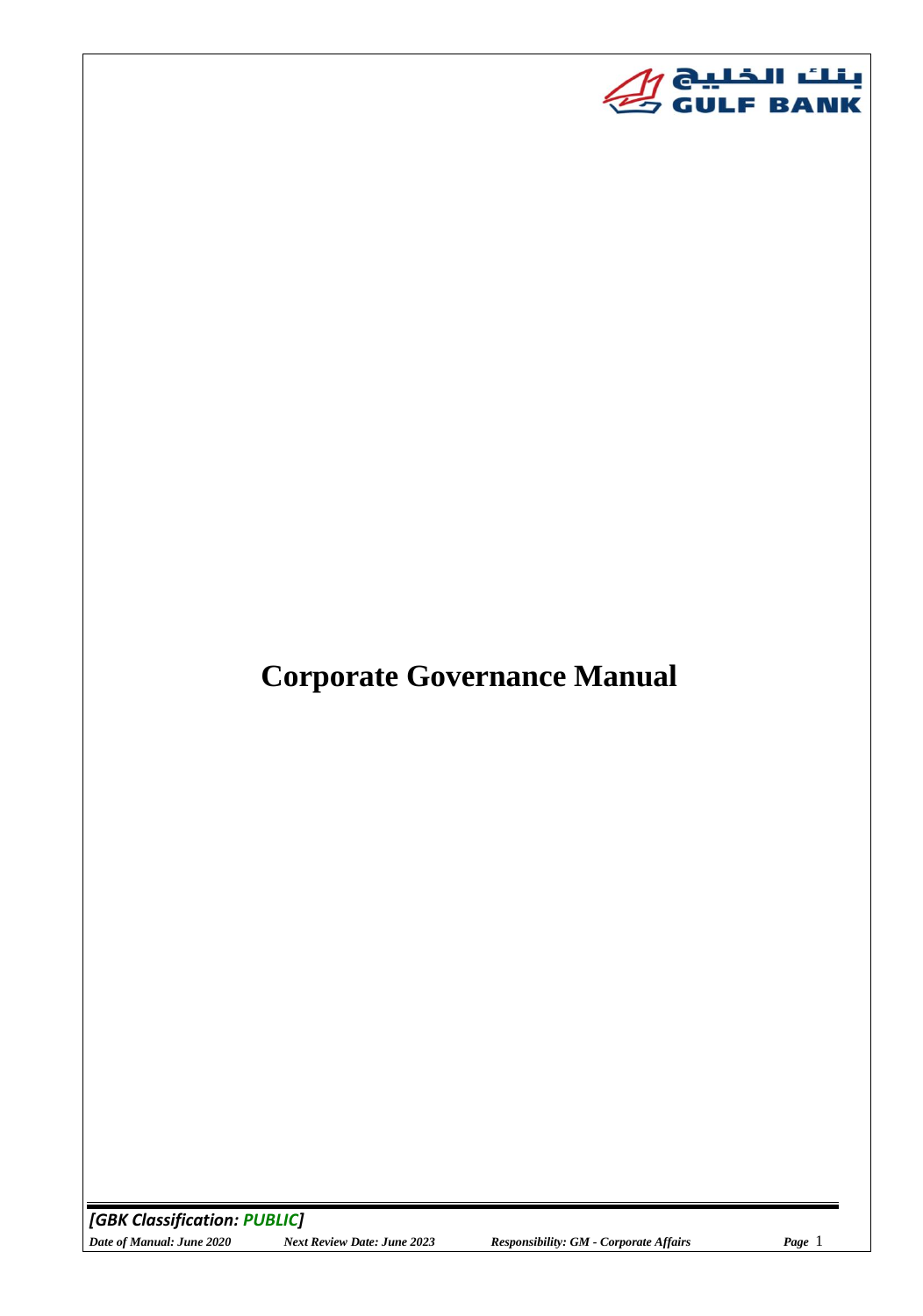# بنك الخليج<br>GULF BANK صلى

# **Table of Contents**

| $\mathbf{I}$ . |                                                                                                           |        |
|----------------|-----------------------------------------------------------------------------------------------------------|--------|
|                |                                                                                                           |        |
|                |                                                                                                           |        |
|                |                                                                                                           |        |
| Ш.             |                                                                                                           |        |
|                |                                                                                                           |        |
| III.           |                                                                                                           |        |
|                |                                                                                                           |        |
|                |                                                                                                           |        |
|                |                                                                                                           |        |
|                |                                                                                                           |        |
|                |                                                                                                           |        |
| IV.            |                                                                                                           |        |
|                |                                                                                                           |        |
| $V_{\cdot}$    |                                                                                                           |        |
|                |                                                                                                           |        |
|                |                                                                                                           |        |
|                |                                                                                                           |        |
|                |                                                                                                           |        |
| VI.            |                                                                                                           |        |
|                |                                                                                                           |        |
|                |                                                                                                           |        |
|                |                                                                                                           |        |
|                |                                                                                                           |        |
|                |                                                                                                           |        |
| VII.           |                                                                                                           |        |
|                |                                                                                                           |        |
|                |                                                                                                           |        |
|                |                                                                                                           |        |
|                |                                                                                                           |        |
| VIII.          |                                                                                                           |        |
|                |                                                                                                           |        |
| IX.            |                                                                                                           |        |
|                |                                                                                                           |        |
|                |                                                                                                           |        |
|                |                                                                                                           |        |
| х.             |                                                                                                           |        |
|                |                                                                                                           |        |
| XI.            |                                                                                                           |        |
|                |                                                                                                           |        |
| XII.           |                                                                                                           |        |
|                |                                                                                                           |        |
|                | [GBK Classification: PUBLIC]                                                                              |        |
|                | Date of Manual: June 2020<br>Responsibility: GM - Corporate Affairs<br><b>Next Review Date: June 2023</b> | Page 2 |
|                |                                                                                                           |        |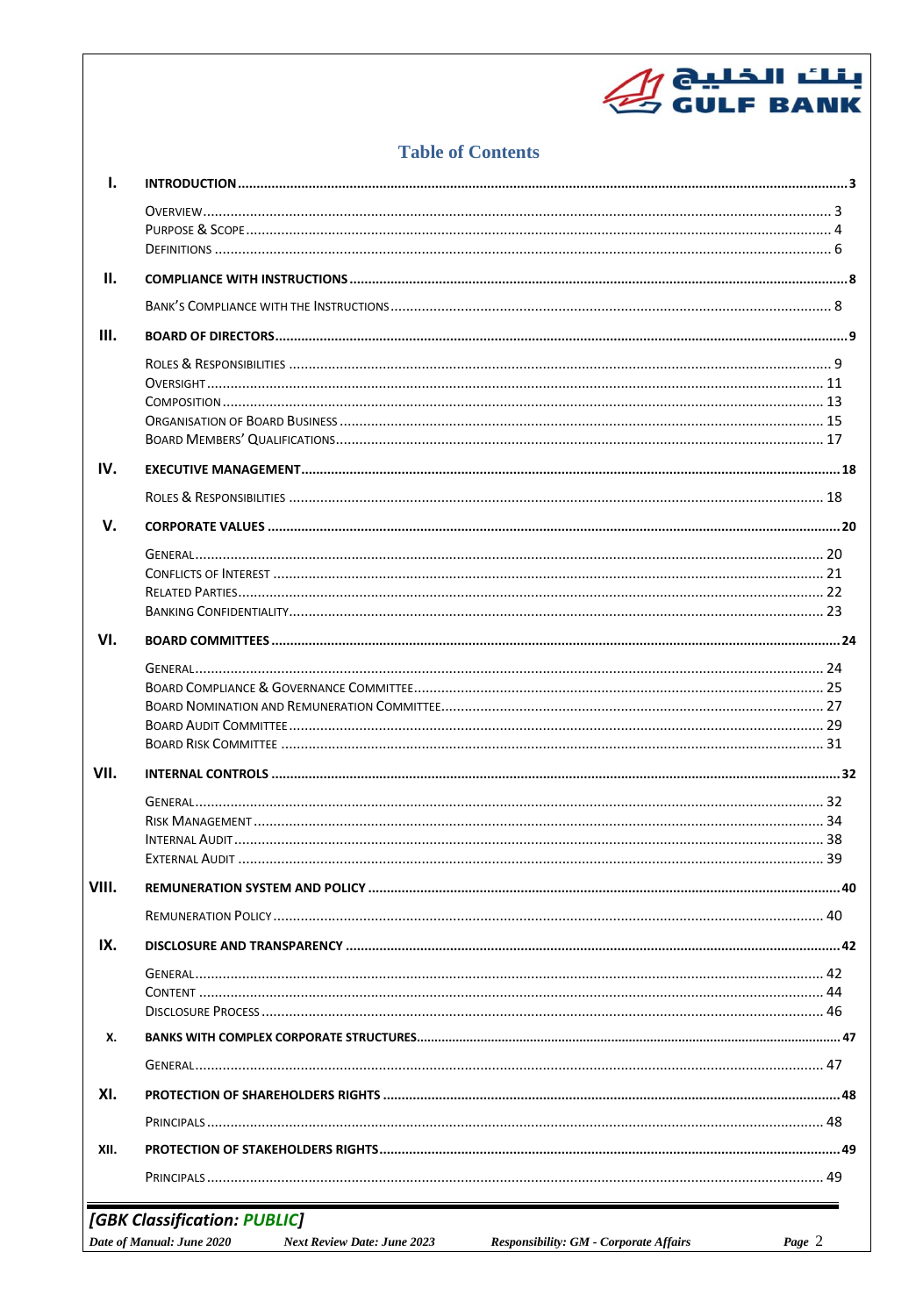

<span id="page-2-0"></span>

| $\mathcal{L}$ hapter | <i>Introduction</i>    | <b>Chapter Number</b> |  |
|----------------------|------------------------|-----------------------|--|
| <b>Section</b>       | <i><b>Overview</b></i> | <b>Section Number</b> |  |

<span id="page-2-1"></span>This Corporate Governance Manual (hereinafter called the Manual) has been created to document Gulf Bank's Governance Framework in a clear and accurate manner. This Manual has been created by the Compliance & Governance Committee and has been approved by the Board of Directors'.

In accordance with the Central Bank of Kuwait's by-laws, the Bank is required to report that it has applied the main principles of the Corporate Governance laws. The following Manual outlines the way in which the Bank has applied the main and supporting principles in the area of Corporate Governance.

The Bank's Board has consistently placed great importance on the governance of the Bank, which it believes is vital to its well-being. The Board has adopted a comprehensive framework of Corporate Governance Guidelines, designed to properly balance performance and conformance. This enables the Group to undertake, in an effective manner, the prudent risktaking activities which are the basis of its business. This is primarily to serve the interests of shareholders and other stakeholders. Governance must improve continuously and as such, our corporate governance framework is subject to ongoing review and assessment as we go along the business of raising the bar in almost all facets of our business and governance standards.

The Manual provides a Corporate Governance view of the Bank's Policies, Processes and Standards. It should not be confused or considered as a substitute for detailed policies, practices and procedures which are covered separately in the relevant areas and departments.

We would also like to thank the Bank's Executive Management, the CEO, our Chairman and Board of Directors for their relentless support to the cause of enhancing Corporate Governance. Our Board has proactively adopted governance policies and practices designed to align the interests of all stakeholders particularly those of shareholders and endeavours to promote the highest standards of ethical behaviour at every level of the organisation.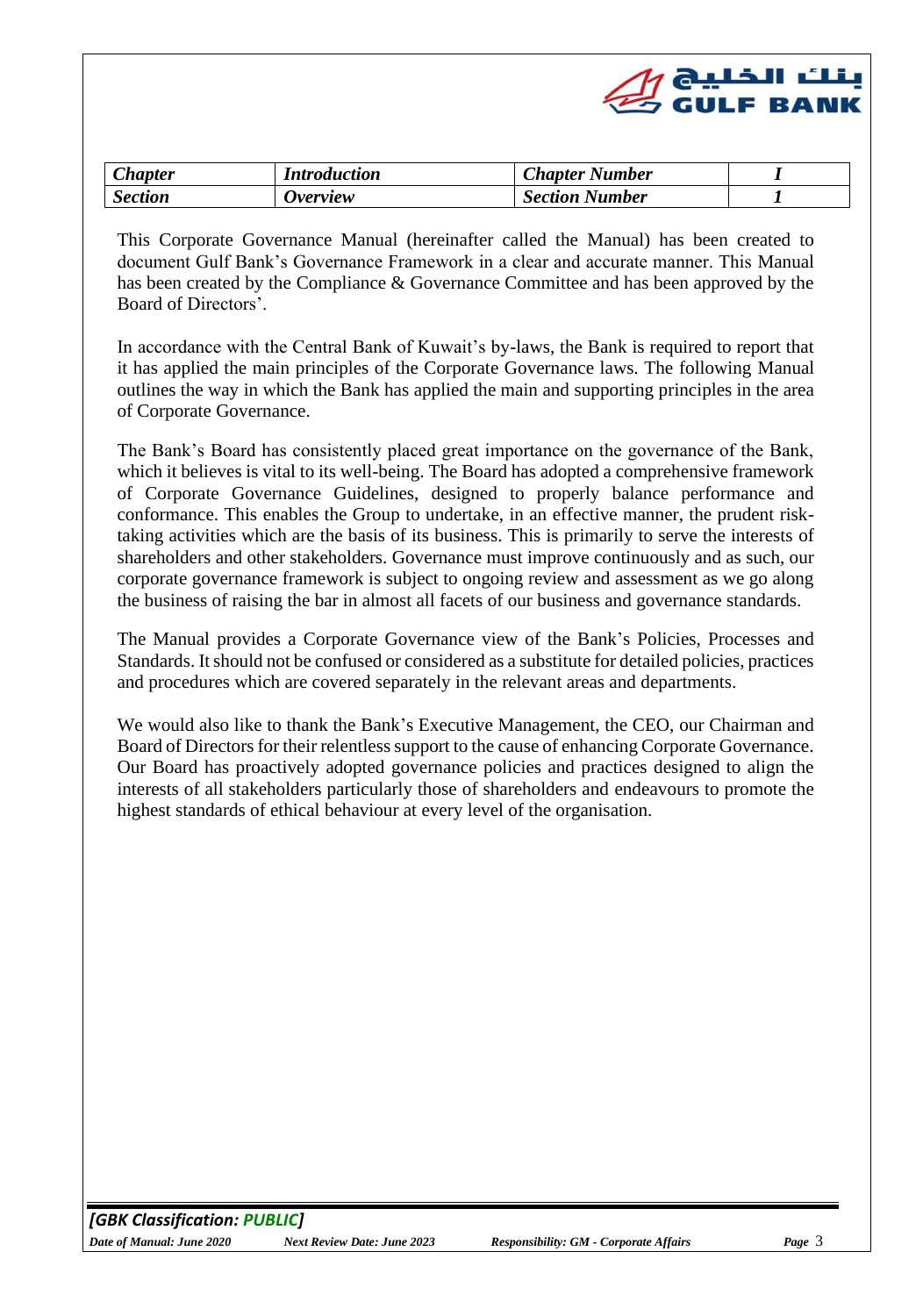

<span id="page-3-0"></span>

| <b>Chapter</b> | <i><b>Introduction</b></i> | <b>Chapter Number</b> |  |
|----------------|----------------------------|-----------------------|--|
| <b>Section</b> | <b>Purpose &amp; Scope</b> | <b>Section Number</b> |  |

- 1. This Corporate Governance Manual is intended for the use of Gulf Bank KSC (the Bank). The purpose of this Manual is to define clearly the key responsibilities, the roles of the Bank's Board, Committees and Executive Management, including how they:
	- Set the bank's strategy and objectives;
	- Determine the bank's risk tolerance/appetite;
	- Operate the bank's business on a day-to-day basis;
	- Protect the interests of depositors, meet shareholder obligations, and take into account the interests of other recognised stakeholders;
	- Operate in a safe and sound manner with due integrity and in compliance with applicable laws and regulations; and
	- Manage the Bank in an orderly manner so as not to cause or stir any instability in the local financial market.
- 2. The Manual is supplemented by the Operating Procedures of the Bank. These policies may be supplemented at the level of Business Units, Support Functions and Departments with further details, policies and procedures, if required, to ensure compliance with the Manual. If any of these supplemental policies, procedures or practices are in conflict or appear to be in conflict with the stipulations of the Manual, the matter should be escalated *in writing* to the General Manager, Corporate affairs, Board Affairs & Compliance who may either provide a clarification or escalate the matter to the Chairman who will liaise with the Board Compliance & Governance Committee and/or the Board depending on the nature and severity of the perceived conflict.
- 3. The Manual will be circulated electronically and will be placed on the Bank's intranet for easy access.
- 4. It is the responsibility of the "Board Compliance & Governance Committee" to ensure that the latest Manual along with any updates/bulletins is always readily available in the bank for study and internal/ external inspections.
- 5. Exceptions, amendments, deferrals or dispensations to the Manual shall only be approved by the Chairman in consultation with the "Board Compliance & Governance Committee". Minor issues including typos may be resolved by the CRO or the GM Corporate Affairs, Board Affairs & Compliance.
- 6. Amendments to the Manual may be recommended by any unit or any department based on a periodic review of the application of the Manual to the day-to-day business of the Bank and the changing regulatory environment. However, these amendments should be proposed in writing in a well articulated manner.
- 7. The Manual and any related documents are designed to ensure adherence to the Central Bank of Kuwait (CBK). In case of any conflict the CBK regulations will prevail.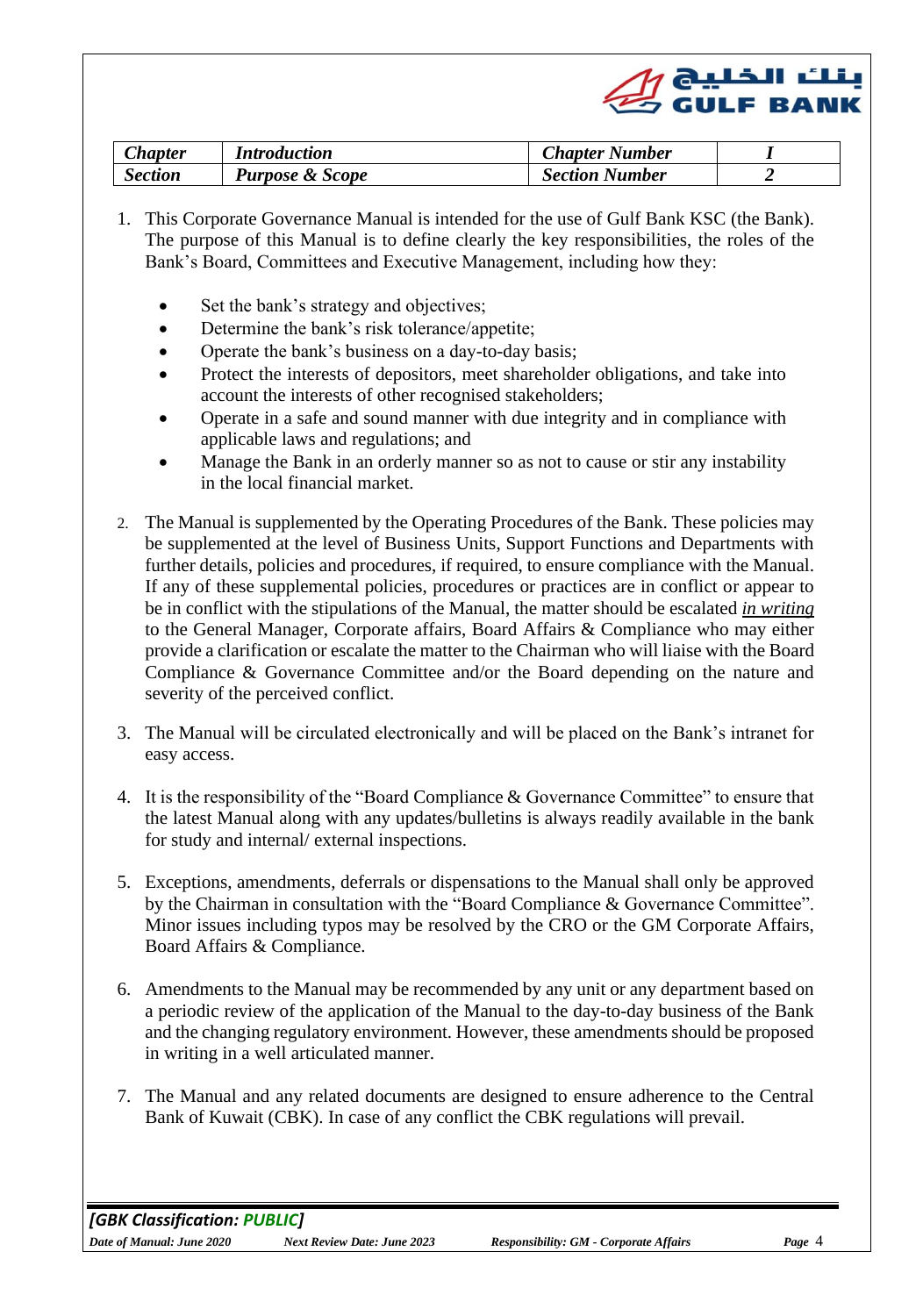

- 8. The Bank will adhere to the five principles of good Corporate Governance which are listed as follows:
	- Rights and equitable treatment of shareholders
	- Interests of other stakeholders
	- Role and responsibilities of the Board and Executive Management
	- Integrity and ethical behaviour
	- Disclosure and transparency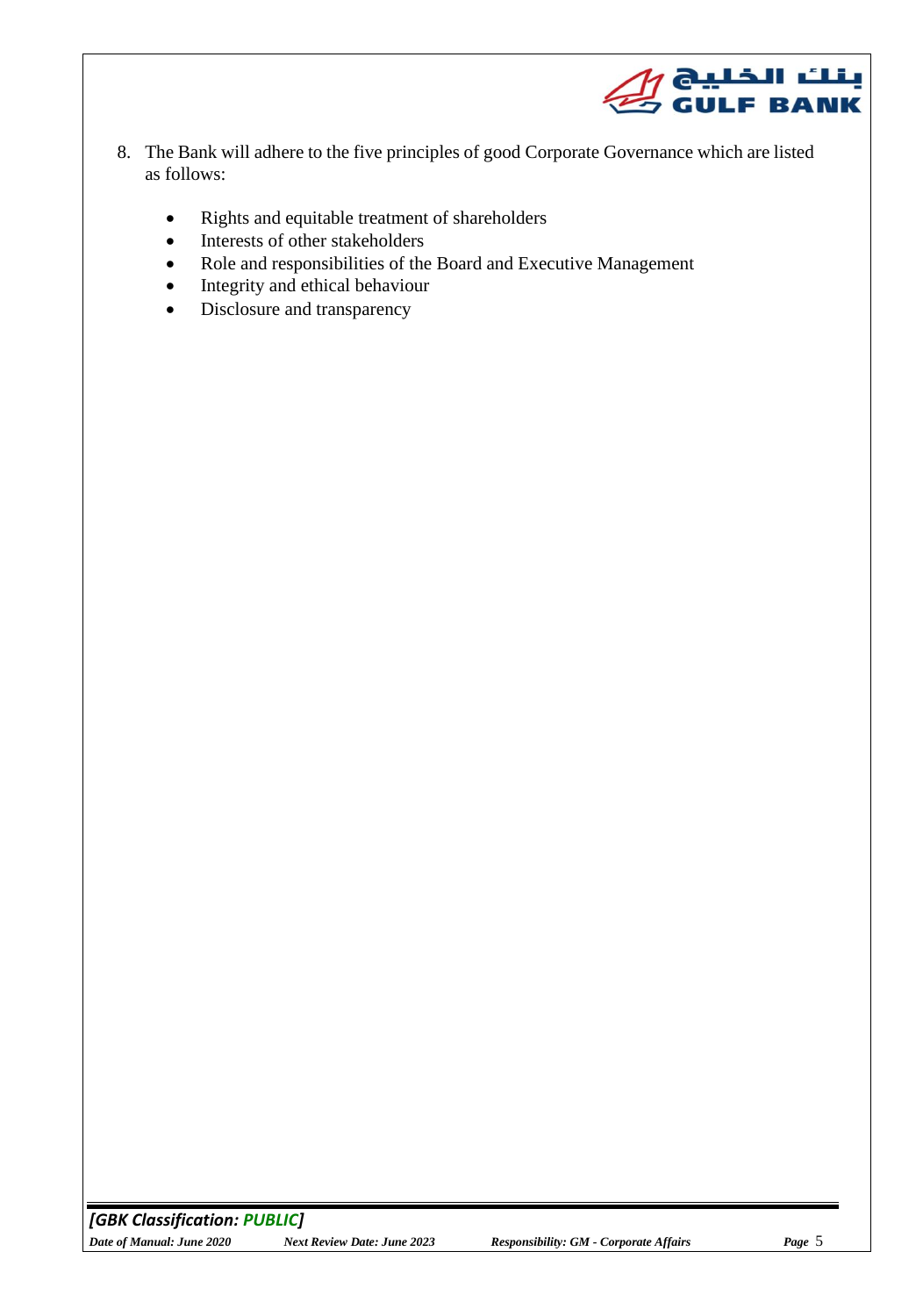

<span id="page-5-0"></span>

| <i>Lhapter</i> | <i>Introduction</i> | <b>Chapter Number</b> |  |
|----------------|---------------------|-----------------------|--|
| Section        | <b>Definitions</b>  | <b>Section Number</b> |  |

It is Gulf Bank's policy that for the purpose of implementation of Corporate Governance, it will adopt the same definitional standards as used by the Central Bank of Kuwait in its Corporate Governance rules. These definitions are provided below:

- 1. "**Corporate Governance**" is a set of systems, structures and processes targeting institutional discipline in accordance with international and regulatory standards as prescribed by the respective regulatory authorities. This is achieved by assigning the duties and responsibilities of the organization's board and executive management, and taking into consideration the protection of the rights of shareholders and all other stakeholders.
- 2. "**Banking Corporate Governance**" is the method by which the Bank's processes and affairs are organised by its Board and executive management, setting out the proper approaches to prepare the objectives and strategies of the Bank, including its daily operations, and fulfil their accountability before the shareholders and consider the rights of the stakeholders in line with the rules and instructions of the regulatory authority/ies, and protection of the depositors' interests along with relevant strong risk management systems.
- 3. "**Independent Director**" is a board member who is not influenced by any factor that may limit his ability to consider and discuss the bank's affairs neutrally and objectively to the best interest of the bank, while adhering to the Rules and Regulations of Corporate Governance, and who fulfills the criteria mentioned in Pillar One/3/c.
- 4. "**Non-Executive Director**" is a board member with a part-time role (whereas commissioned directors are considered executive directors).

"**Executive Management**" is the management team appointed by the Board to carry out their respective roles in running the operations of the Bank. This includes the CEO, his deputies, assistants and any other persons who may be considered key to the successful running of the Bank.

- 5. "**Immediate family**" means the father, mother, spouse and children.
- 6. "**Related Parties**", As defined in International Accounting Standard No. (24) and any amendments thereto.
- 7. "**Parent Company**" means an entity with one or more subsidiary.
- 8. "**Group**" means the parent company and all subsidiaries.
- 9. "**Subsidiary**" means the corporation controlled by another company, which is usually the parent company.
- 10."**Major Shareholder**" means a person who owns directly or indirectly 5% or more of the bank's capital.
- 11. "**Stakeholder**" is any person or party related to the Bank such as depositors, shareholders, employees, creditors, customers, suppliers, society, and other related parties.

*[GBK Classification: PUBLIC] Date of Manual: June 2020 Next Review Date: June 2023 Responsibility: GM - Corporate Affairs Page* 6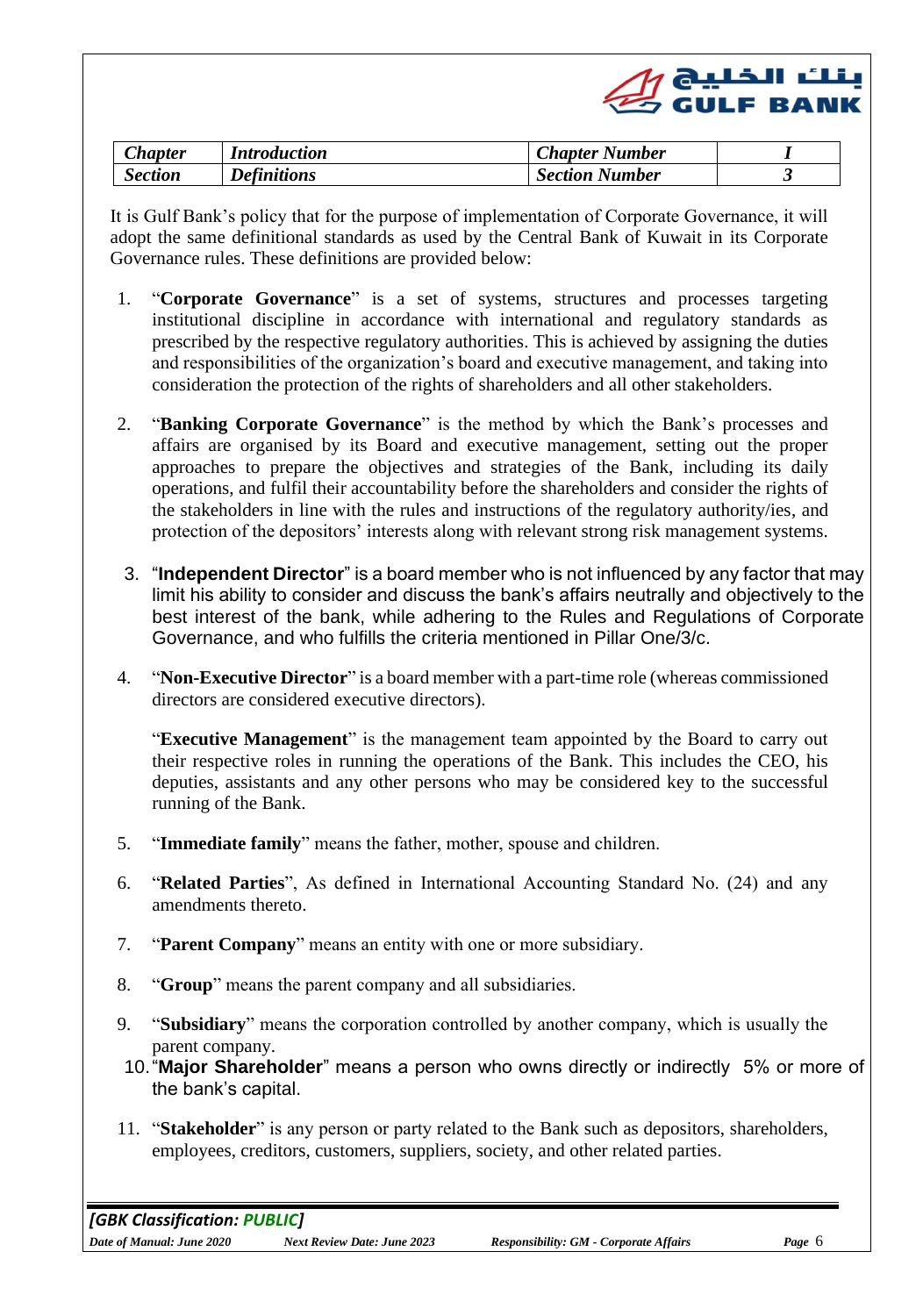

- 12. "**Remuneration**" means, for the purpose of this Manual, salaries, fees, allowances, and the like, in addition to periodic or annual performance bonus, short or long-term incentive plans and any other in-kind benefits including share option schemes.
- 13."**Bank(s**)" means the conventional and Islamic Kuwaiti banks registered in the banks register at CBK.
- 14. "**Board of Directors**" means the Chairman and members of the Board, unless otherwise specified.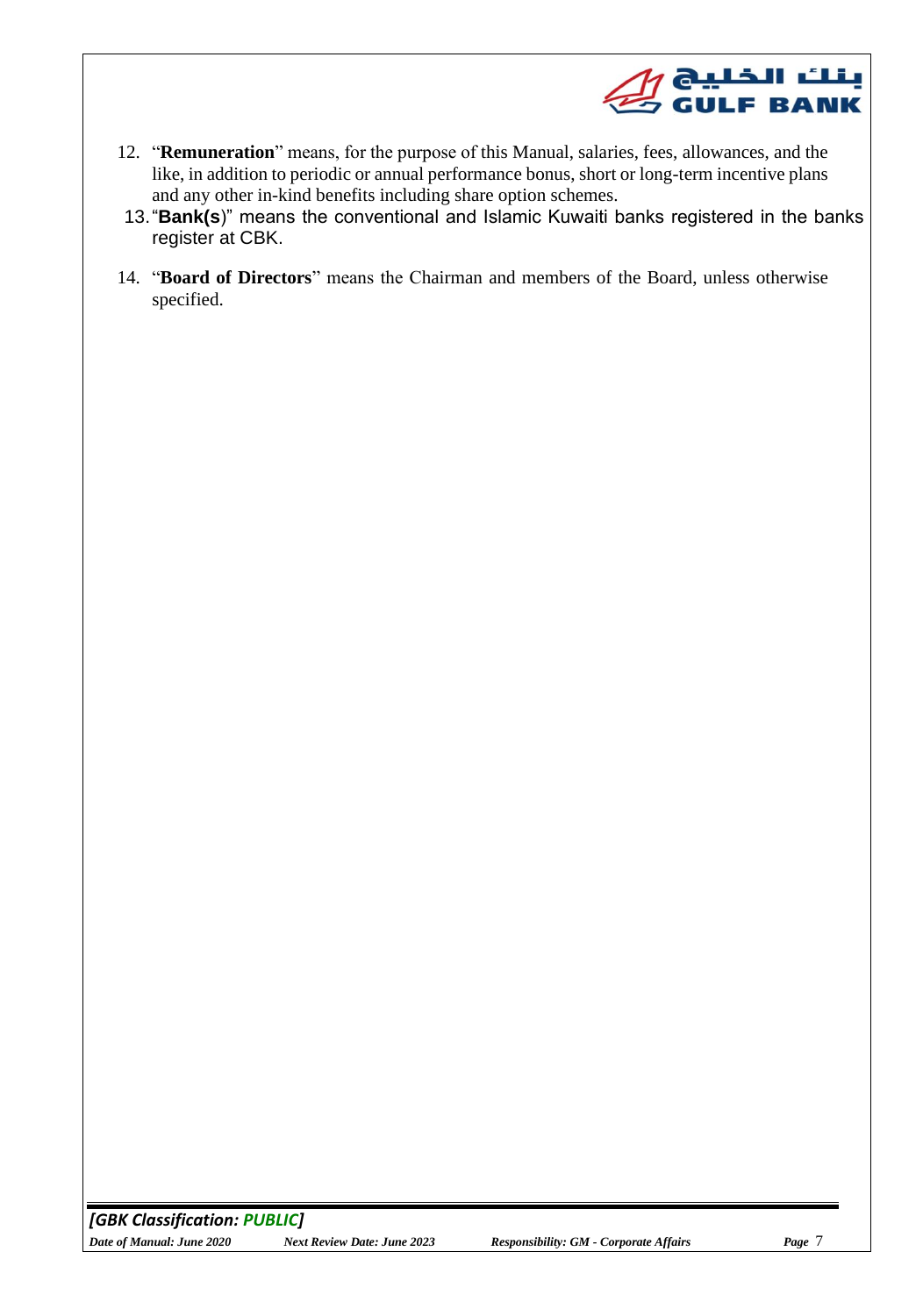

<span id="page-7-1"></span><span id="page-7-0"></span>

| <b>Chapter</b> | <b>Compliance with Instructions</b> | <b>Chapter Number</b> |  |
|----------------|-------------------------------------|-----------------------|--|
| <b>Section</b> | <b>Bank's Compliance with the</b>   | <b>Section Number</b> |  |
|                | <i>Instructions</i>                 |                       |  |

Among the efforts exerted by CBK to enhance CG principles and practices in the banking sector in Kuwait, and in fulfilment of the goals envisaged by Banking CG, Gulf Bank is hereby committed with the following:

- 1. Prepare an updated CG manual to be approved by the Board, posted on the bank's website. This manual should include, as a minimum, the rules and regulations contained herein.
- 2. Prepare the CG Manual by means of a committee comprising the board members titled "Compliance Governance Committee". The tasks of this committee shall include the follow up of all standards and controls contained in the Manual, and report the same to the Board. The Bank may assign these tasks to the Nomination Committee or Remuneration Committee.
- 3. The Bank shall, within its annual report, prepare the Governance Report on the extent of compliance by the bank with the terms of the CG Manual. It shall illustrate the manner by which these instructions have been fulfilled, and mention the reasons for any noncompliance with any term in the specific cases faced by the Bank upon the implementation of certain terms hereof, practical difficulties, as per the principle of "Comply or Justify".
- 4. To carry out the necessary amendments to Articles of Association to conform to the instructions. This pertains, in particular, to include independent members and to increasing the number of board members to face the requirements of having additional committees, as well as other resolutions by the general assemblies with regard to applying these instructions.
- 5. The independent external auditor of each bank shall include in the annual report to CBK on the assessment of internal control systems a part concerning the extent of compliance by the bank with these instructions.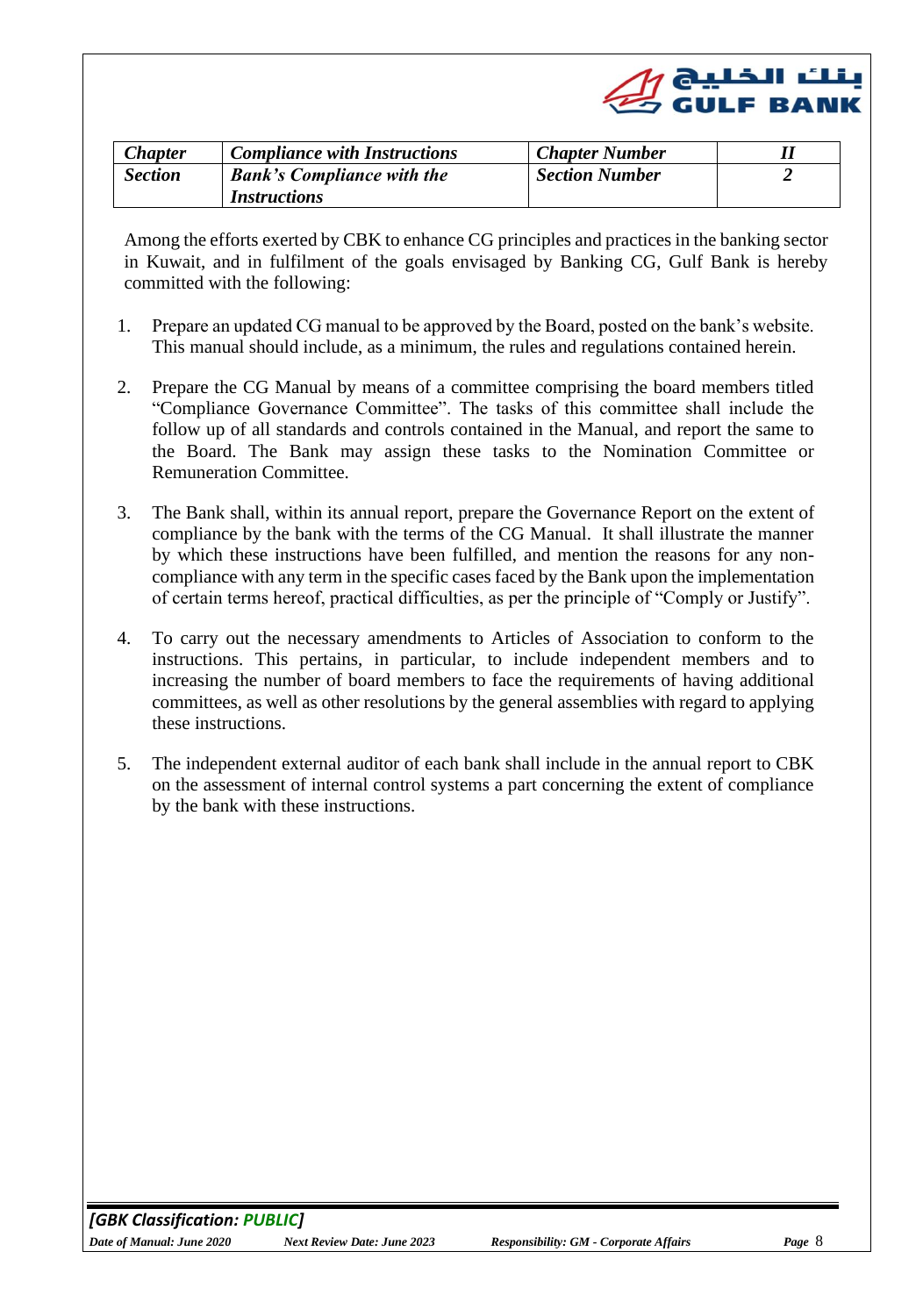|  | $\mathscr{Q}$ ونلٹ الخلیج (CuLF BANK |
|--|--------------------------------------|
|  |                                      |

<span id="page-8-0"></span>

| <b>Chapter</b> | <b>Board of Directors</b> | <b>Chapter Number</b> |  |
|----------------|---------------------------|-----------------------|--|
| <b>Section</b> | Roles & Responsibilities  | <b>Section Number</b> |  |

- <span id="page-8-1"></span>1. The Board has overall responsibility for the Bank, including setting, overseeing and implementation of the Bank's strategic objectives, risk strategy, and corporate governance. The Board is also responsible for providing oversight of Executive Management. Within this context, the Board of Directors should carry out the responsibilities listed in the following sections.
- 2. Assume responsibility for the Bank's business, financial soundness, and fulfilment of CBK and all regulators bodies requirements; preserve the interests of shareholders, depositors, creditors, employees, and other stakeholders.
- 3. Ensure that the Bank is run prudently and within the laws and instructions in force and in line with the Bank's policies, risk appetite, delegations and by-laws.
- 4. Set out the Bank's strategic objectives and oversee the Executive Management which assumes responsibility for operating the Bank on a day-to-day basis.
- 5. Approve the internal control framework, ensure its validity and mitigate its limitations.
- 6. Check the extent of the Bank's compliance with the approved strategy, policies and procedures, and those required by the applicable laws and instructions, and ensure that all risks to which the Bank may be exposed are managed properly.
- 7. Build reliance, trust and confidence in the Bank's management and ensure that the impact of risks on the interests of the depositors and the financial soundness of the Bank are taken into account. This means that the role of the Banks' Boards is not to be restricted to the profitability of the Bank only but it also includes the impact of risks on the depositors' interests and the financial stability of the banking system.
- 8. Instil and embed the principle of the Board's independence and compliance of each Board member in the performance of his/her role towards the Bank and its shareholders with the applicable laws and regulations, without being influenced by any factor which may limit their ability to consider and discuss the Bank's affairs and decide on them objectively.
- 9. Take into account the protection of the shareholders' rights. In cases where controlling shareholders have the ability to appoint Board members, those members will exercise their responsibilities towards the Bank regardless of the party who appointed them.
- 10. Ensure that transactions with related parties are reviewed and check their validity and enforceability as per the applicable laws and regulations.
- 11. Ensure that the Bank has written policies and standards in place and that these cover all areas of the Bank's operations. These policies shall be circulated at the appropriate levels, and reviewed periodically to ensure they reflect any amendments or changes to the laws, instructions, economic conditions or any other matters related to the Bank.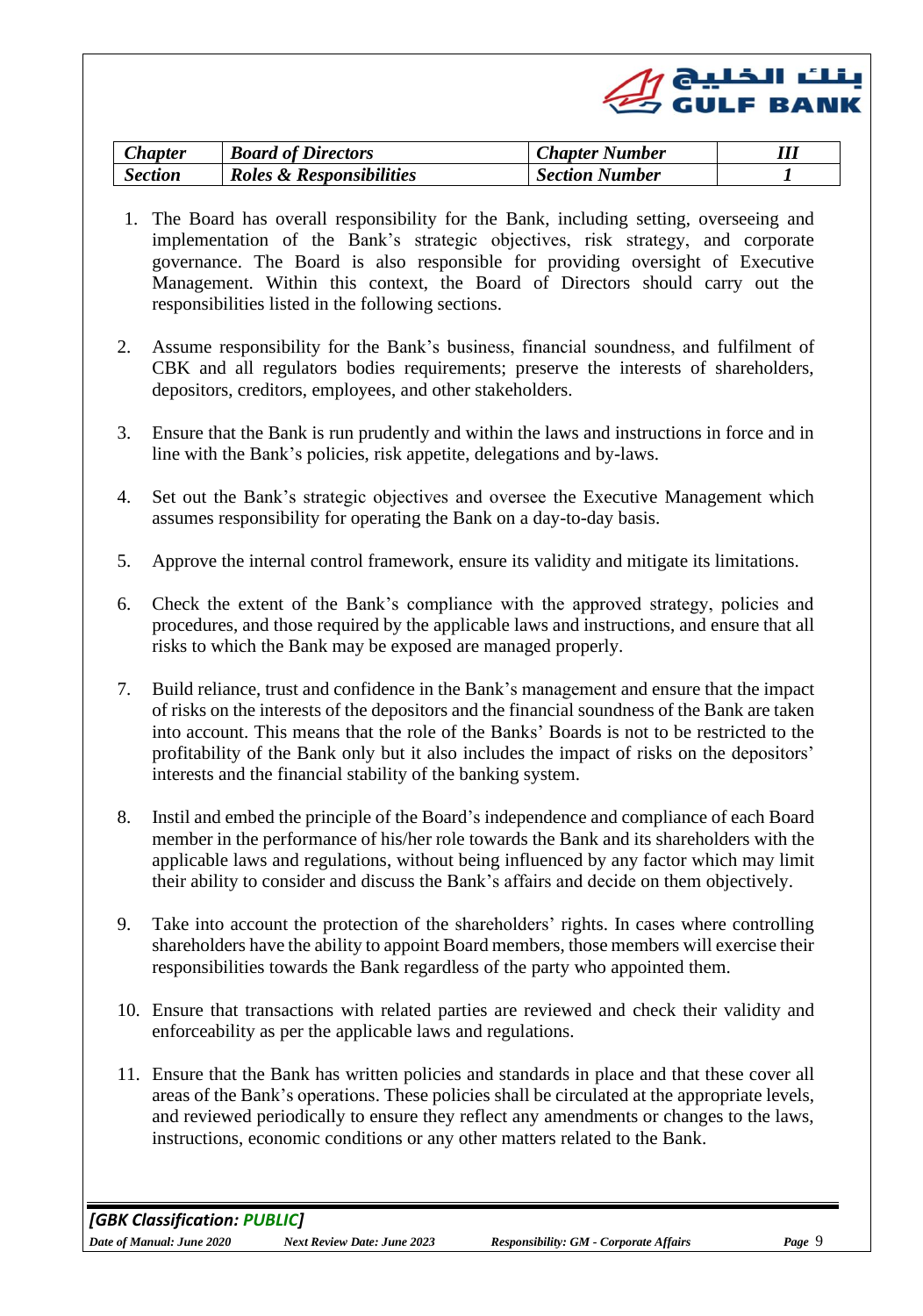

- 12. Set out the Bank's objectives and direct the Executive Management towards setting the strategy which ensures the fulfilment of these objectives. The Executive Management should prepare business plans in line with such strategy through a comprehensive planning process involving all of the Bank's departments. The Board shall approve the strategy and business plans and ensure that the Executive Management has carried out the performance reviews in accordance with the business plans, and that rectification and modifications have been made wherever needed.
- 13. The Board should ensure that the Executive Management then prepare the budget as part of the planning process. However, the Board should ensure that business plans also cover periods exceeding one year to ensure the long term continuity of the bank.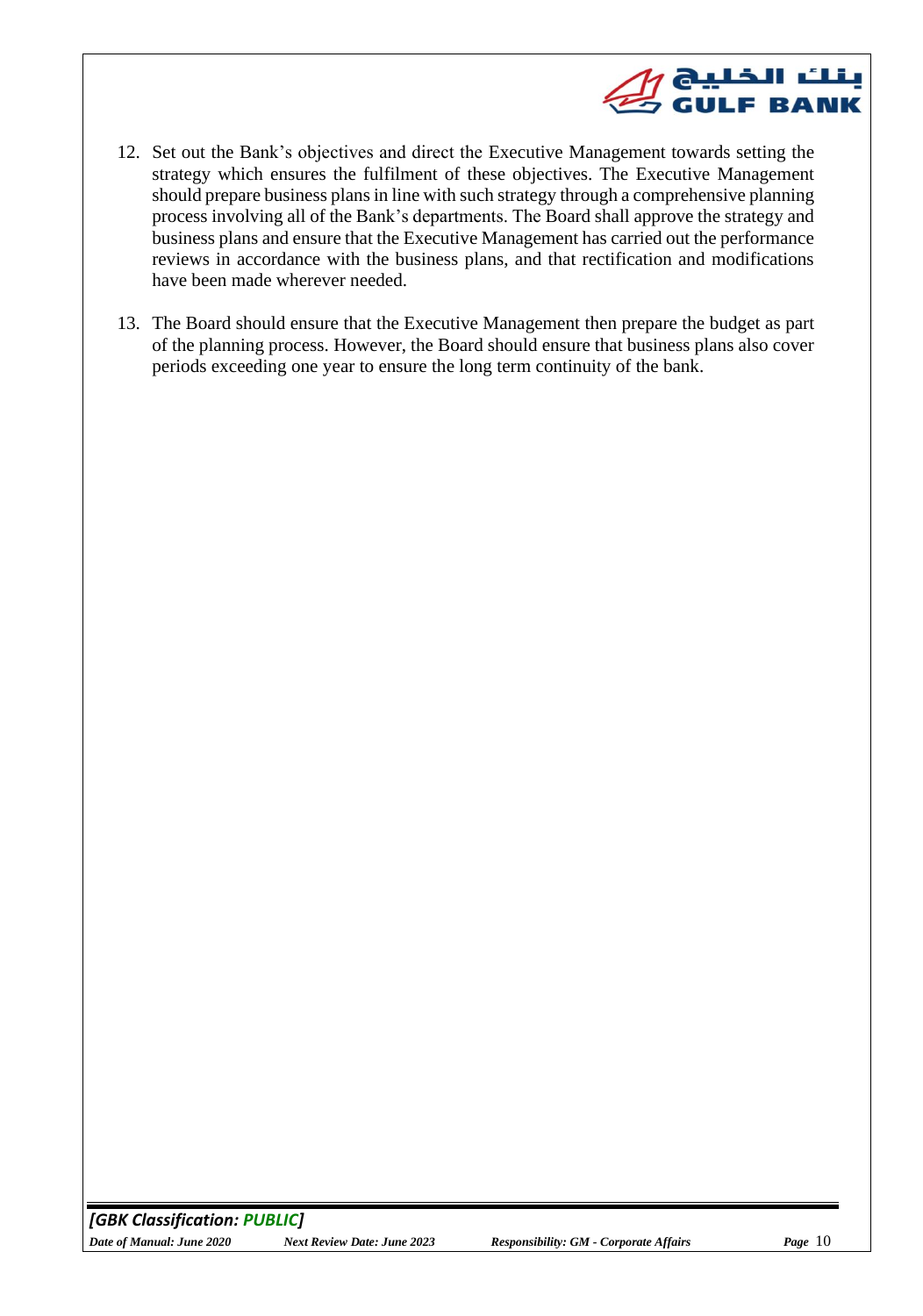|  | $\mathscr{Q}$ ونلٹ الخلیج (CuLF BANK |
|--|--------------------------------------|
|  |                                      |

| <b>Chapter</b> | <b>Board of Directors</b> | <b>Chapter Number</b> |  |
|----------------|---------------------------|-----------------------|--|
| <b>Section</b> | Oversight                 | <b>Section Number</b> |  |

- <span id="page-10-0"></span>1. From a governance perspective, the Board is responsible of the oversight of the Bank's Executive Management as explained in the following sections of this chapter.
- 2. The Board is responsible for the appointment of the Bank's Chief Executive Officer (CEO) and shall ensure that he or she possesses due integrity, appropriate qualifications, technical skills and relevant banking experience.
- 3. The Board shall also approve the appointment of other key executives in the bank which include positions like the deputy CEO, the Chief Financial Officer (CFO), the Chief Internal Auditor, and the Chief Risk Officer (CRO), Chief Compliance Officer (CCO) and ensures that their qualifications and experience is consistent with the nature of their functions.
- 4. The Board shall also provide oversight of Executive Management to ensure it is carrying out the role assigned to it towards ensuring the fulfilment of the Bank's targets and objectives as well as the implementation of the Bank's approved policies. In this context, the Board shall, in particular, carry out the following:
	- i. ensure that Executive Management's actions are consistent with the strategy and policies approved by the board, including the risk tolerance/appetite;
	- ii. meet with Executive Management as required to discuss the various operations and issues in the Bank;
	- iii. question and critically review the explanations and information provided by the Executive Management;
	- iv. set formal performance standards for Executive Management consistent with the long-term objectives, strategy and financial soundness of the Bank, and monitor Executive Management's performance against these standards;
	- v. Ensure that the members of the Executive Management have the educational qualifications and professional experience as required for the nature of the Bank's business and aspects of engendered risk.
- 5. The Board shall ensure that the bank's organisational structure satisfies the transparency and clarity required to facilitate effective decision making and good governance. This includes setting and enforcing lines of responsibility and accountability throughout the organisation, which clearly define the key responsibilities and authorities of the Board itself as well as those of the Executive Management and the various control functions.
- 6. The Board shall ensure segregation and independence of the positions of the Chairman and that of the CEO. The Board shall ensure that there is no family or any other conflicting relationship between the Chairman and the CEO which might affect the independence of the decision of each. The segregation of responsibilities shall be by means of written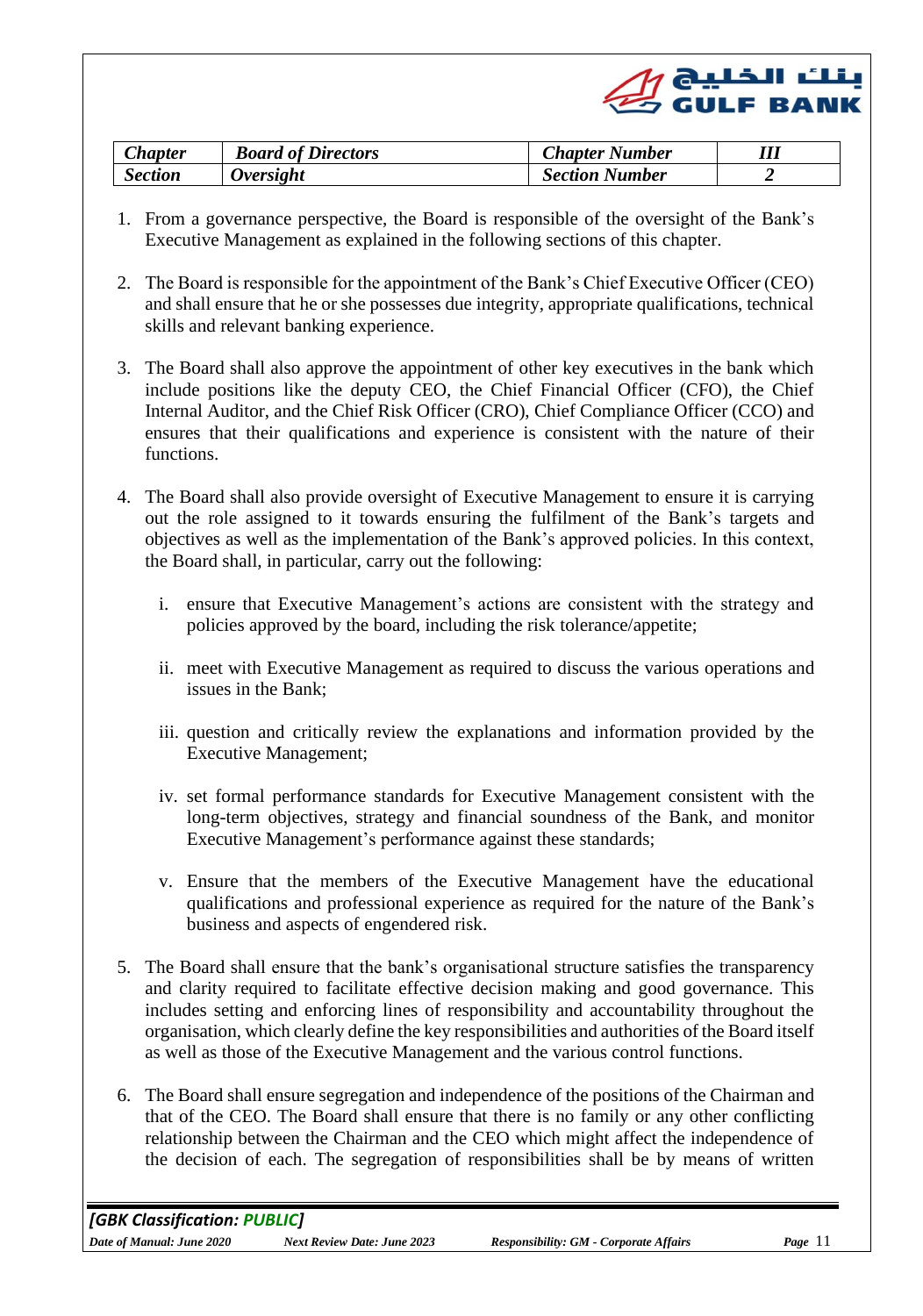

instructions approved by the Board and reviewed on a need basis. In case where there is no segregation between these two posts (where the Chairman is the Managing Director), the bank shall obtain CBK's approval in order to comply with the controls set out by CBK in this regard whereby the bank discloses the Chairman's status.

- 7. A bank director may not be a member in any of the executive managerial committees.
- 8. It is the Bank's policy to ensure that there is a high level of clarity and separation between the Governance roles and Executive roles. As such, the role of the Chairman is separate from the role of the CEO/ Chief General Manager. This allows the Chairman and the Board to maintain a high level of independence and oversight of the Executive Management as there is no overlapping between the roles.
- 9. The Board shall regularly review with the Executive Management the policies, processes and controls and/or internal control functions (including internal audit, risk management and compliance) in order to determine areas requiring improvement, as well as to identify and address significant risks and issues. The Board shall ensure that the control functions are properly positioned, staffed and resourced and are carrying out their responsibilities independently and effectively. The Bank also has in place a set of approved Policy and Procedures standards which ensures that Policies are regularly escalated to the Board for a systematic and periodic review.
- 10. The Board shall set out appropriate succession plans for the replacement of members of the Executive Management in case a position becomes vacant. These succession plans shall consider the qualifications and requirements that must be met by the occupants of such positions.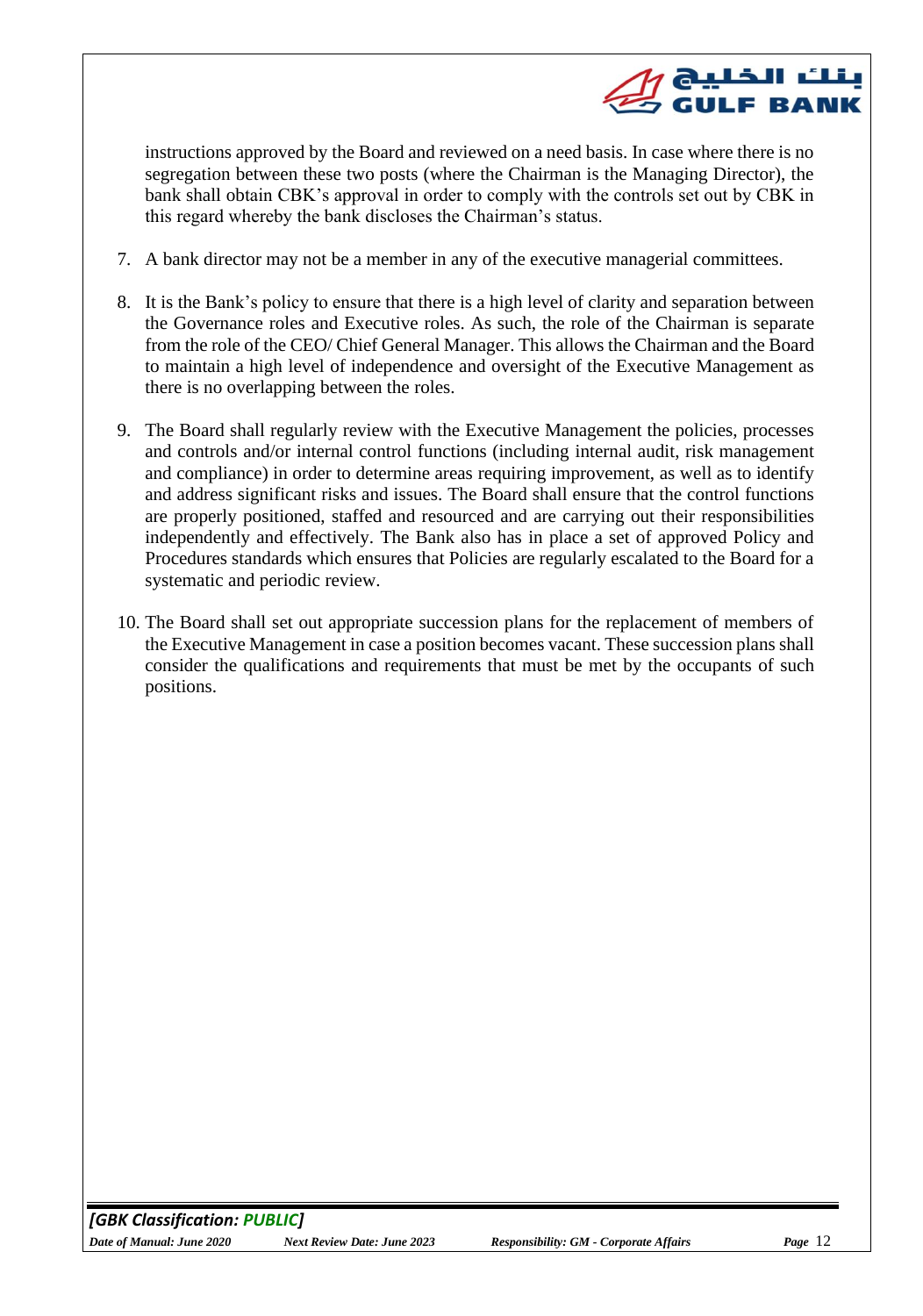

<span id="page-12-0"></span>

| <b>Chapter</b> | <b>Board of Directors</b> | <b>Chapter Number</b> |  |
|----------------|---------------------------|-----------------------|--|
| <b>Section</b> | Composition               | <b>Section Number</b> |  |

#### **Composition of the Board:**

- a. The Board shall consist of an appropriate number of members including independent directors allowing the formation of the required Board committees under the Corporate Governance requirements. The number of members may change from time to time depending on the need for additional members on the Board provided that such change does not constitute a violation of the Corporate Governance rules and any other applicable laws and regulations.
- b. The Board shall comprise of members who have diverse knowledge and skills and can contribute to the Board through the independence of their decisions.
- c. The Independent Director should fulfill the following criteria from the start of his nomination and throughout his tenure:
	- 1) His contribution and that of any of his first-degree relatives combined shall not exceed 1% of the bank's capital, whether directly or indirectly.
	- 2) He shall not have, upon nomination or during the two years preceding his nomination, a substantial business, managerial or consultancy relationship with any of the bank's major shareholders or any of the owner groups whose alliance constitute an interest which allows them to be considered as a major shareholder.
	- 3) He shall not, upon nomination or during the two years preceding his nomination, have held board membership in the bank or any executive position, or within the banking group. Exceptionally, and for once only, upon the start of implementation of these instructions, the current board members of the bank or within the banking group, who fulfill all other conditions of independence, may run for nomination.
	- 4) He shall not have a first-degree relation with any of the bank's board members or executive management, or the banking group.
	- 5) He shall not, upon nomination or during the two years preceding his nomination, have previously worked for the bank or the banking group, or any of the major shareholders of the bank or the group.
	- 6) He, and any of his first-degree relation, may not have any credit relationship with the bank or the banking group which exceeds the total amount determined in the Instructions of Consumer and Housing Loans. They may not have any deposits or portfolios managed by the bank or the banking group which exceeds in total KD 100,000 or equivalent in other currencies.
	- 7) He may not be an owner of a company or a major shareholder, board member, or executive board member in a company which has obtained credit, or is a guarantor for a credit with the bank or the banking group, which exceeds 5% of the bank's paid-up capital.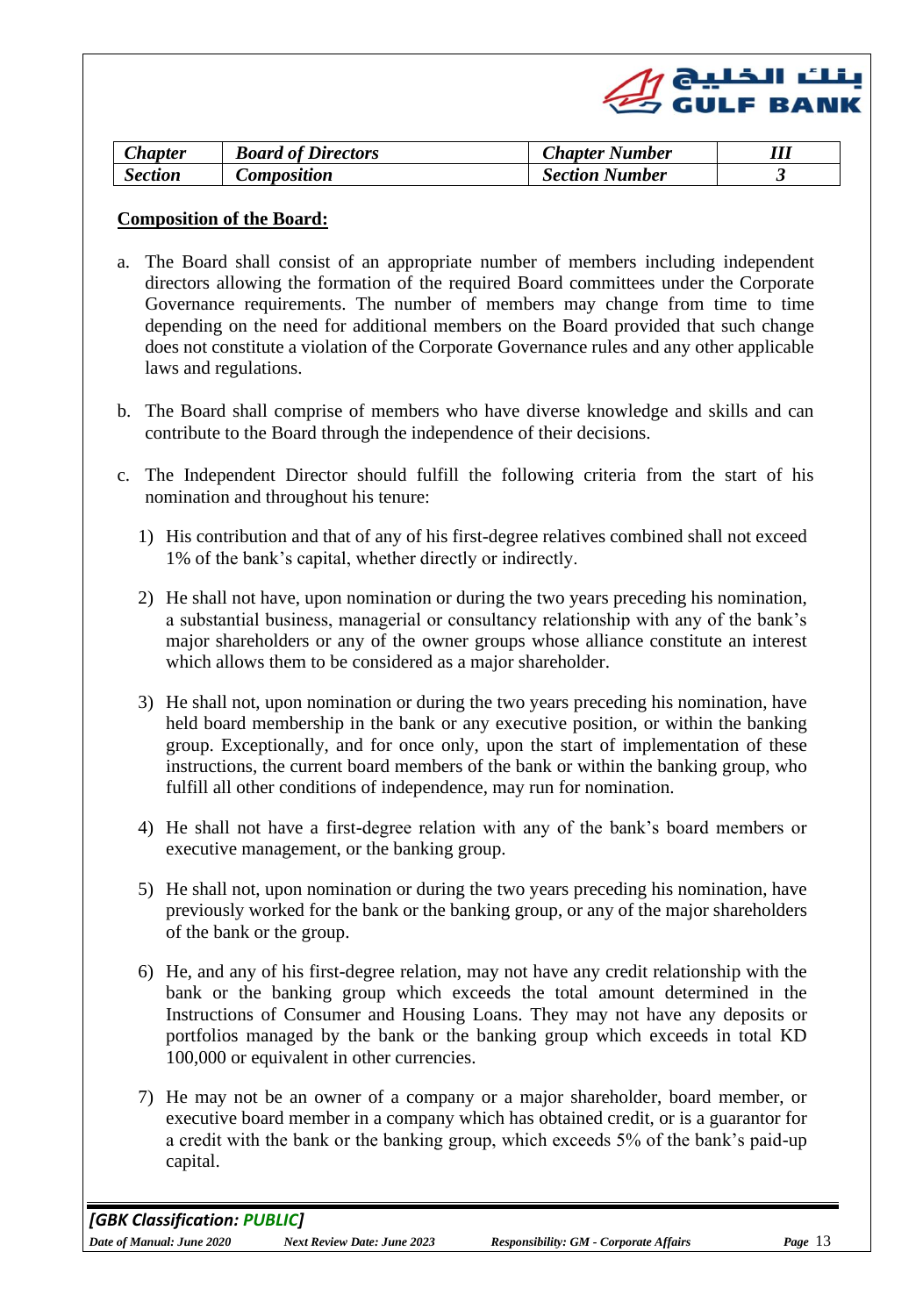8) He may not be, upon nomination or during the two years preceding his nomination, a partner in the bank's external audit firm, or a member of the audit team on the banking group, and may not have a first-degree relation with the partner in charge of the external audit.

لٹ الخلیج<br>ایک الخلیج

**GULF BANK** 

- 9) He may not receive any salary or financial amount from the bank except in return for his board membership, or the bank's dividends received as a shareholder, or the interests received or due on his deposits or investments from the bank's normal activities.
- 10) The membership tenure of the independent director shall not exceed two terms.

#### **Role of the Chairman:**

- 1. The Chairman of the Board plays a crucial role in the proper functioning of the Board and is responsible for the maintenance of mutual trust among members. He is also regarded as the ultimate owner of the Corporate Governance practices and culture in the bank including its Board and employees.
- 2. The Chairman is also regarded as the main arbitrator and protector of the interest of the shareholders and the financial stability of the Bank and of the banking sector as a whole and should do his best so as not to take steps which may bring instability to the Bank.
- 3. Ensure that the Board decisions are taken on a sound and well-informed basis. The Chairman should always encourage and promote critical discussion and ensure that dissenting views be expressed and discussed as part of the decision-making process.
- 4. Build a constructive relationship between the Board and the Bank's Executive Management.
- 5. Create a culture during Board meetings which encourages constructive criticism while dealing with controversial issues among the Board members and encourage discussion and independent voting if so required.
- 6. Contribute to the creation of a Corporate Governance and Risk Management supportive culture in the Bank among its staff, management and the Board.
- 7. Ensure that all directors, shareholders, and external stakeholders receive adequate information on a timely basis as may be required so as to meet good disclosure requirements and best practices
- 8. Ensure high levels of corporate governance in the Bank.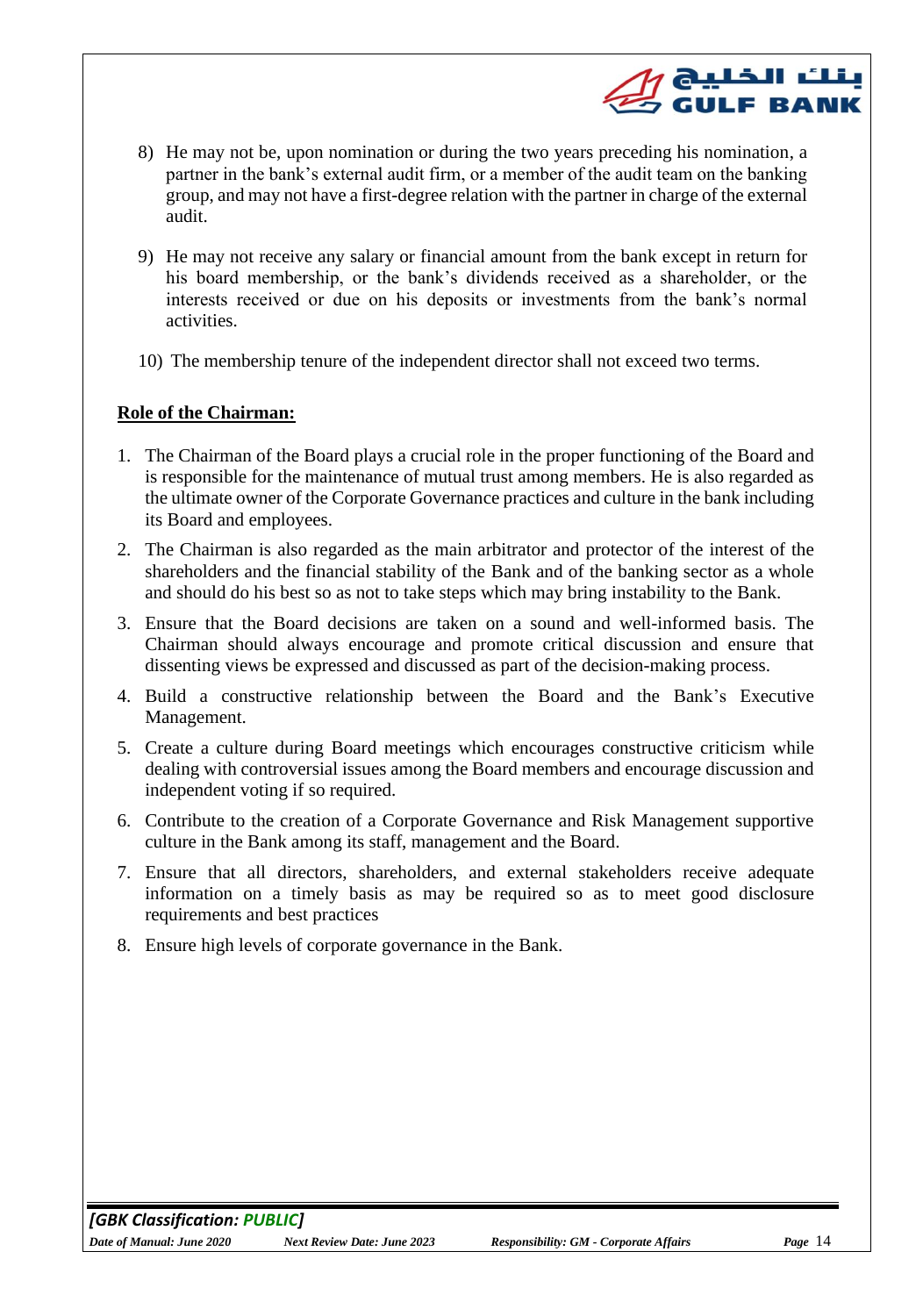

<span id="page-14-0"></span>

| <b>Chapter</b> | <b>Board of Directors</b>             | <b>Chapter Number</b> |  |
|----------------|---------------------------------------|-----------------------|--|
| <b>Section</b> | <b>Organisation of Board Business</b> | <b>Section Number</b> |  |

- 1. The Board will hold meetings no less than six times a year with at least one meeting during the quarterly evaluation period. Minutes of the meetings are obligatory, and shall form an integral part of the Bank's records.
- 2. The Chairman, in consultation with the Executive Management, shall propose the key issues to be listed on the agenda for each meeting. These issues should be appropriate, comprehensive and relevant to the Bank's business. The GM Board Affairs will be responsible for coordinating the Agenda items and circulating the same to the members of the Board prior to its meeting.
- 3. The Board members will be provided with sufficient information and details before the Board meetings allowing them to review the issues before taking appropriate decisions at the Board meetings.
- 4. The Board Secretary (See Appendix) shall write down all the Board's discussions and directors' suggestions, and the results of the voting that takes place during the meetings.
- 5. The responsibilities of the Chairman and Board members have been clearly specified in writing in the Manual to ensure that they do not conflict with the relevant legislations and regulations. The "Board Nomination & Remuneration Committee" shall also provide each new member, once elected, with this Manual which sets out their rights, obligations, and responsibilities.
- 6. The Bank's policy is to set out in writing all the banking transactions which may require the approval of the Board (including for example the Board's authority to grant loans which exceed a certain amount, or its authority on transactions with related parties, or any other banking transactions that fall under the jurisdiction of the Board). For this purpose, the Bank includes and maintains several documents in the relevant policy Manuals. These documents include, but not limited to, Credit Committee Standards, Ethical Standards, Conflict of Interest Policies, by-laws of the Committees, approved Policy & Procedures Standards, approved Risk Appetite, approved delegations, the Bank's Credit Policy and Risk Management Manuals.
- 7. Gulf Bank's Board and Board Committees have been set-up under clear by-laws which are in conformity with the laws of Kuwait, including the rules and regulations issued by the Central Bank of Kuwait. The Board and its Committees have clear authority to recruit external experts and consultants or outsource any such matter to experts and consultants to make use of their opinion in performing the tasks that are assigned to them.
- 8. The Board Secretary, under the supervision of the Chairman, is responsible to ensure the execution of the actions approved by the Board in terms of follow-up, exchange of information among Board members, committees and the Executive Management.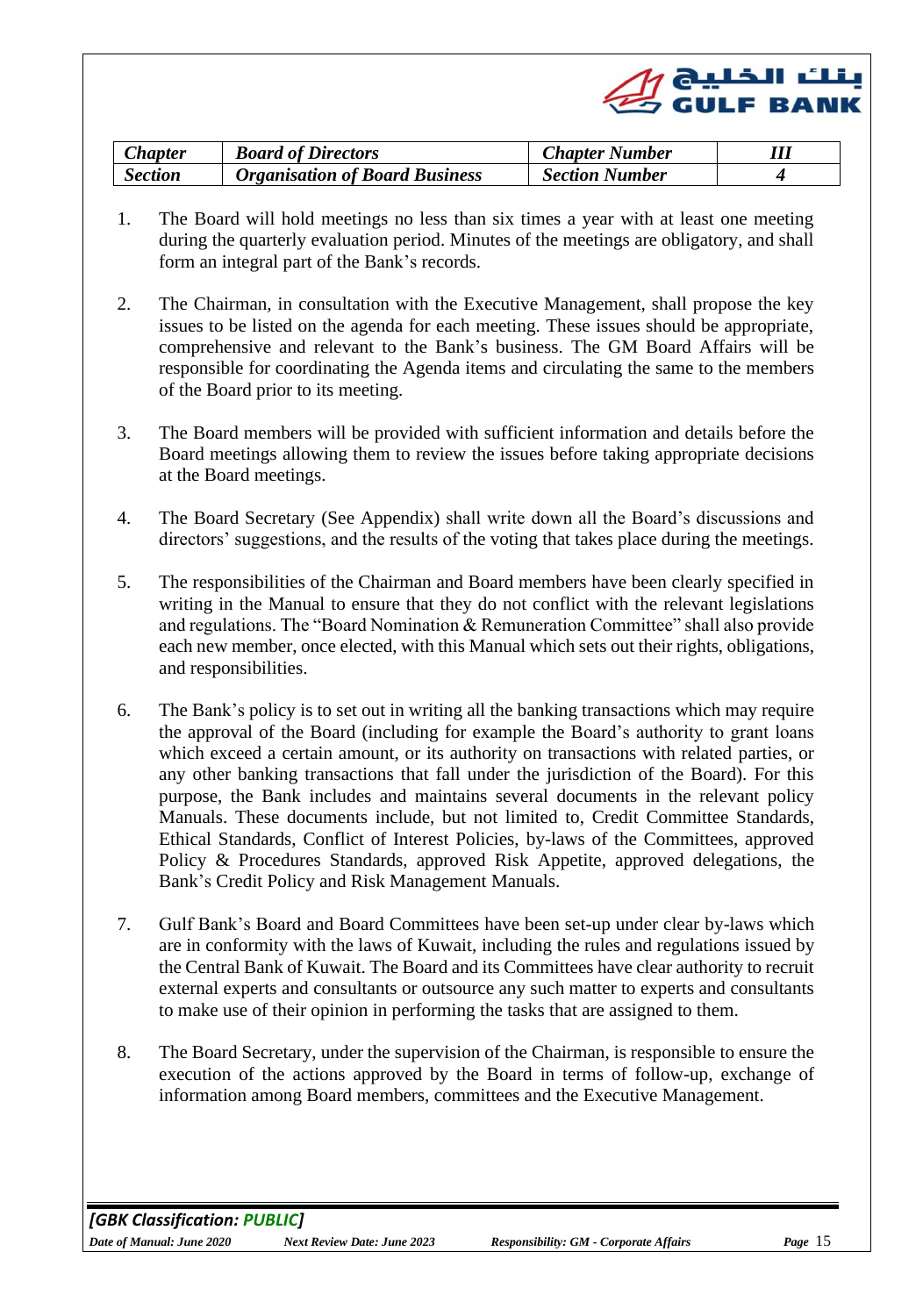

- 9. The Board Secretary shall also arrange the agenda and document the minutes of Board meetings to be signed by the Board Secretary and all attending board members and circulate the same to the relevant stakeholders as appropriate.
- 10. The Board shall determine the Board Secretary's functions in writing and in line with the level of responsibilities referred to above. Any decision related to the appointment or discharge of the Board Secretary should be made by the Board.
- 11. The Board shall evaluate the CEO's performance annually in a balanced and holistic manner taking into account several factors including but not limited to profitability, quality of the portfolio, soundness of controls, stability of the bank and contributions made for enhancement of a Risk and Corporate Governance culture in the bank.
- 12. The Board shall carry out a periodic review of the Corporate Governance practices to ensure their effectiveness and introduce improvements thereto. This review shall be carried out on an annual basis by the "Corporate Compliance & Governance Committee" and the findings shall be presented to the Board at the next available meeting.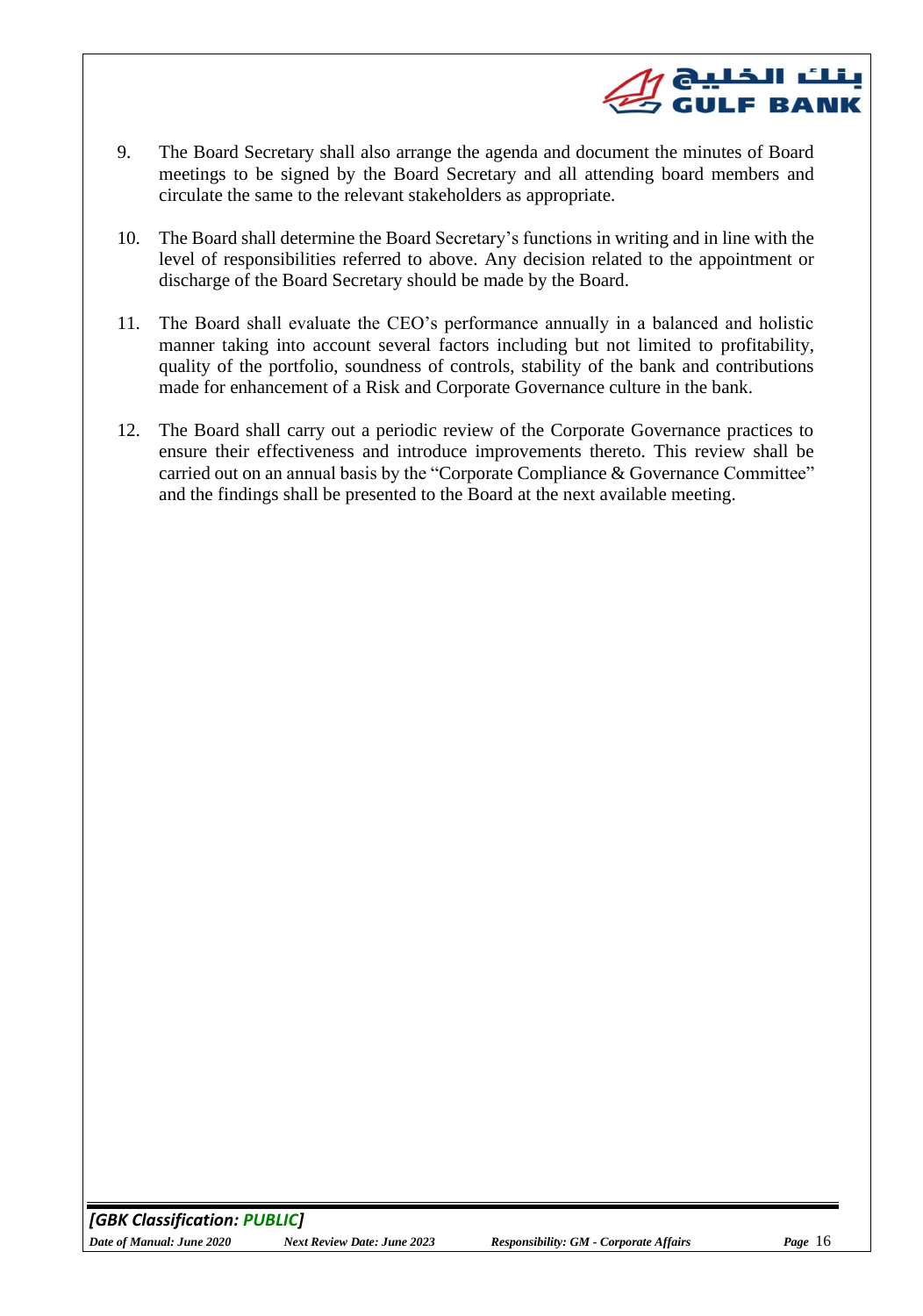

<span id="page-16-0"></span>

| <b>Chapter</b> | <b>Board of Directors</b>            | <b>Chapter Number</b> |  |
|----------------|--------------------------------------|-----------------------|--|
| <b>Section</b> | <b>Board Members' Qualifications</b> | <b>Section Number</b> |  |

- 1. The Board members should be and should remain qualified through the training for their positions. They should have a clear understanding of their role in terms of Corporate Governance and be able to exercise sound and objective judgment about the affairs of the Bank.
- 2. The Board members should possess appropriate experience, high personal integrity and be competent in their role. They should also abide by good business practices and work on shaping their experience through proper training.
- 3. The Board collectively should have adequate knowledge and experience relevant to key financial activities, corporate governance and effective supervision, finance, accounting, lending, banking, payment systems, strategic planning, governance, risk management, internal control, banking regulations and instructions. The Board should further collectively have adequate knowledge on local, regional, international economic development as well as the organisational and regulatory environment.
- 4. These principles apply to a Board member in his/her capacity as a member of the full Board as well as a member of any Board committee.
- 5. The Board members should remain fully informed about the situation within the Bank as well as about local and international factors which may affect the banking sector.
- 6. The Bank shall also provide the Board members with an adequate briefing on the Bank's business as well as about local and international banking sectors as of appointment and during their membership term or at any request so made by the Board members.
- 7. The Board members shall regularly enhance their skills and experience mainly in the areas of corporate governance and risk management. This should be done in view of the emerging risks, controls and regulatory framework.
- 8. Board members are also encouraged to participate in structured training programs to enhance their skills in technical matters as appropriate and also on the subjects of corporate governance. This will help Board members better carry out their responsibilities. Board members should participate in conferences and seminars on relevant banking and financial issues.
- 9. The Board Members will attend annually at least one training program AND/OR a banking conference.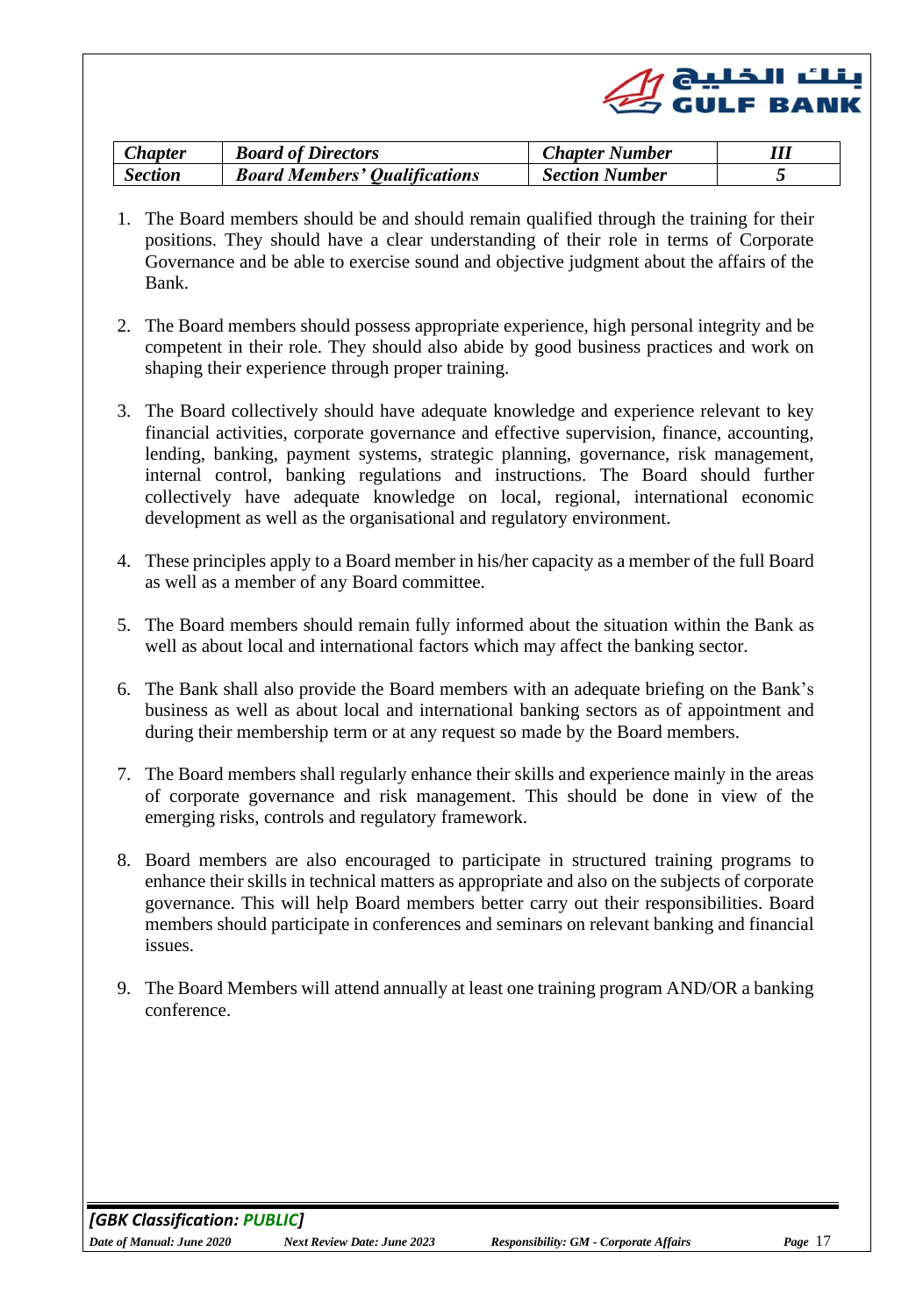|  | $\mathscr{Q}$ ونلٽ الخليج (CULF BANK |
|--|--------------------------------------|
|  |                                      |

<span id="page-17-0"></span>

| <b>Chapter</b> | <i>Executive Management</i> | <b>Chapter Number</b> |  |
|----------------|-----------------------------|-----------------------|--|
| Section        | Roles & Responsibilities    | <b>Section Number</b> |  |

- <span id="page-17-1"></span>1. The Executive Management shall be under the supervision of the Board and is responsible to ensure that the Bank's activities are in line with the approved corporate strategy, risk appetite, and policies approved by the Bank's Board.
- 2. The Executive Management team is appointed by the Board to carry out their respective roles in running the operations of the Bank. This includes the CEO, his deputies, assistants and any other persons who may be considered key to the successful running of the Bank.
- 3. The Executive Management shall have suitable academic qualifications, relevant experience and personal integrity to run the Banks' business. They should practice adequate control over key individuals in their relevant business areas so as to manage risks and safeguard the interests of the Bank, its shareholders, depositors and employees. The Executive Management is as such accountable for its oversight of the Bank's management.
- 4. The Executive Management shall primarily contribute to the sound corporate governance of the Bank through their personal conduct, leadership, and contribute to developing a culture which is conducive to corporate governance and risk management. This can be done through demonstrating adequate control over the activities of the Bank and ensuring that the Bank's activities are in line with the corporate strategy, risk appetite and policies approved by the Board.
- 5. The Executive Management is responsible for assigning tasks to the employees and promoting an organisation design and culture which encourages accountability and transparency. The Executive Management should remain aware of its oversight responsibility of such assignments and of its responsibility to the Board.
- 6. The Executive Management shall procure, install and implement any systems, solutions or controls in line with the Board's direction and which enhance the Bank's management of both financial and non-financial risks. Such systems or processes may also ensure that the Bank's activities are in line with its corporate strategy, risk appetite, and the policies approved by the Board.
- 7. The Executive Management shall be responsible for ensuring that the Bank's compliance and risk functions have adequate autonomy, and segregation of tasks is practiced without creating any conflicts.
- 8. The Executive Management shall provide the Board of Directors with financial and administrative reports on a regular basis to be agreed by the Board. The reports provided by the Executive Management have to comply with the principles of transparency and objectivity. The Board shall rely on the Executive Management's expertise in the execution of the Board's resolutions without any intervention from their end. In case any Board member wishes to participate in the execution of the board resolutions, such participation shall be based on an authorisation issued by the Board, and the Board shall be notified accordingly.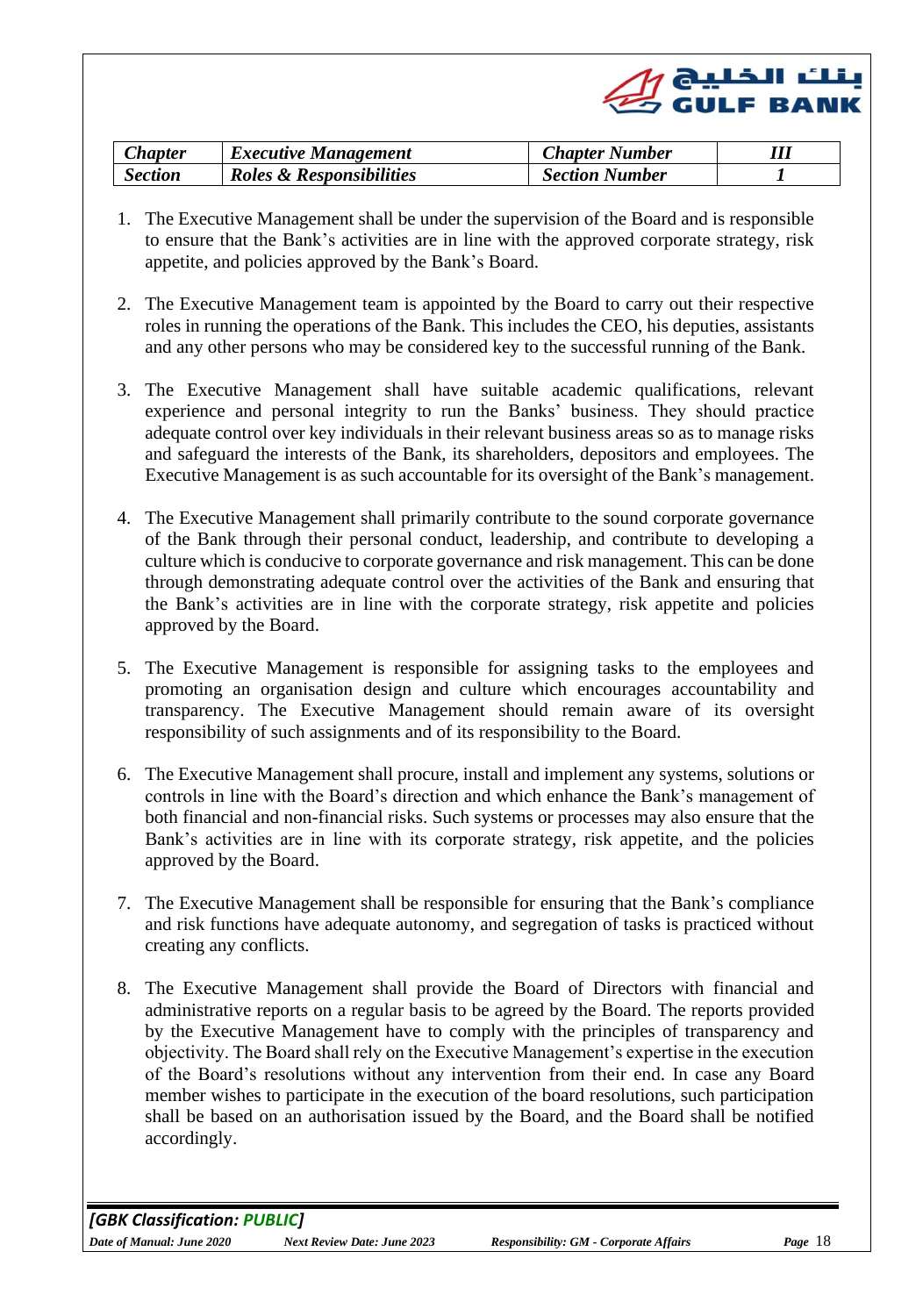

- 9. The Executive Management should exercise its activities in accordance with the Bank's code of conduct, ethical standards, staff handbooks, credit committee standards and corporate governance rules, etc.
- 10. The Executive Management shall prepare the financial statements in accordance with the International Financial Reporting Standards, any other approved standards and CBK instructions issued in this regard.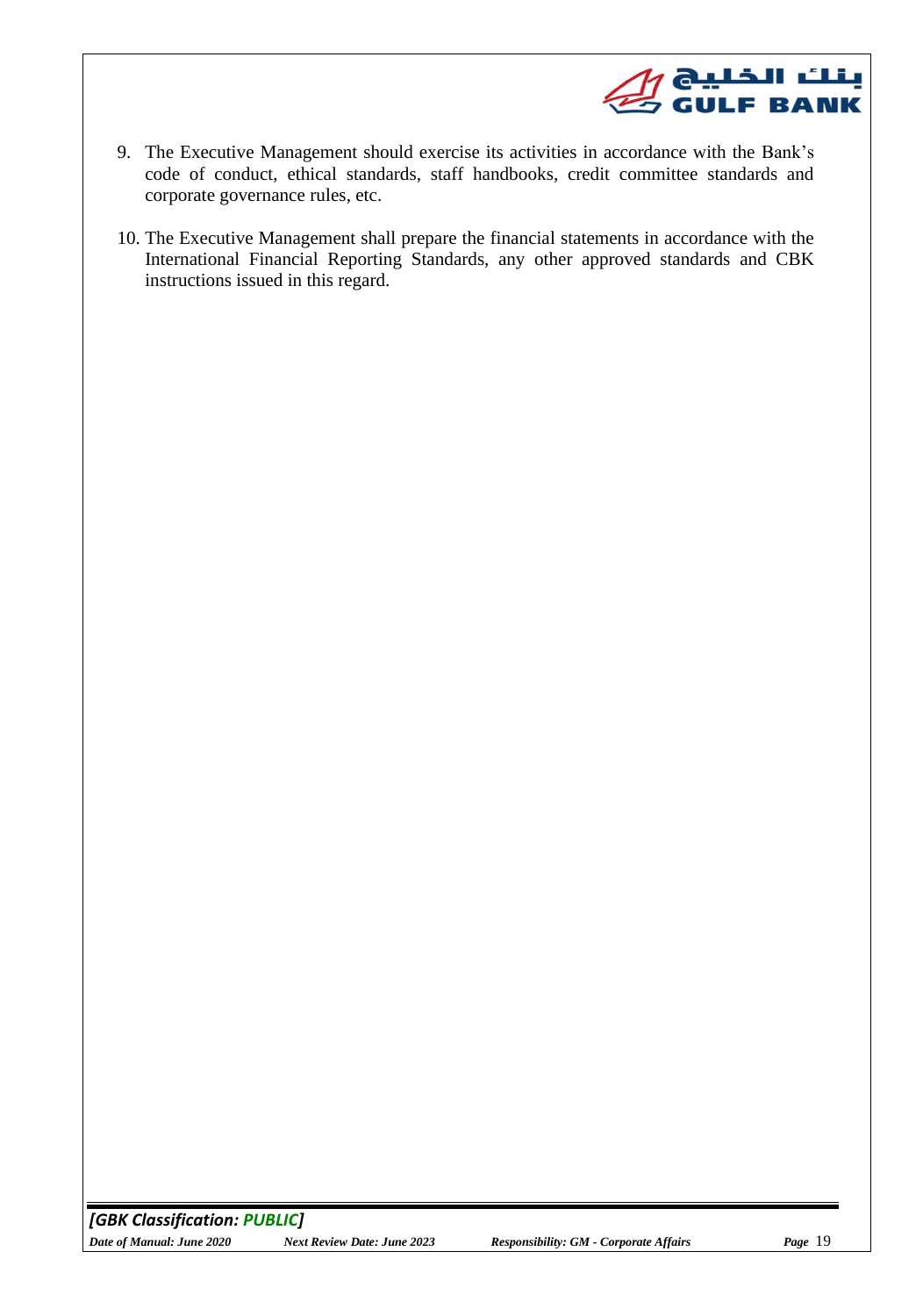<span id="page-19-0"></span>

| <b>Chapter</b> | Corporate Values | <b>Chapter Number</b> |  |
|----------------|------------------|-----------------------|--|
| <b>Section</b> | General          | <b>Section Number</b> |  |

- <span id="page-19-1"></span>1. In line with corporate governance rules, the Board complies with specific good governance practices in several areas and policies. These include the Bank's Code of Conduct, Ethical Standards, Staff Handbook, Credit Committee Standards, Policy & Procedure Standards and Corporate Governance Standards which are included in this Manual. The Board shall ensure that enough resources are available to follow these practices and review them regularly so as to improve them on an ongoing basis.
- 2. The Board shall be a role model in terms of incarnating the concept of proper governance. In this regard, the Board shall take the lead in establishing the "tone at the top" and setting professional standards and corporate values that promote integrity within the Bank, the Board, the Executive Management and other employees.
- 3. The Board shall demonstrate a high level of integrity in the carrying out its business. Therefore, the Bank's Code of Conduct and policies should include a clear definition of conflict of interests, insider dealings, etc. These policies and Code of Conduct shall be circulated to all the Bank's employees and board members with a sign-off obtained for compliance.
- 4. It is the Bank's policy that in conducting third party transactions the following should apply:
	- a. The same conditions applicable to customers shall apply to the extension of credit to Board members and related parties without any preferential terms. This shall also be in accordance with any CBK instructions issued in this regard.
	- b. The Board member is not allowed to participate in the discussion of any items on the agenda pertaining to that Board member, directly or indirectly, during the meeting where such items are discussed, in addition to related transactions, dealings, or voting.
	- c. The policy and procedures of the Bank shall contain clear directives and processes which prevent Board members and/or employees from exploiting inside information for personal purposes or gains.
	- d. The Bank shall ensure the adequacy of the internal control systems in connection to related parties, and that all transactions have been processed as per the approved policy. This requires clear accountability, reporting and disclosures.
	- e. The Bank shall set out appropriate mechanisms to deal with customers' complaints based on CBK instructions in this regard.
	- f. The bank shall post these policies on its website and specify the extent of its compliance with the same under the CG report issued in the bank's annual report.
- 5. The Board shall disclose all transactions with related parties in accordance with the relevant international standards and any other applicable laws, rules and regulations issued by local supervisory and regulatory authorities.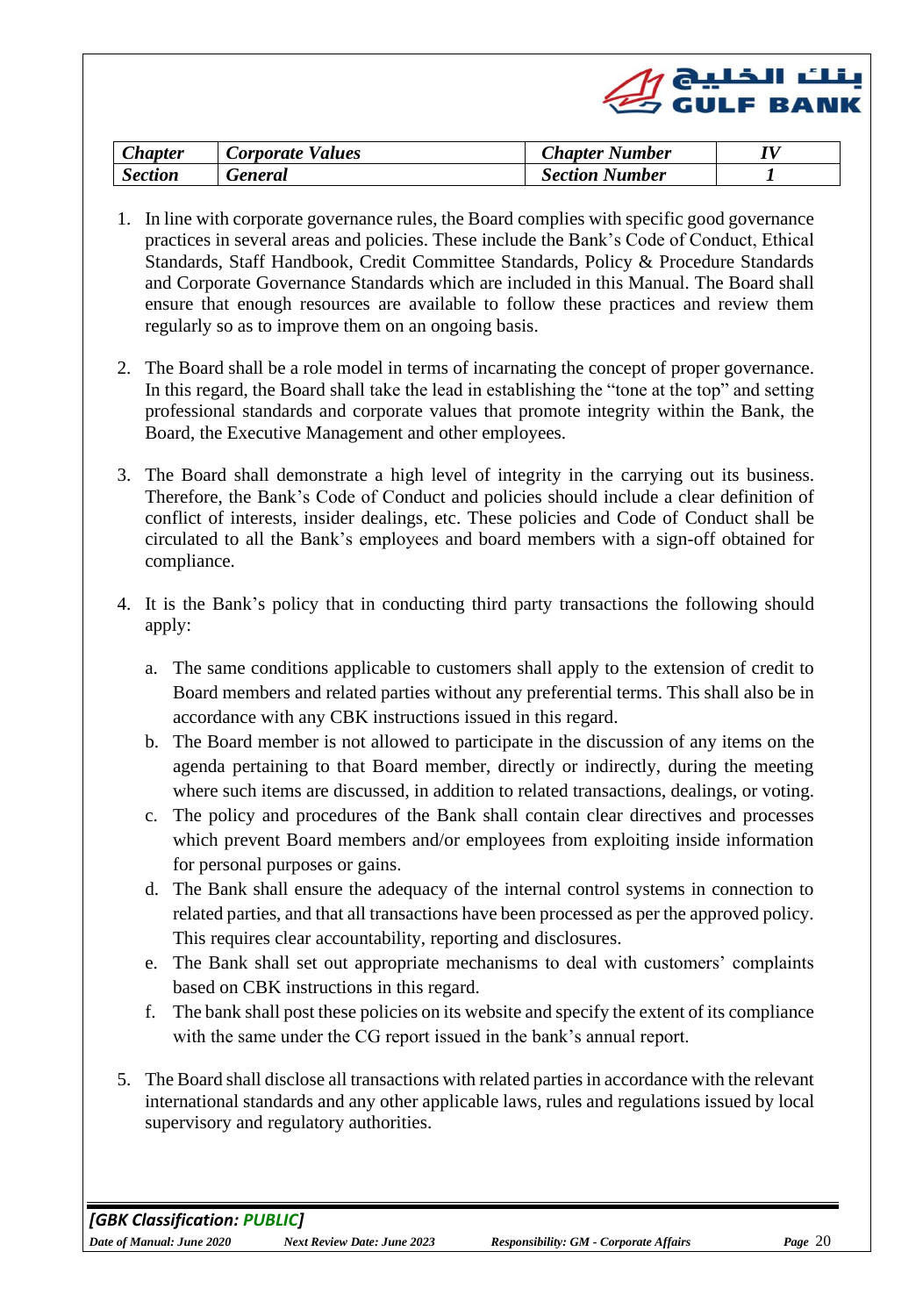|  | $\mathscr{Q}$ ابنلٹ الخلیج (Cy GULF BANK |
|--|------------------------------------------|
|  |                                          |

| <b>Chapter</b> | <b>Corporate Values</b>      | <b>Chapter Number</b> |  |
|----------------|------------------------------|-----------------------|--|
| <b>Section</b> | <b>Conflicts of Interest</b> | <b>Section Number</b> |  |

- <span id="page-20-0"></span>1. The Board shall have a formal written Conflicts of Interest policy. The policy shall include a definition of the conflict of interests, independence of implementation of the policy and disclosure of such conflict, whether the conflict arises between the Board members and the Bank or between the Executive Management and the Bank.
	- a. The policy shall cover all matters related to the conflict of interests and its likelihood, including for example:
		- i. a member's duty to avoid, to the extent possible, activities that could create conflicts of interest or the appearance of conflicts of interest;
		- ii. a review and approval process for members to follow before they engage in certain activities so as to ensure that such activity will not create a conflict of interest;
		- iii. a member's duty to disclose any matter that may result, or has already resulted, in a conflict of interest;
		- iv. a member's responsibility to abstain from voting on any matter where the member may have a conflict of interest or where the member's objectivity or ability to carry out his/her duties to the Bank may be otherwise compromised;
		- v. adequate procedures for transactions with related parties to be made on an armslength basis; and the way in which the Board will deal with any non-compliance with the policy.
		- vi. The following examples are situations where conflicts can arise during the mandate of a Board member:
			- a. Directors or their businesses have a borrowing relationship with the Bank
			- b. Directors or their businesses have a supplier arrangement with the Bank
			- c. A Director of the Bank is a Director or a senior executive of a Bank's Borrower. In such cases, the Director should ask the Board to allow him/her to leave the meeting so as to avoid a potential conflict of interests.
			- d. Substantial shareholdings in the Bank's borrowers should be duly disclosure to the Board.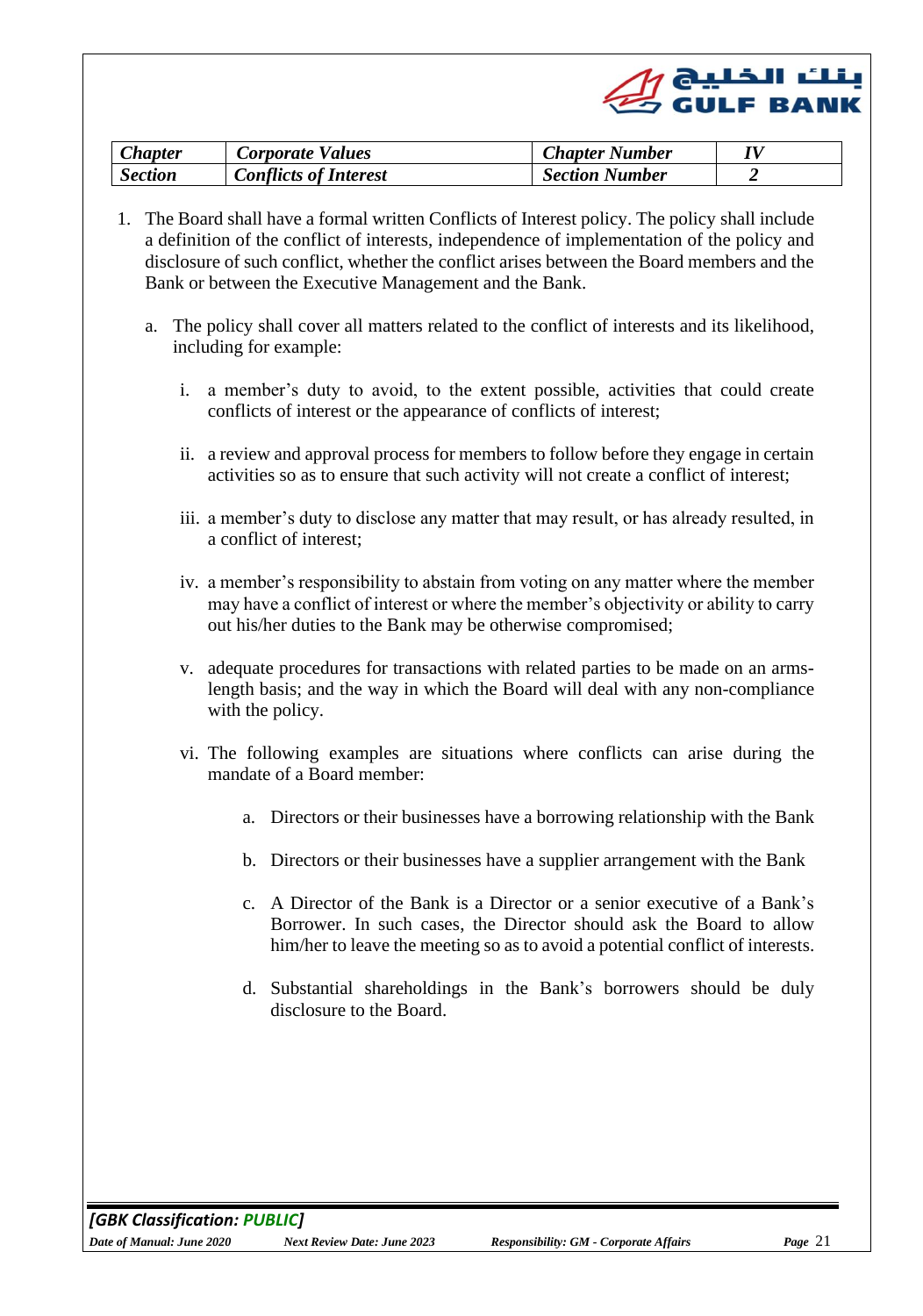|  | $\mathscr{Q}$ ابنلٹ الخلیج (Cy GULF BANK |
|--|------------------------------------------|
|  |                                          |

| <b>Chapter</b> | Corporate Values       | <b>Chapter Number</b> |  |
|----------------|------------------------|-----------------------|--|
| <b>Section</b> | <b>Related Parties</b> | <b>Section Number</b> |  |

- <span id="page-21-0"></span>1. The Bank has a Related Party policy which is in line with the requirements of the Central Bank of Kuwait. This policy is reviewed periodically by the Board and is contained in the Credit Policy Manual of the Bank. It is also included in the by-laws of the Credit Committees. This policy contains the rules and procedures governing transactions with those parties, whether between the Bank and its employees, or between the Bank and its Board members, subsidiaries and related parties, including transactions such as lending and mutual trading with the bank.
- 2. The Bank keeps records of related parties' transactions and ensures these transactions are available for auditing whenever so required.
- 3. The Board discloses all its related parties based on the definition of related parties as per the relevant CBK instructions in this regard. The Bank shall also keep lists and monitor all transactions with existing or new related parties.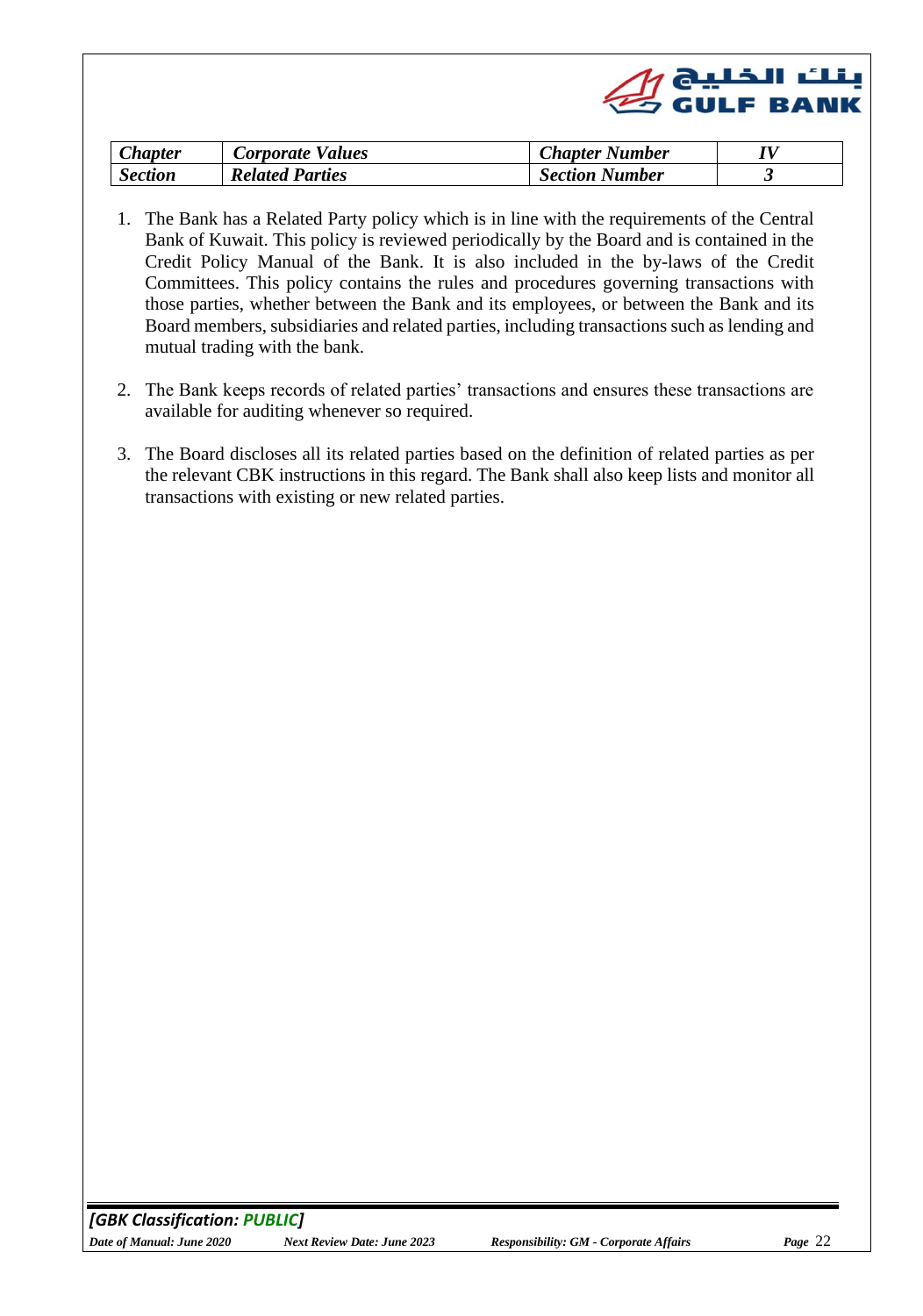

| <b>Chapter</b> | <b>Corporate Values</b>        | <b>Chapter Number</b> |  |
|----------------|--------------------------------|-----------------------|--|
| <b>Section</b> | <b>Banking Confidentiality</b> | <b>Section Number</b> |  |

- <span id="page-22-0"></span>1. The Bank follows a clear Banking Confidentiality policy so as to protect the interest of its stakeholders and to be aligned to global best practices in that respect. This confidentiality policy is reiterated in all key Manuals of the Bank, including the Credit Policy Manual, the Risk Management Manual, Staff Hand Book and this Manual. The policy includes the following:
	- a. The Board members are and shall remain committed to preserve the confidentiality of the data and information related to the Bank's customers, as well as data and information related other banks' customers which have come to the knowledge of the Bank's employees in the course of performing their duties.
	- b. No disclosure of any data or information pertaining to the Bank's customers shall be made unless requested by authorised parties and as permitted by the law and the Bank's internal regulations.
	- c. Information security of the Bank and its customers' data are to be preserved. Supervisory controls are set to prevent unauthorised access. The Board shall be accountable for ensuring that the Bank has proper supervisory controls in place to restrict unauthorised access to such data and information, and to ensure that the supervisory controls at the Bank precludes any leak of banking information that might compromise or prejudice banking confidentiality.
	- d. The Board and the Executive Management should be aware of their responsibilities in developing security awareness at the Bank to enhance and preserve banking secrecy.
	- e. No Board member may use the information available to him/her on the state of affairs of the Bank for the sake of achieving self-interests or interests of any other related party.
	- f. The Bank's Internal Audit function will monitor the implementation of all such policies and report exceptions through its audit reports.
	- g. The board and the executive management should ensure that the banking confidentiality is preserved by their service providers in the event where the latter obtain access to matters or information described within banking confidentiality.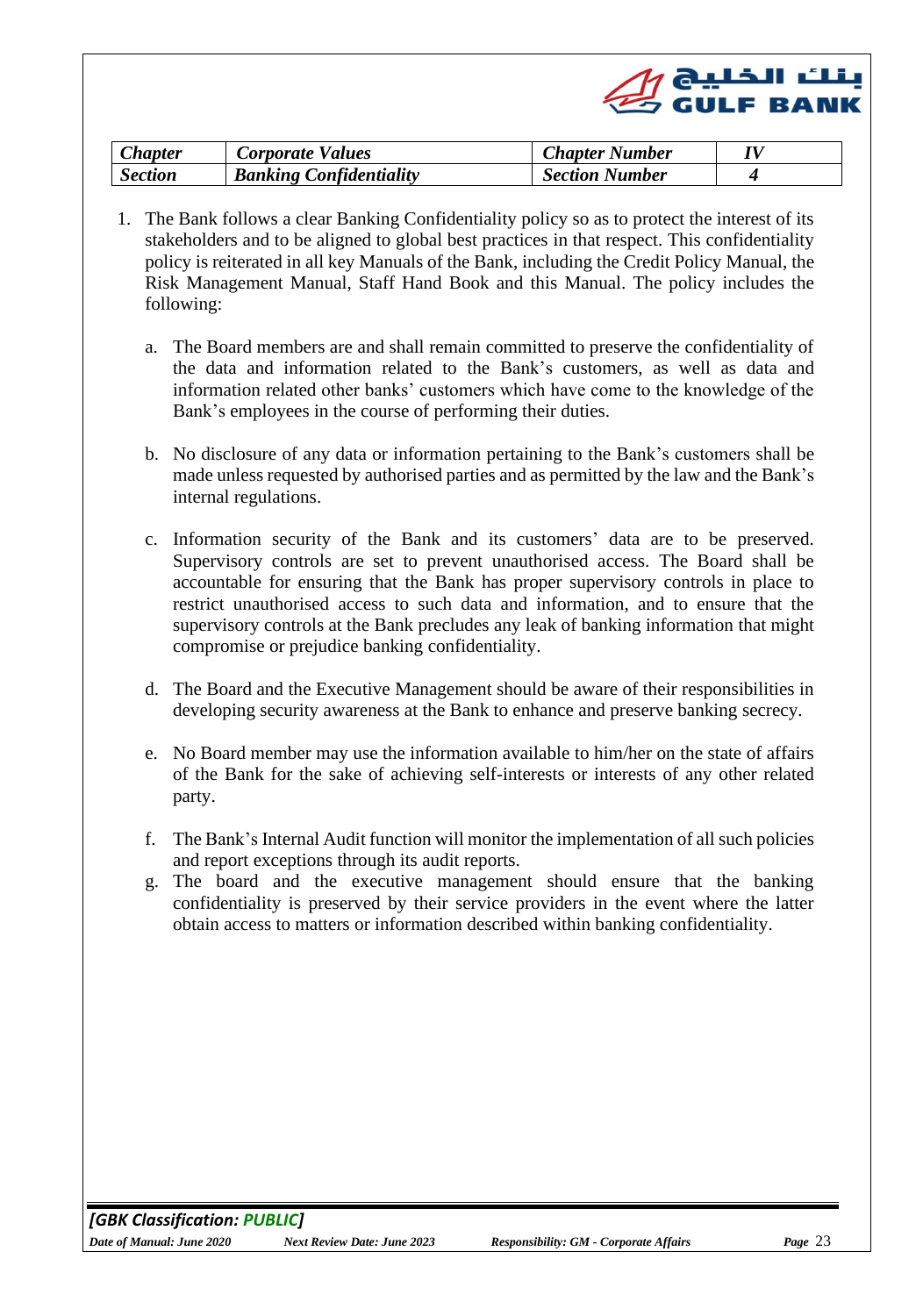<span id="page-23-0"></span>

| <i><b>Chapter</b></i> | <b>Board Committees</b> | <b>Chapter Number</b> |  |
|-----------------------|-------------------------|-----------------------|--|
| <b>Section</b>        | General                 | <b>Section Number</b> |  |

بنك الخليج<br>GULF BANK ت

- <span id="page-23-1"></span>1. The Bank's Board has established various Board Committees to enhance the effectiveness of the board's monitoring of the Bank's important functions. Each committee shall have in place a bylaw that is reviewed periodically setting out the committee's role, scope, and achievements expected of its members, as well as reporting to the Board. These Committees are required to submit periodic reports to the Board covering their activity and assigned responsibilities. The presence of such Committees does not exempt the Board from assuming direct responsibility for all matters related to the Bank. In this context, the Board has taken several steps.
- 2. The Bank has established several Board Committees further to the specific written by-laws ratified by the Board. The committees are the following:
	- Board Compliance & Governance Committee (BCGC)
	- Board Nomination & Remuneration Committee (BNRC)
	- Board Audit Committee (BAC)
	- Board Risk Committee (BRC)
	- Board Credit and Investment Committee (BCIC)
- 3. The Committees have been formed to comply with the principle of transparency in terms of appointing appropriate committee members with the required skills. The names of the Committee members are disclosed along with the functions and responsibilities of each Committee in the bank's annual report.
- 4. Appointing adequate number of non-executive and independent board members in the concerned committees in tasks that might lead to cases of conflict of interests.
- 5. Each of the Bank's committees has a well embedded process in place to facilitate a follow up on the action items by the Chairman of the respective committee. This is done through the minutes of each Committee and noted action item. These are reviewed at each Committee meeting to ensure that all open items are followed-up in an orderly manner.
- 6. All members of the Committees should have the knowledge, skills and expertise necessary to make independent and objective decisions in relation to the Committees' objectives and practices.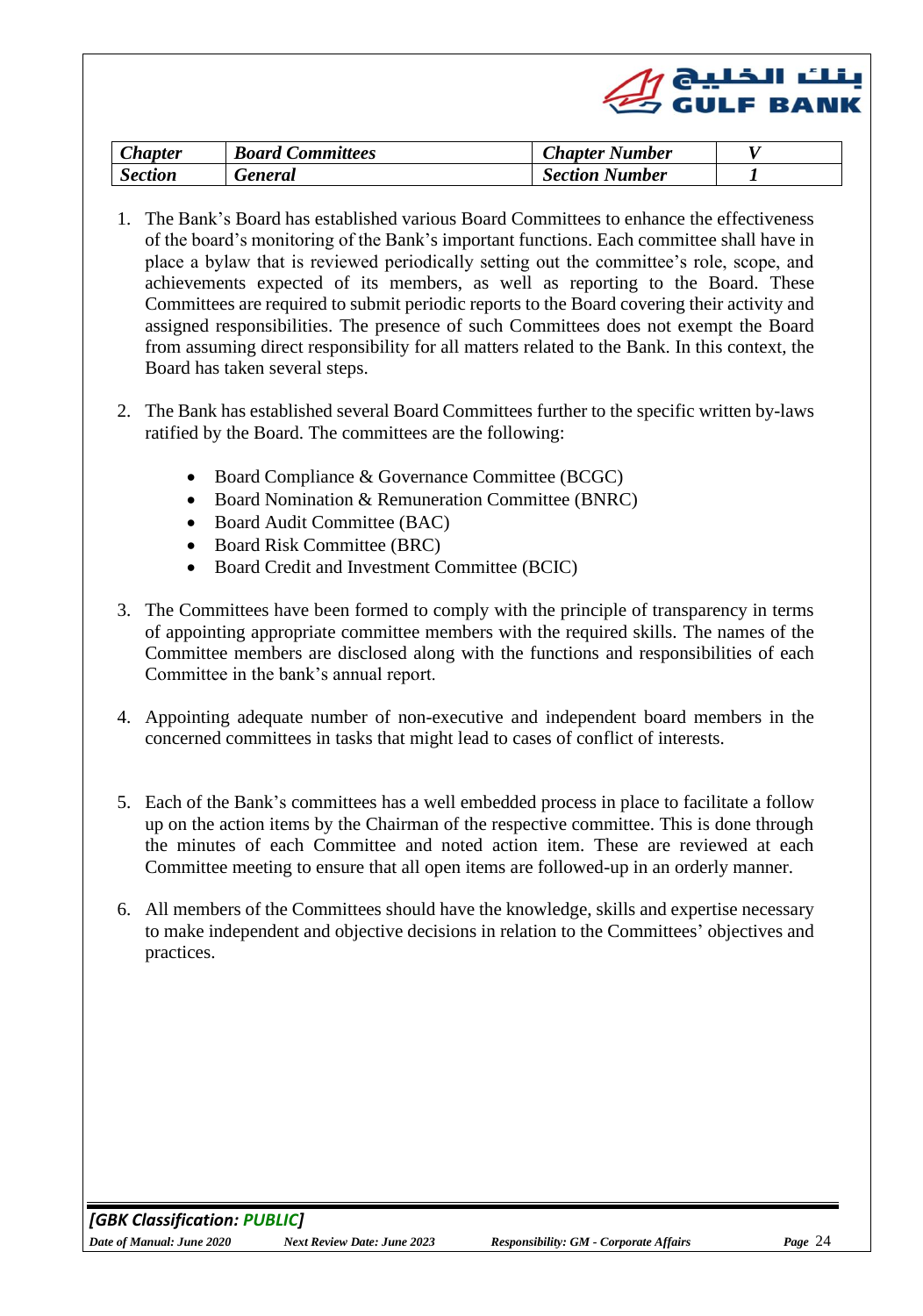

<span id="page-24-0"></span>

| <b>Chapter</b> | <b>Board Committees</b>                  | <b>Chapter Number</b> |  |
|----------------|------------------------------------------|-----------------------|--|
|                | <b>Board Compliance &amp; Governance</b> | <b>Section Number</b> |  |
| <b>Section</b> | <i>Committee</i>                         |                       |  |

- 1. The Bank established a Board Committee to oversee the overall process of Corporate Governance in the bank. The committee titled "Compliance & Governance Committee" comprising three board members and at least one independent director. The Committees' overall purpose and scope are defined in the following sections:
	- To operate as per the principles set out in the Central Bank of Kuwait's rules on Corporate Governance dated June 2012 – and its amendments updated by CBK dated September 2019 and provide an oversight of the implementation process of the same in the Bank.
	- Define Corporate Governance practices and articulate key responsibilities and authorities and how the business and affairs of the Bank should be governed by its Board and Executive Management including the following:
		- a) Protect the interests of depositors, meet shareholders' demands, and take into account the interests of other recognised stakeholders;
		- b) Operate in a safe and sound manner with due integrity and in compliance with applicable laws and regulations; and
		- c) Protect the Bank from any anticipated and unanticipated crisis.
- 2. The Compliance & Governance Committee shall keep this Manual up to date, approved by the Board and posted on the Bank's website. This Manual should include, as a minimum, the rules and regulations contained in the Instructions on Rules and Regulations of Governance in banks.
- 3. The tasks of the Committee shall include the follow up on the implementation of all standards and controls contained in this Manual, and reporting the same to the Board.
- 4. Ensure that the Bank maintains the highest possible level of disclosure to its stakeholders.
- 5. Ensure that the Bank has appropriate systems, policies and processes for handling issues related to Corporate Governance.
- 6. Review and approve the Bank's Disclosure Standards in line with the CBK regulations and best practices and send the same to the Board for its final approval.
- 7. Manage regulatory & compliance issues from a governance point of view as and when they arise
- 8. Review and approve the Corporate Governance disclosure statement in the financial accounts of the Bank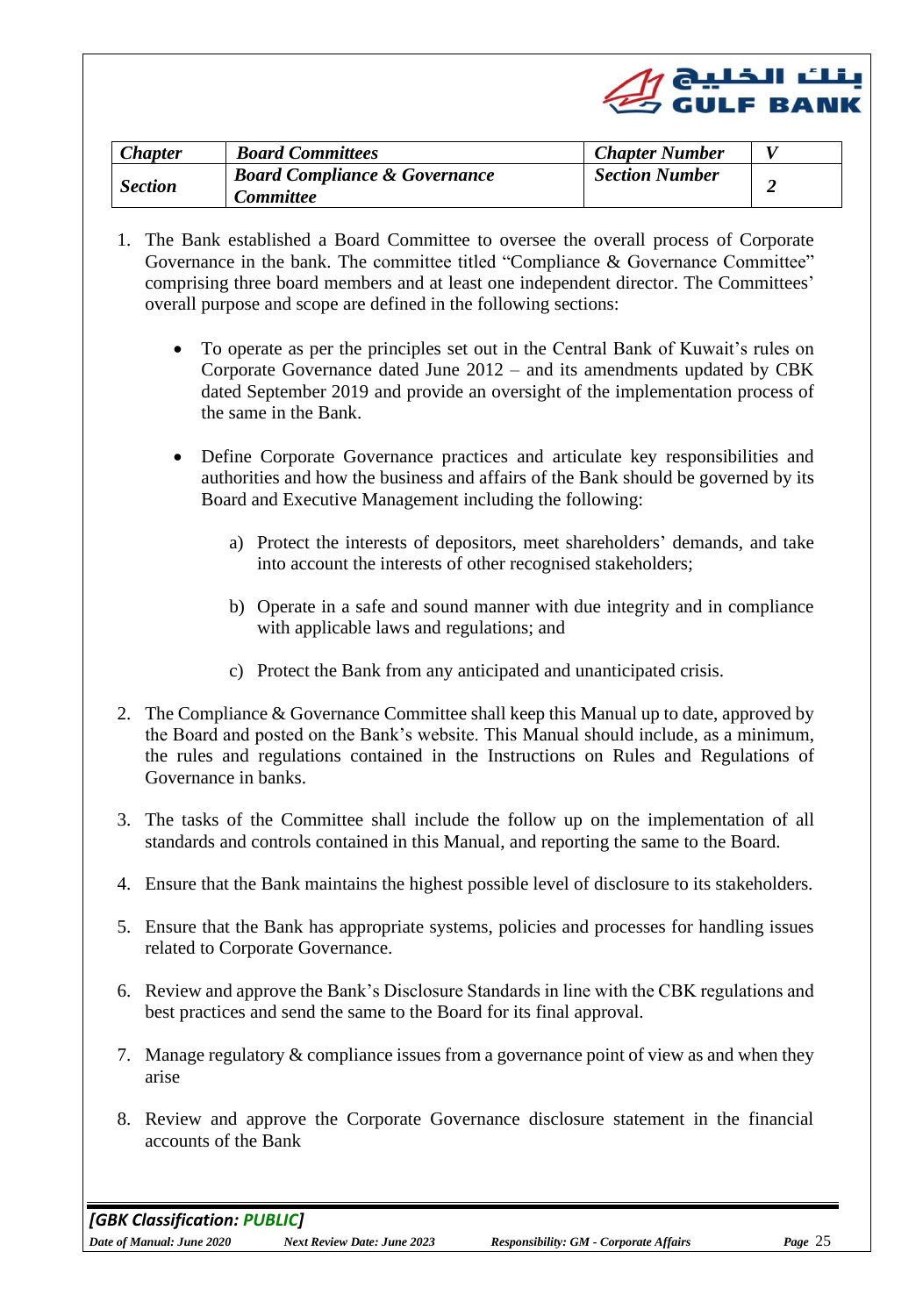

- 9. The Committee shall review and approve the Bank's Corporate Governance Manual or Policy and send the same to the Board for its final approval/ratification at the following meeting of the Board.
- 10. The Committee will review and resolve any matter which is directly or indirectly related to Corporate Governance and is not covered under the prerogatives of the other Committees.
- 11. The Committee shall review and approve the Bank's policies other than Risk Management and HR related policies (covered by other Board committees) and send the same to the Board for its final approval/ratification at the following meeting of the Board.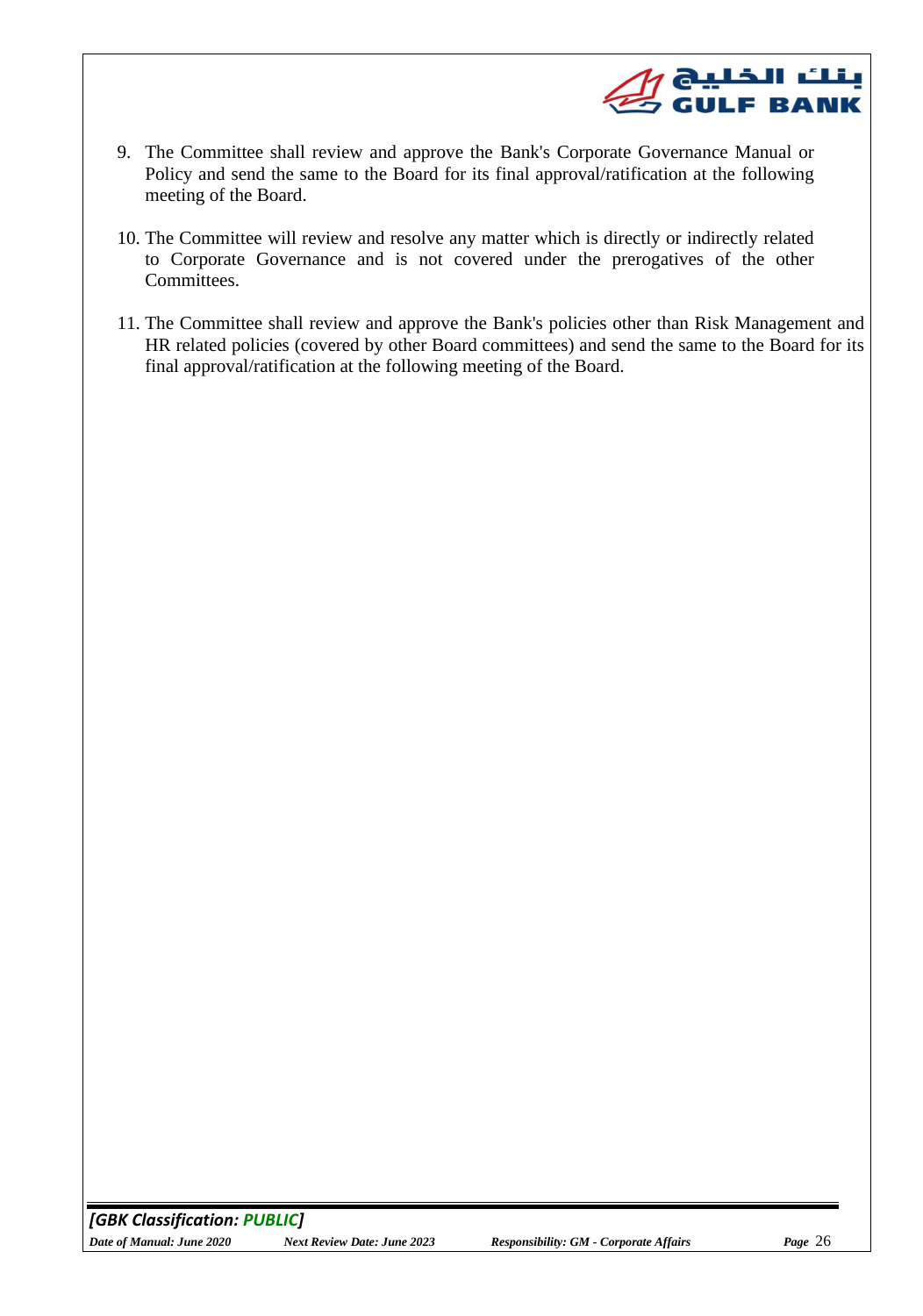

<span id="page-26-0"></span>

| <b>Chapter</b> | <b>Board Committees</b>                  | <b>Chapter Number</b> |  |
|----------------|------------------------------------------|-----------------------|--|
| <b>Section</b> | <b>Board Nomination and Remuneration</b> | <b>Section Number</b> |  |
|                | <i>Committee</i>                         |                       |  |

- 1. The Bank's Board resolved to establish Board Committee called Board Nomination & Remuneration Committee as per the Corporate Governance law. The Committee emanates from the Board and comprises at least three non-executive directors and chaired by an independent director. The tasks of the "Board Nomination and Remuneration Committee" shall include:
	- a. Submit recommendations to the Board on the nomination to the Board membership in accordance with the approved policies and standards, and CBK's instructions regarding the requirements set for the Board membership nomination. This shall include ensuring fulfilment of the required criteria for the independence of the independent director.
	- b. Carry out an annual review of the skills required for the membership of the Board and prepare a description of the capabilities and qualifications required for the Board's membership, with an annual review of the Board structure, as well as drawing recommendations on the changes that can be made in line with the best interest of the Bank.
	- c. Carry out an annual appraisal of the performance of the Board as a whole, and the performance of each member. Such appraisal shall cover the expertise and knowledge possessed by the members, evaluation of their authority and powers, and their leadership characteristics.
	- d. Provide information and updates on the Bank's critical issues, and submit reports and information to the Board members; ensure that the Board members are constantly updated on the latest relevant banking issues. To that end, the Board shall develop a system encouraging the directors to attend seminars and events which allow them to meet with local and international institutions with the view to develop their banking and financial skills.
	- e. The Board Nomination and Remuneration Committee shall provide each new member, once elected, with this Manual which sets out their rights, obligations, and responsibilities.
	- f. In regards to remuneration the Board Nomination and Remuneration Committee functions shall include:
		- Preparing and referring the "Remuneration Granting Policy" to the Board of Directors for approval and supervision of its application.
		- Conducting an annual review of the "Remuneration Granting Policy", or when recommended by the Board of Directors, and recommending to the Board to amend/update such policy.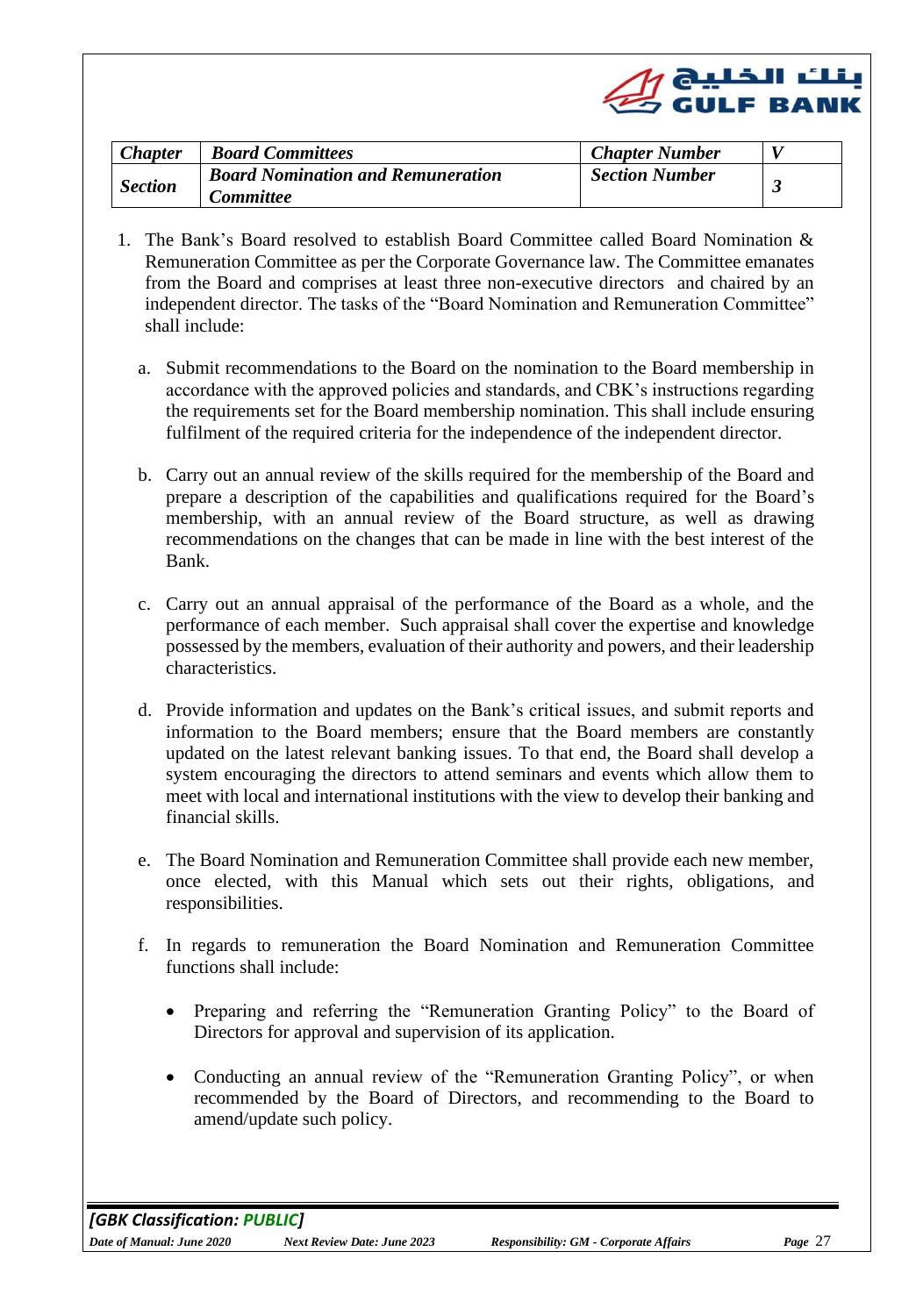

- Conducting a periodic assessment of the adequacy and effectiveness of "Remuneration Granting Policy" to ensure achievement of its announced objectives.
- Assessing the practices by which the remuneration is granted against future income with uncertain timing and potential.
- Drawing recommendations to the Board regarding the level and components of the remuneration of the CEO and his assistants, as well as those at the level of such functions, including the Bank's executives.
- Ensuring that the remuneration granting system is consistent with the principles of sound practices in granting remuneration.
- g. The Board Nomination and Remuneration Committee should work closely with the Bank's Board Risk Committee and/or the head in-charge of risk when evaluating the incentives proposed by the remuneration granting process.
- h. The Board Nomination and Remuneration Committee should review its policy and at least on an annual basis to ensure achieving its prescribed objectives. For this purpose, the Committee should request the management to provide it with the information concerning the implementation of the remuneration granting process.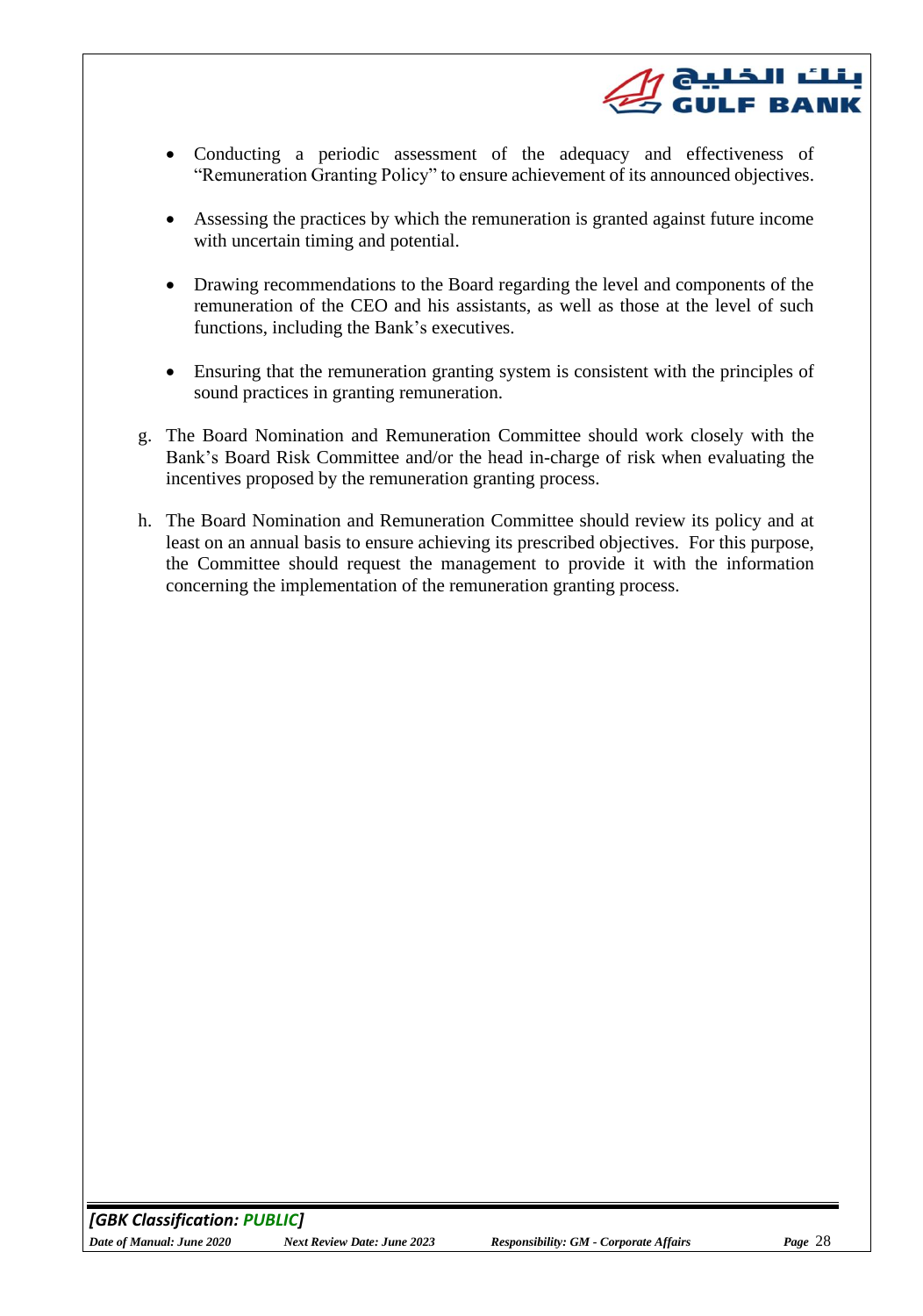

| <b>Chapter</b> | <b>Board Committee</b>       | <b>Chapter Number</b> |  |
|----------------|------------------------------|-----------------------|--|
| <b>Section</b> | <b>Board Audit Committee</b> | <b>Section Number</b> |  |

- <span id="page-28-0"></span>1. The Board Audit Committee of the Bank consists of at least three non-executive Board members, must chaired by an independent director.
- 2. At least two Audit Committee members shall possess academic qualifications and/or practical experience in the financial areas.
- 3. The Board Audit Committee shall practice the responsibilities and powers vested in it, including review of the following:
	- a. Scope, findings, and adequacy of the Bank's internal and external audit.
	- b. Accounting issues of material impact on the financial statements.
	- c. The Bank's internal control systems, and ensure adequacy of the resources provided for control functions.
	- d. Review the Bank's financial statements prior to presentation to the Board of Directors, as well as ensure adequate provisions.
	- e. Ensure the Bank's compliance with the relevant laws, policies, regulations and instructions.
- 4. The Board Audit Committee will annually appraise the performance of the GM of Internal Audit and recommend his/her remuneration.
- 5. The Board Audit Committee will draw its recommendations to the Board regarding the appointment, termination, and remuneration of the external auditors, any other contractual terms relating to the external auditors, in addition to assessing their objectivity.
- 6. The Board Audit Committee will have the authority to obtain any information from the Executive Management, in addition to its right to call on any executive employee or Board member to attend its meetings. This should be provided for in writing in the code which contains the roles and responsibilities of the Committee.
- 7. The Board Audit Committee shall meet with the external auditors, internal auditor, and compliance officers at least once a year, without the attendance of the Executive Management.
- 8. The Board Audit Committee shall meet at least once quarterly, and as needed or upon the request of the Committee's chairman or the two other members. The GM of Internal Audit shall participate in the periodic meetings of the Board Audit Committee.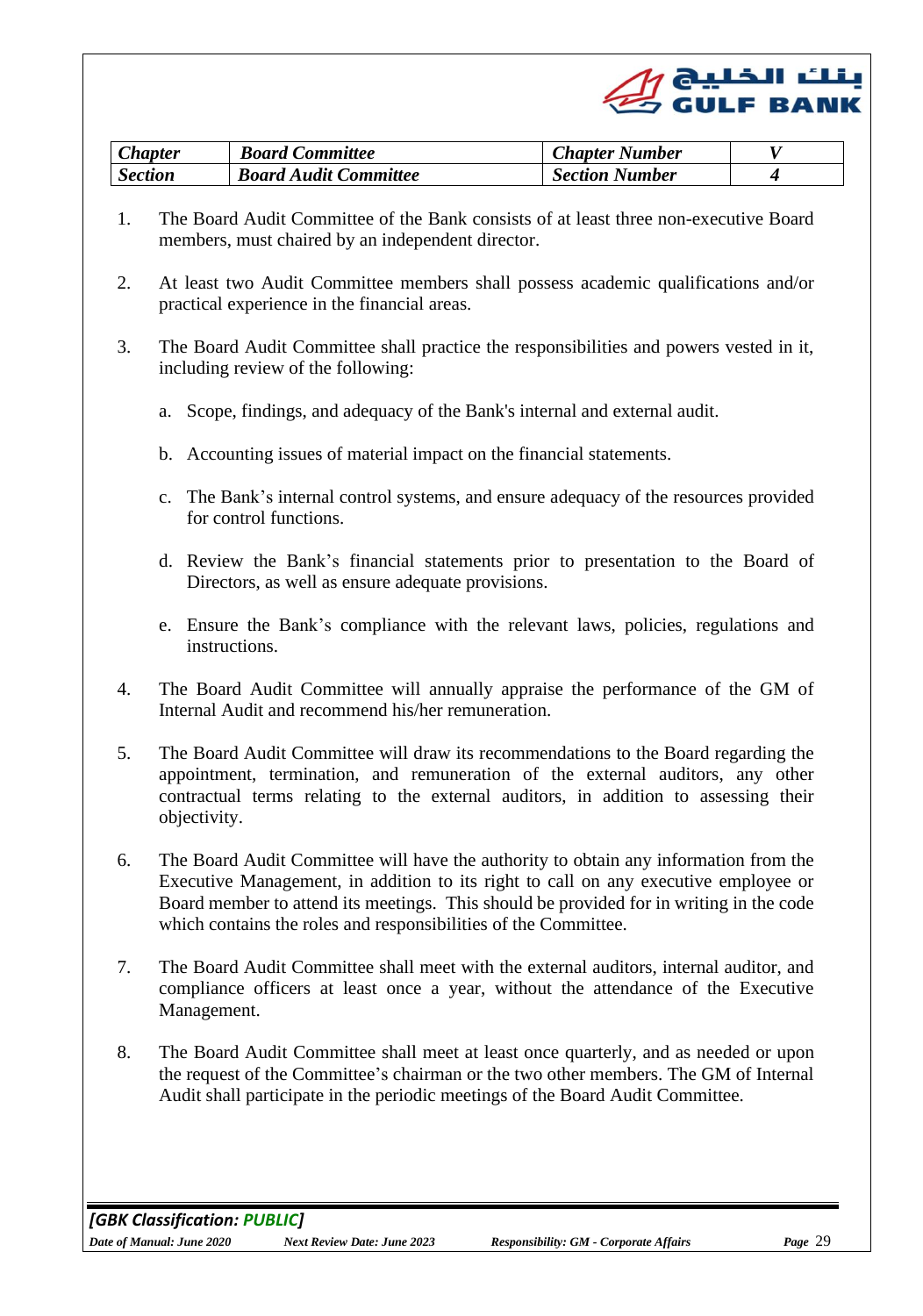

- 9. The Board Secretary will act as secretariat of the Board Audit Committee. Minutes of its meetings shall be taken, and considered part of the Bank's records. Such minutes shall be made available to CBK inspectors.
- 10. The responsibility of the Board Audit Committee does not replace the responsibilities of the Board or the Executive Management with regard to the control over the adequacy of the Bank's internal control systems.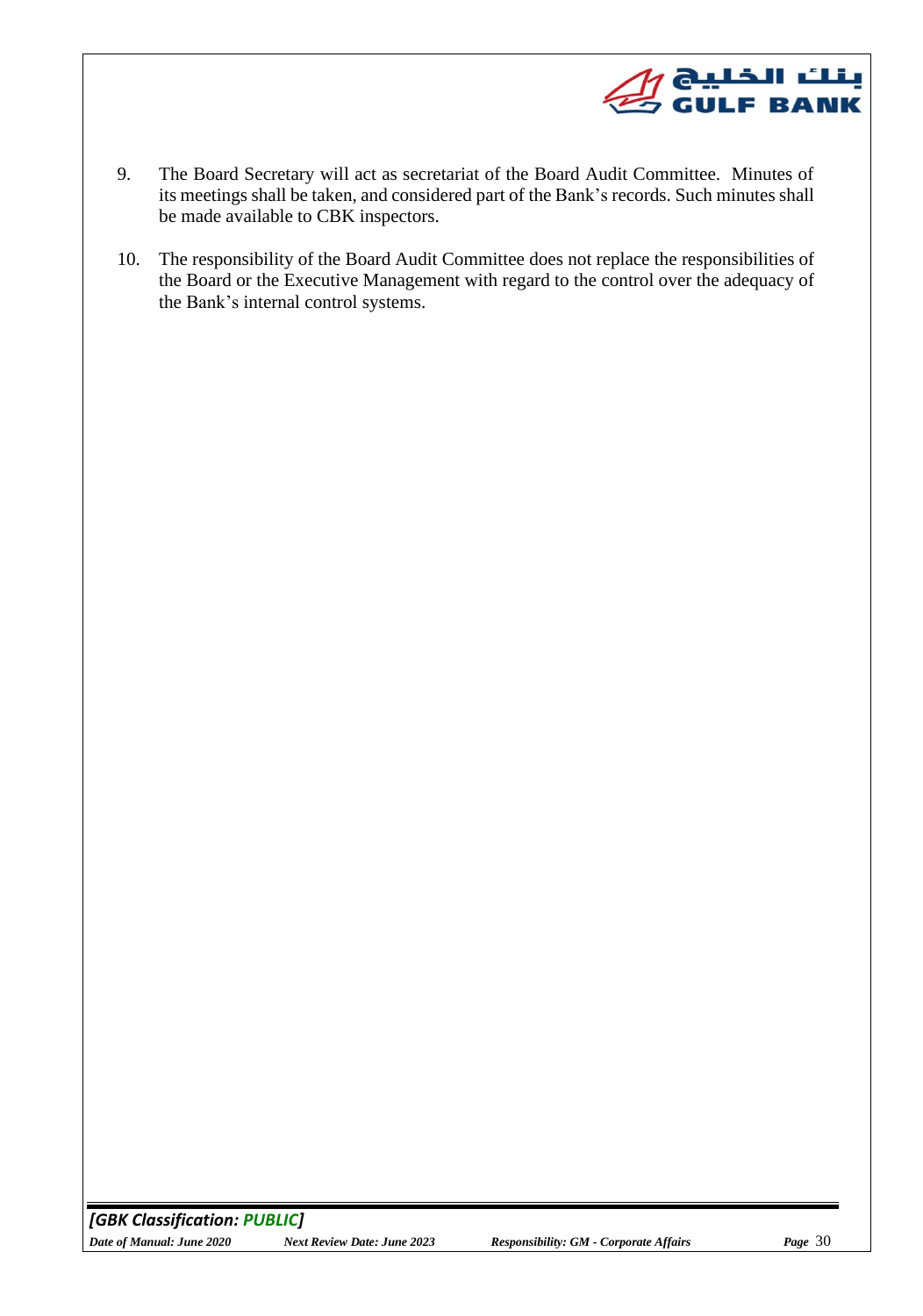

| <b>Chapter</b> | <b>Board Committees</b>     | <b>Chapter Number</b> |                          |
|----------------|-----------------------------|-----------------------|--------------------------|
| Section        | <b>Board Risk Committee</b> | <b>Section Number</b> | $\overline{\phantom{a}}$ |

- <span id="page-30-0"></span>1. A Board Risk Committee for risk management shall be formed by the Board of directors, including at least three non-executive members, must chaired by an independent director.
- 2. The Committee shall be responsible for providing the Board with consultancy on the bank's current and future risk strategy and appetite, as well as oversight of the Executive Management's application of such strategy.
- 3. The Board of Directors may also commission the hiring of external consulting firms with expertise in risk management, so as to support the efforts of the Board Risk Committee, and enhance effectiveness of the Committee's role.
- 4. The Board Risk Committee shall review the Bank's risk management policies and strategies prior to Board approval. The Bank's Executive Management shall be responsible for implementing such strategies, in addition to developing policies and procedures regarding the management of the various types of risks.
- 5. The bank's Executive Management shall propose the structure, roles, responsibilities, and development approaches of the risk department. The structure and roles of such department shall be reviewed by the Board Risk Committee, prior to submitting it for approval by the Board of Directors.
- 6. The Board Risk Committee shall cope with the rapid developments and increasing complexities that occur in the Bank's risk management, together with providing the Board of Directors with periodic reports on such developments.
- 7. The Chief Risk Officer shall submit reports directly to the Chairman of the Board Risk Committee.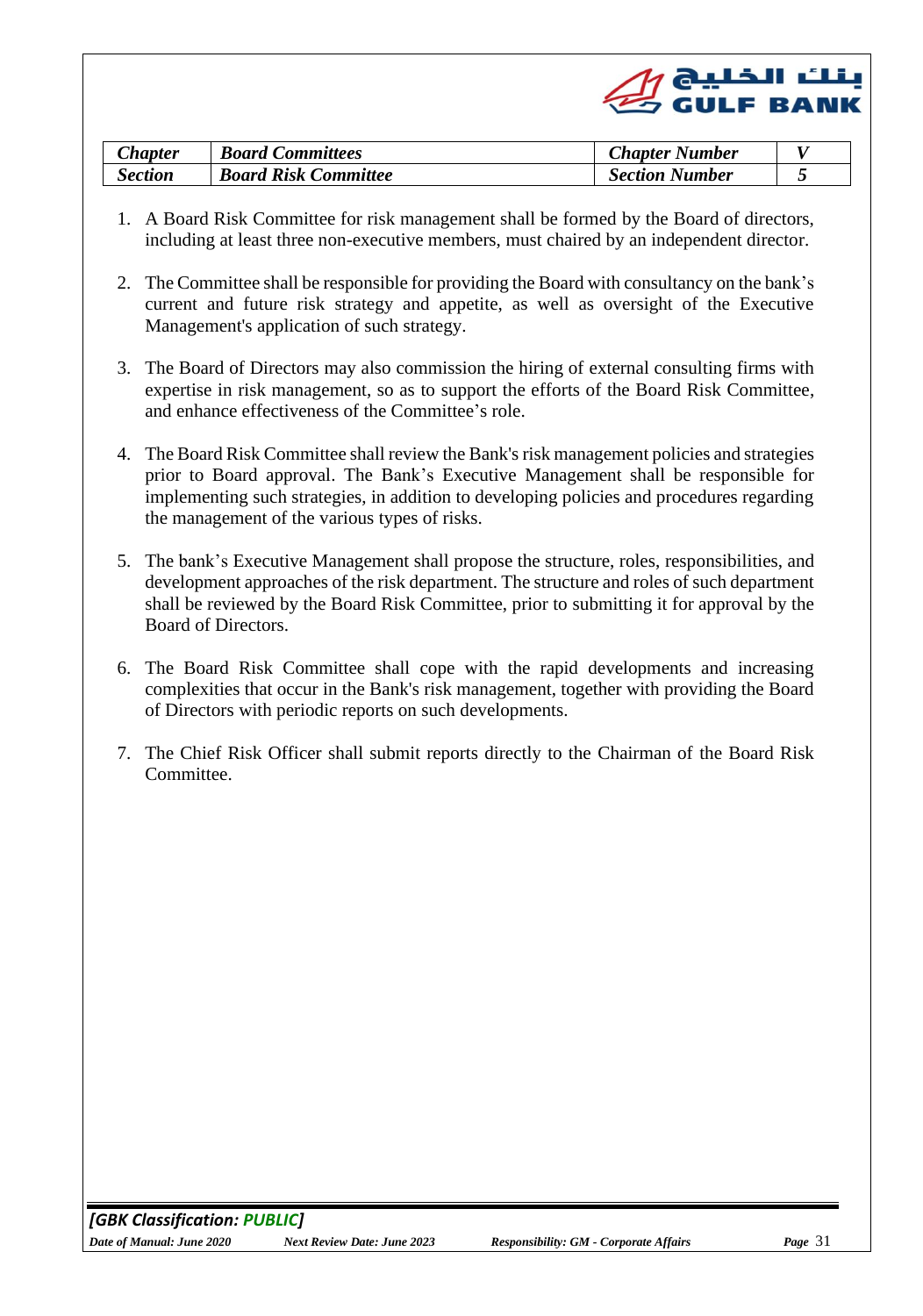|  | $\mathscr{Q}$ ونلٽ الخليج (CuLF BANK |
|--|--------------------------------------|
|  |                                      |

<span id="page-31-1"></span><span id="page-31-0"></span>

| <b>Chapter</b> | <i>Internal Controls</i> | <b>Chapter Number</b> |  |
|----------------|--------------------------|-----------------------|--|
| Section        | <b>Teneral</b>           | <b>Section Number</b> |  |

- 1. The Bank shall maintain effective internal controls and systems for the Bank, its business areas, support functions as well as control functions.
- 2. The control functions like Risk Management and Internal Audit etc. should be autonomous including a CRO who is independent and has easy access to the Board and Chairman of the Board Risk Committee without impediments.
- 3. The Board shall approve an organisational structure aligned with the nature of the Bank's business and activities to ensure organisational controls needed to execute the strategy are approved by the Board by identifying objectives for each business unit, setting out tasks and responsibilities, identifying authorities and communication lines for the administrative officers at all levels to achieve dual control and segregation of responsibilities, to avoid task conflict and operational risks.
- 4. The Board shall ensure that the Bank has appropriate policies, procedures and standards in place which secure a regular review of such procedures including the processing and monitoring of the Bank's operations. The Board shall take the appropriate measures to ensure that up to date job descriptions for the different job titles along with required qualifications and experience are available.
- 5. The Board shall ensure at least once a year that the Bank's internal control systems are adequate and effective as needed to protect the bank's properties, assets, disclosure of its financial statements and efficiency of all its operations including those of the administrative, financial, and accounting levels. The Board shall similarly ensure that the Bank complies with the different regulatory controls, and ensure at the same time that such controls provide the Bank with the required protection against any unauthorised access inside or outside the organisation.
- 6. The Board shall ensure that the independence of the Internal Audit staff is secured and that their qualifications, the scope of audits and the frequency of audits are consistent with the different risk types to which the Bank may be exposed. The appointment of the Chief of Internal Audit shall be done by the Board on the recommendation of the Audit Committee so as to ensure the independence and competency of the audit department.
- 7. Effective Board performance requires the Board to make use of the observations of the internal and external audit as well as the internal control assessment reports. The Board shall also recognise the internal and external audits as crucial supervision tools and make appropriate use of the audit reports recognising them as independent reviews of the information submitted by the Executive Management to the Board.
- 8. The Bank shall ensure that the internal control system assessment process and other technical and consultation tasks are not assigned to the Bank's accounting or finance firm. The Bank may not also award other technical and consultation tasks of an accounting nature (assessment of accounting records, guidance on accountancy solutions and audits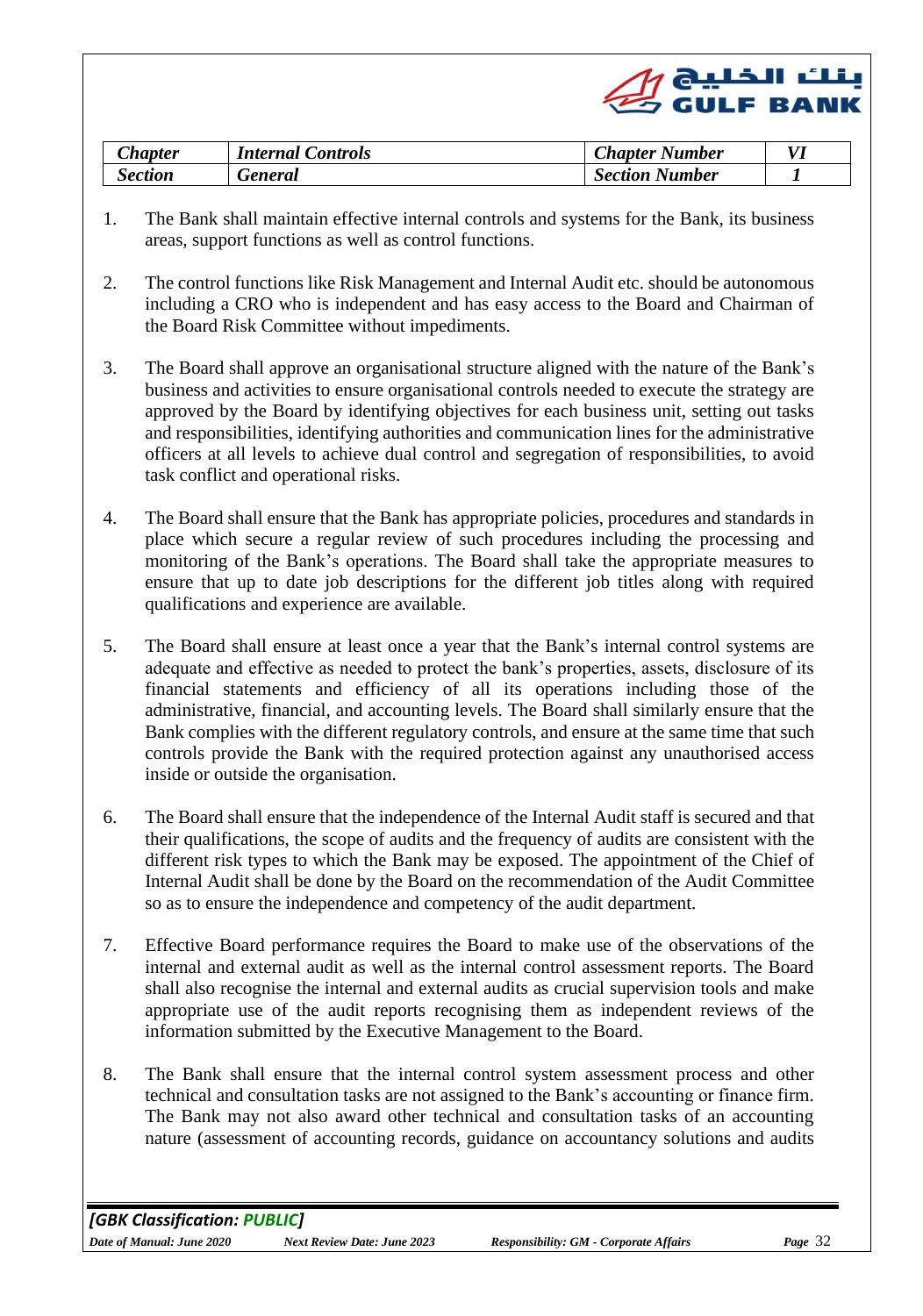

etc.) to firms that are economically or legally connected to the Bank whether such connection is by way of joint ownership or joint management.

- 9. The Board shall include in the Bank's annual report, a statement on the adequacy of the internal control systems identifying the appropriate systems and/or the framework used by the Executive Management to report the effectiveness of the assessment as of the date of the financial statements. Disclosure of any weakness in the internal control systems shall be considered of substantial value.
- 10. The Bank's annual report shall also include the external auditors' report, including their opinion on the assessment of the internal control systems.
- 11. The Bank shall establish communication channels between the employees and the Chairman allowing them to convey any concerns about the possibility of violations, in a manner allowing independent investigation and follow up of such concerns. Such process, as documented in the "Whistle Blowing Policy," shall include providing the employees with the needed protection and allowing adequate reassurance that they will not be under any threat or penalty even if such concerns could not be confirmed. The implementation of these processes shall be monitored by the Internal Audit department of the bank.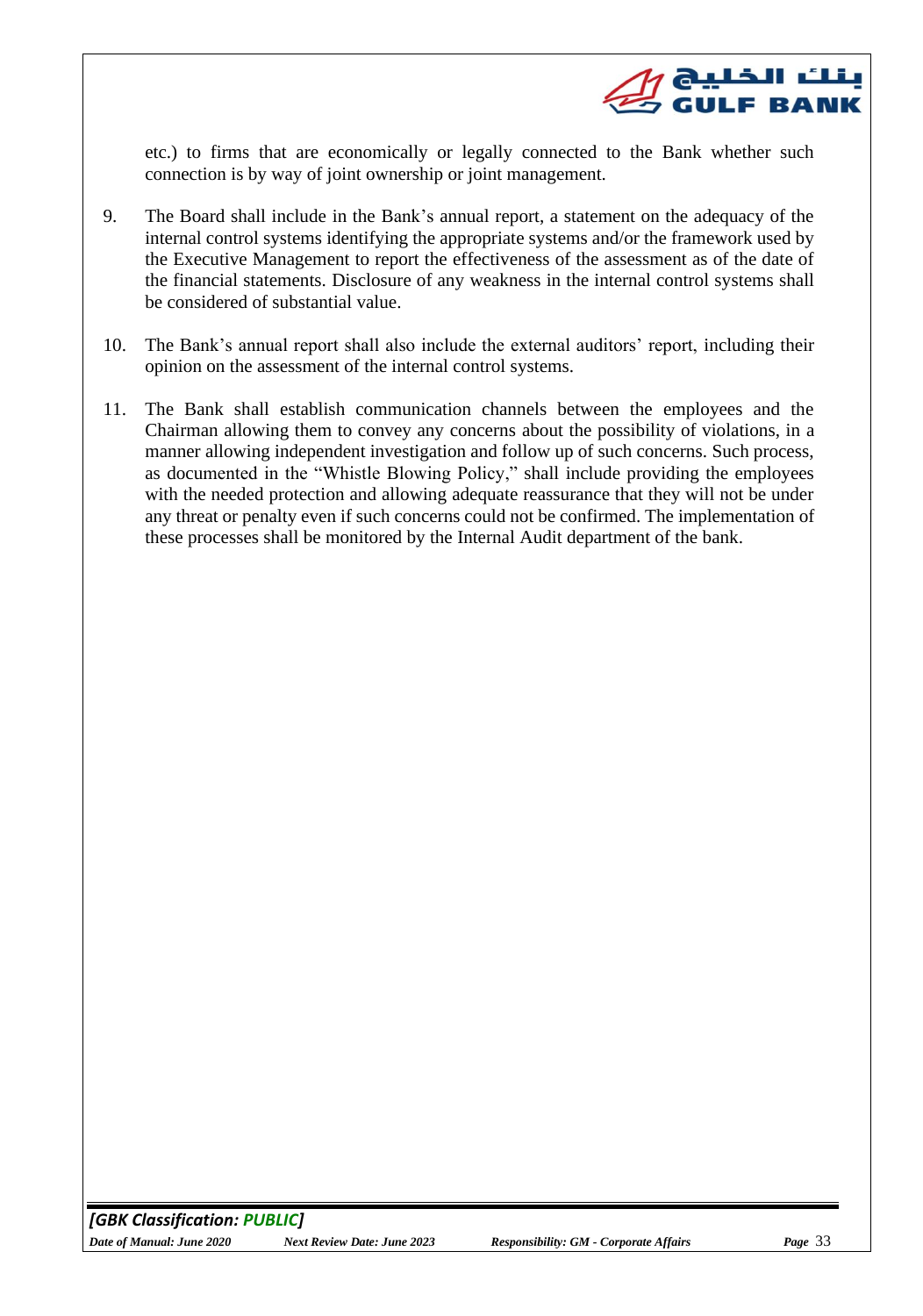|  | $\mathscr{Q}$ ونلٹ الخلیج (CuLF BANK |
|--|--------------------------------------|
|  |                                      |

<span id="page-33-0"></span>

| <b>Chapter</b> | <i>Internal Controls</i> | <b>Chapter Number</b> |  |
|----------------|--------------------------|-----------------------|--|
| Section        | <b>Risk Management</b>   | <b>Section Number</b> |  |

- 1. It is the policy of the bank that risks should be identified and monitored on an ongoing organisation-wide and individual entity basis, and the sophistication of the Bank's risk management and internal control infrastructures shall keep pace with any changes in the Bank's risk profile.
- 2. The risk management department's primary function is to identify and measure the main risks to which the Bank is exposed, report on risk exposures, and monitor such exposure against the Bank's risk appetite, identify the capital needs on a continuous basis, and monitor and assess the decisions on accepting certain types of risks.

The risk management framework must include three lines of defence:

**First Line of Defense**: is the Business Line whose functions and activities underly potential risks to the bank. Hence, it is the Business line's responsibility to assess and manage such risks.

- **Second Line of Defense:** includes Risk Management and Compliance Function Teams, whereby the Risk Management function is independent in order to enhance and support the function of the first line of defense by monitoring and reporting to the management and overseeing the bank's risks by assessing them independently from the first line of defense. The Second Line of Defense also includes the Compliance Function which controls the bank's compliance with the laws, regulatory instructions and governance principles. This function is independent from that of the First line of Defense.
- **Third Line of Defense:** is the Internal Audit Function which is independent from the First and Second Lines of Defense.

#### **In this context:**

- a. The Bank shall set up, and develop, strong and comprehensive systems and procedures for risk management to be able to identify the nature of all effective risks to which the Bank is exposed, and shall spread the cultural of risk governance within the bank
- b. The Bank shall consider the risks it may face as a result of adopting new products, or as a result of changes in the size of its activity or changes in the operating environment or the type of portfolio/economic environment. These variables shall be taken into consideration when measuring risks. The Bank adopts said qualitative as well as quantitative measurements when weighing such risks.
- c. The Bank shall appoint a Chief Risk Officer (CRO), with qualifications and expertise suitable to the nature and tasks of this function. Said CRO shall be authorised to directly communicate with the Chairman and the Chairman of the Board Risk Committee, emanating from the Board, and shall report to it. In this context:
	- i. The CRO shall be independent and shall not be assigned with any financial tasks.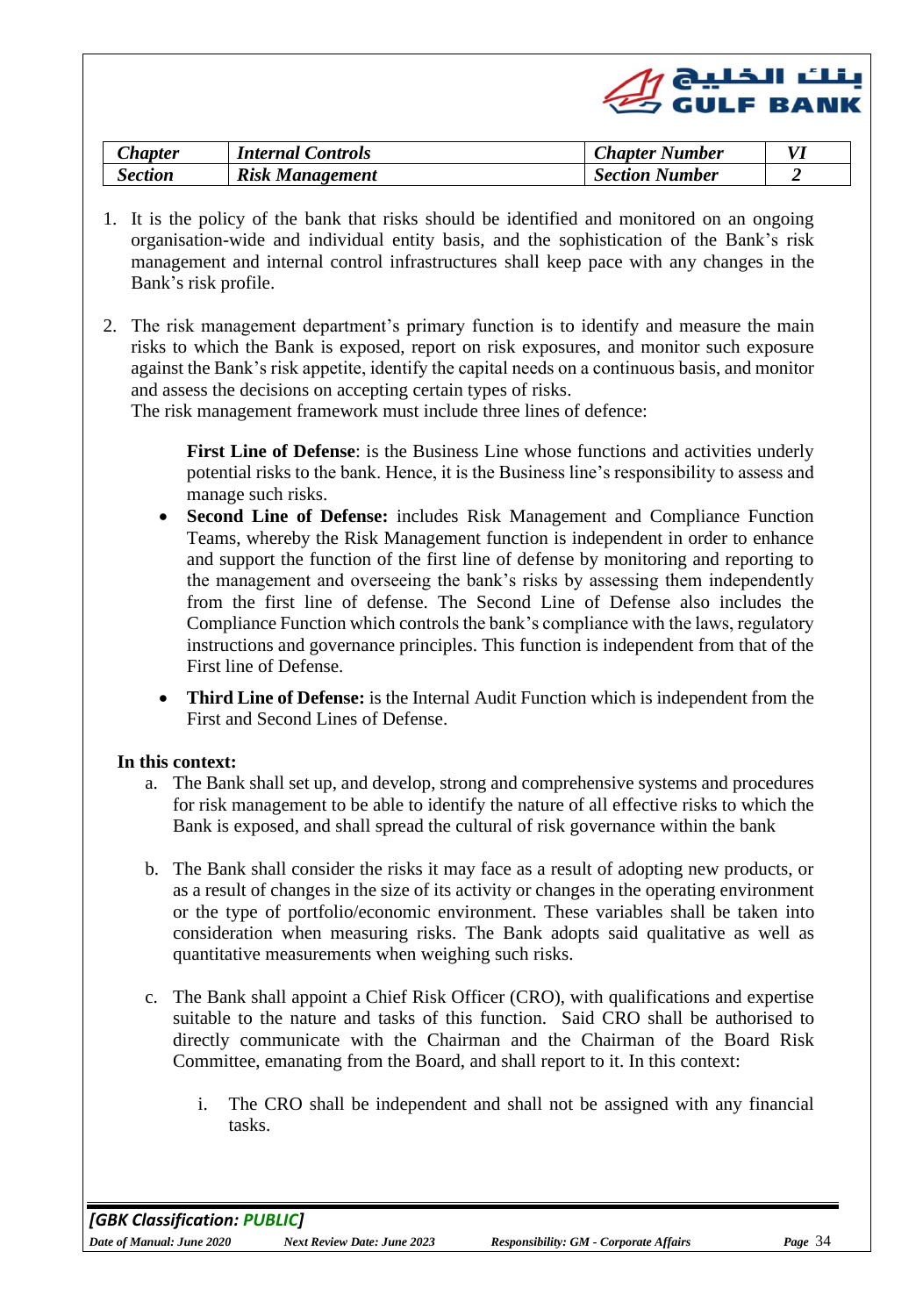

- ii. The CRO should hold meetings with the non-executive board members and members of the Board Risk Committee, without the attendance of the Executive Management.
- iii. The CRO should have the ability to influence the Bank's decisions relating to exposure to risks. This requires vesting in the Chief Risk Officer the authority to discuss with the Executive Management to obtain their opinion on such decisions.
- 3. Dismissal or exclusion of the Chief Risk Officer, for any reason whatsoever, may not take place without obtaining the prior approval of the Board of Directors. The Bank shall discuss such reasons with the Central Bank of Kuwait prior to the dismissal.
- 4. Risk management is responsible for risk strategy and developing methodologies for identifying, measuring, monitoring, and mitigating the risks, as well as preparing reports on the Bank's exposures to risk. In this context, overlap between the various types of risks shall be considered, such as the overlap between market and credit risks, and between credit and operational risks.
- 5. The Board of Directors should make sure stress tests are carried out periodically to measure the bank's ability to absorb shocks and high risks. The board should have a key role in the adoption of theories and scenarios, discussing the results of these tests, and carrying out the actions needed based on such results.
- 6. The Risk Management Function should be sufficiently independent from the departments and units of which the exposures are reviewed by the Risk Management Department, taking into consideration that such independence would allow the risk managers access to the local and foreign activities that requires understanding, or request certain information regarding such activities, in order to properly assess their exposures.
- 7. The Risk Management Function should be given access to all lines of banking activity with probable generation of high risk to the bank, in addition to the authority to report directly to the Chairman of Risk Committee and executive management. Such reports shall include information on the Risk Profile for all the bank's activities in comparison with the Risk Appetite Document and shall remedy any negative deviation.
- 8. The Bank will ensure the Risk Management department is adequately resourced including providing it with suitably qualified personnel.
- 9. Irrespective of any liability of the Risk Management Department with regard to the performance of its roles, its final responsibility should be shouldered by the Board of Directors.
- 10. The Bank's annual report shall include adequate information on risk management with regard to structure, independence, nature of operations, and development during the year.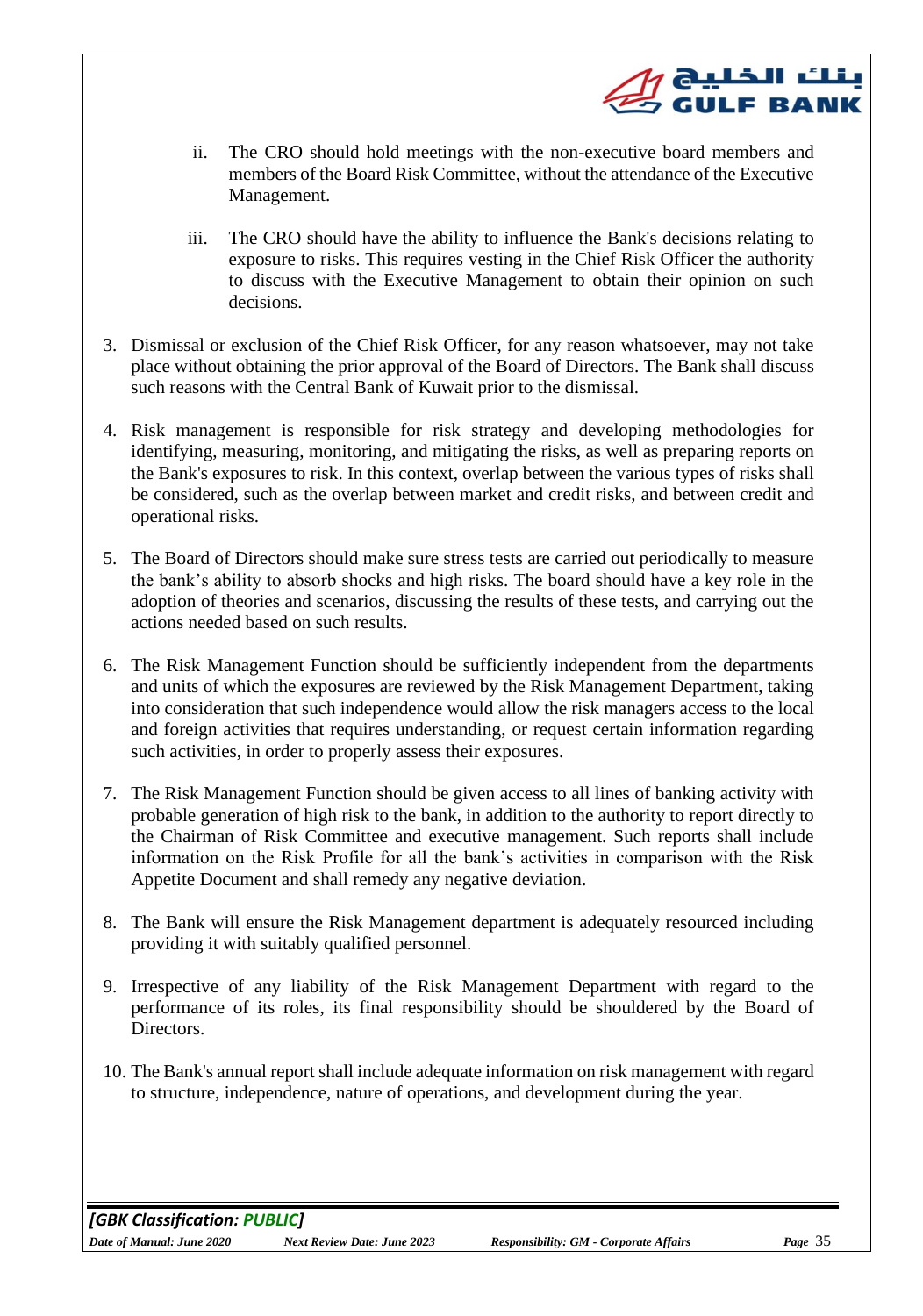

## **Information Security Systems (ISS) and Cybersecurity Risks**

In the context of the bank's Overall Risk Governance, including ISS and related authorization for the usage of various applications, and due to the increasing importance of Information Security in the banking and financial business, as well as the challenges triggered by the risks of modern technology that are used in banking, the banks' board of directors are required to enhance awareness in the area of Information Security, and to focus efforts in employing systems that enhance information security to face ISS and Cybersecurity Risks. In this context:

- The Board shall adopt strategies, policies, and controls for ISS and Cybersecurity Risks.
- The Board shall possess adequate knowledge and experience related to ISS and Cybersecurity Risks.
- The Board shall stress to the executive management the importance of reporting on ISS and Cybersecurity Risks and to ensure that the Executive Management is aware of the latest developments related to addressing such risks.
- The Board shall discuss the Risk Appetite of the Bank's ISS and Cybersecurity Risks regularly during the board meetings and review its levels and trends on an on-going basis.
- The Bank shall establish Information Security Function, approved by the Board, to be independent from the information technology operation functions, headed by a person specialized in Information Security, and possessing the skills, knowledge, and required qualifications, in order to be responsible for formulating the policies and criteria for the execution, operation, and monitoring of the Cybersecurity controls in line with the bank's strategy and risk appetite. The Head shall make sure the required approvals for any exception from the policies are obtained, while adhering to the applicable regulatory instructions, and the bank's risk appetite. He shall report to the Board on the bank's ability to manage ISS and Cybersecurity Risks and follow up the ISS objectives through the Risk Committee.
- ISS staff shall provide the needed awareness on Cybersecurity Risks and provide effective training to all staff and Third-Party Vendors, whenever needed.
- The Bank shall outsource a specialized independent entity to assess and test the bank's ability to face and manage ISS and Cybersecurity Risks in light of the latest international practices, on annual basis and whenever needed.
- The ISS and Cybersecurity Risks shall be added to the annual Internal Control Review.

#### **Compliance Governance**

The Compliance Function is a key component of the Bank's Risk Management Framework due to the special nature of non-compliance risks which include the risk of legal or regulatory penalties, financial, reputational or other risks a bank may be exposed to as a result of its failure to comply with laws, regulations, rules, code of ethics, and proper financial practices.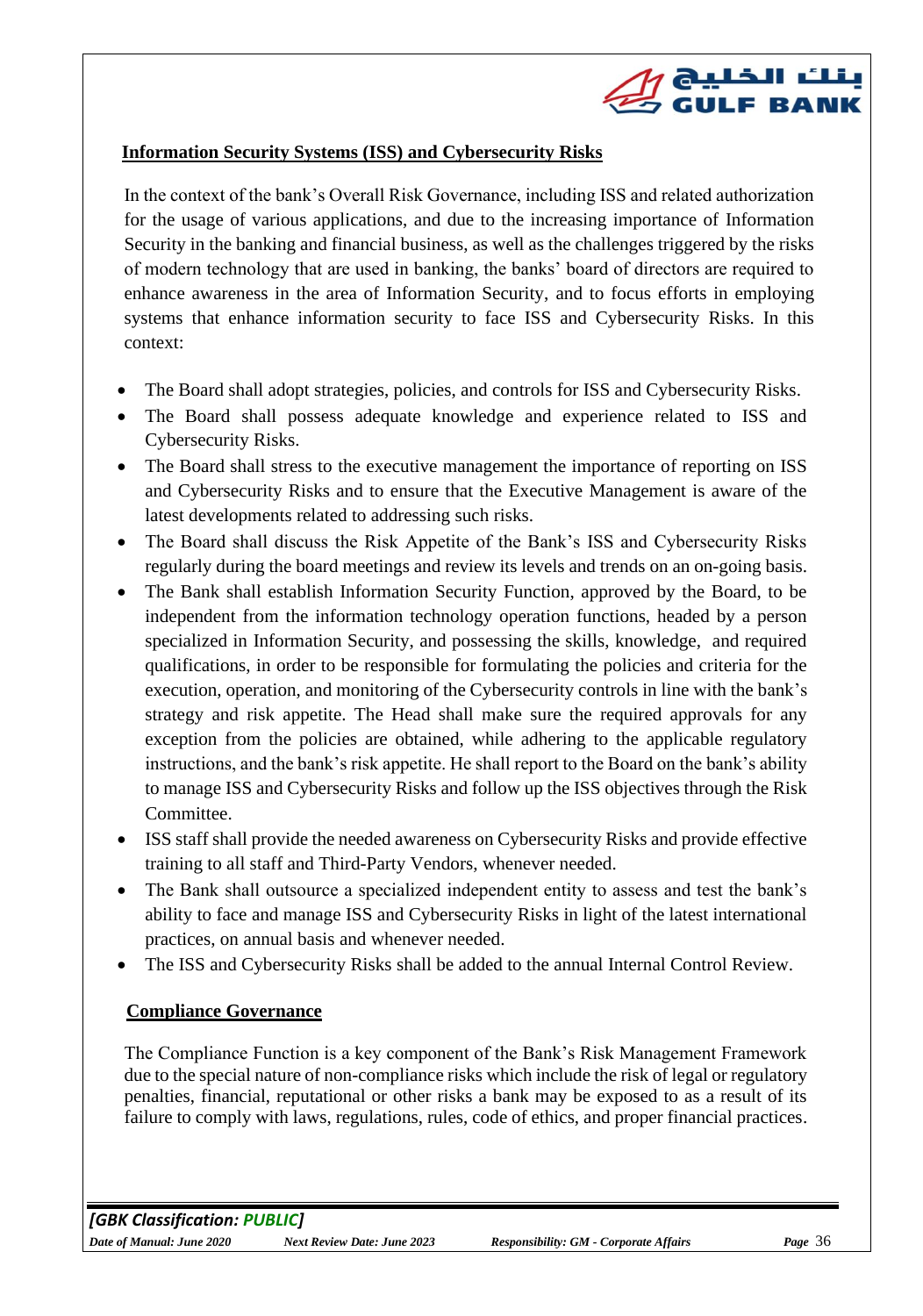

#### **In this context:**

- 1. The Board shall approve the role and responsibilities of the department responsible for the compliance function.
- 2. The Board shall approve a policy to ensure the bank's compliance with all legislations related to the bank's activity, review this policy periodically, and ensure its implementation.
- 3. The Compliance Department shall be given adequate independence and authorities to ensure effective compliance function in the bank. The Bank's Management shall not interfere with the tasks of the Compliance Department and shall grant it access to the Board.
- 4. The Compliance Department shall report to the Board and the Senior Executive Management on the bank's compliance with legislations, instructions, and regulatory controls, and keep them updated on the latest developments in this regard.
- 5. The Compliance Department shall, at least once a year, identify and assess matters related to non-compliance risks faced by the bank, and assess the bank's plans in its efficiency to manage such risks.
- 6. The Compliance Department shall report to the Board or the Compliance Committee emanating from the Board, if any, about the bank's efficiency in managing such risks.
- 7. Despite the importance of the role of the Compliance Department in ensuring the fulfillment of all the requirements under the legislations, instructions and regulatory controls related to the bank's activities, this responsibility remains the responsibility of the Board and the Senior Executive Management at the Bank.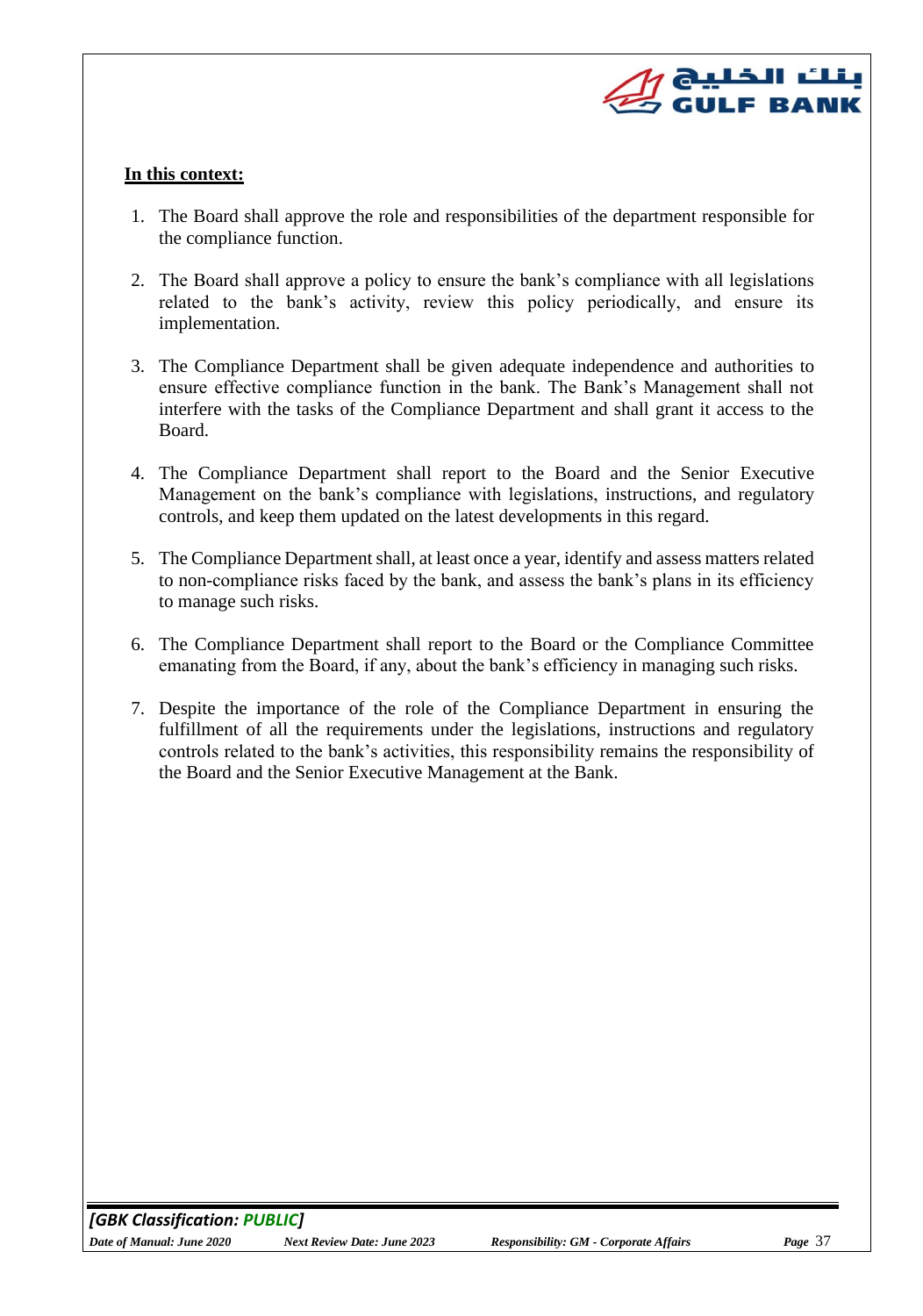

| $\mathcal{L}$ hapter | <b>Internal Controls</b> | <b>Chapter Number</b> | VI |
|----------------------|--------------------------|-----------------------|----|
| <b>Section</b>       | <b>Internal Audit</b>    | <b>Section Number</b> |    |

- <span id="page-37-0"></span>1. The Board of Directors and Executive Management should effectively capitalise on the works of internal audit and external auditors, as well as the reports issued on the assessment of the internal control systems.
- 2. The Bank will endeavour to supply the Internal Audit department with adequate number of qualified human resources, who should be trained and rewarded adequately. The Internal Audit department has the right to obtain any information and contact any employee within the Bank. It has all the powers, enabling it to perform the tasks assigned to it up to the required level. The Board of Directors shall approve the Internal Audit organizational chart as well as audit charter and program and circulate it within the Bank.
- 3. The Board of Directors will approve all new appointments to the position of General Manager (GM) of Internal Audit. Internal auditors shall be appointed upon the approval of the GM of Internal Audit. The financial remuneration of the GM of Internal Audit and auditors shall be determined by the Board Audit Committee.
- 4. The Board of Directors shall regularly enhance the internal audit function in the Bank, and the Bank shall abstain from outsourcing any of the major roles of audit. In the events where the bank considers outsourcing certain activities the CBK's approval should be obtained and the approval shall be for a specific purpose and a limited timeframe.
- 5. The Internal Audit department shall report to the chairman of the Board Audit Committee.
- 6. Internal Audit employees may not be assigned any executive roles. The Internal Audit department shall be responsible for proposing the structure and scope of internal audit, and shall be responsible for notifying the Board Audit Committee of any potential conflict of interests.
- 7. The Internal Audit department shall perform its role and prepare its report in full, without any external interference. It shall have the right to discuss its report with the Bank's departments involved in each audit.
- 8. The Board of Directors and/or the Chairman of the Audit Committee shall direct the Internal Audit department to focus on audit on a risk based basis. The main responsibility of Internal Audit department shall include:
	- a. Verifying and assessing the adequacy and effectiveness of internal control systems, and verifying the comprehensiveness of the internal control systems relating to financial and administrative matters. This shall be monitored and reviewed in due course.
	- b. Verifying compliance with the Bank's internal policies, and the relevant laws, policies, regulations and instructions.
	- c. Conducting examination of the specific activities and operations relating to the Bank's financial position, internal control systems, risk management, etc.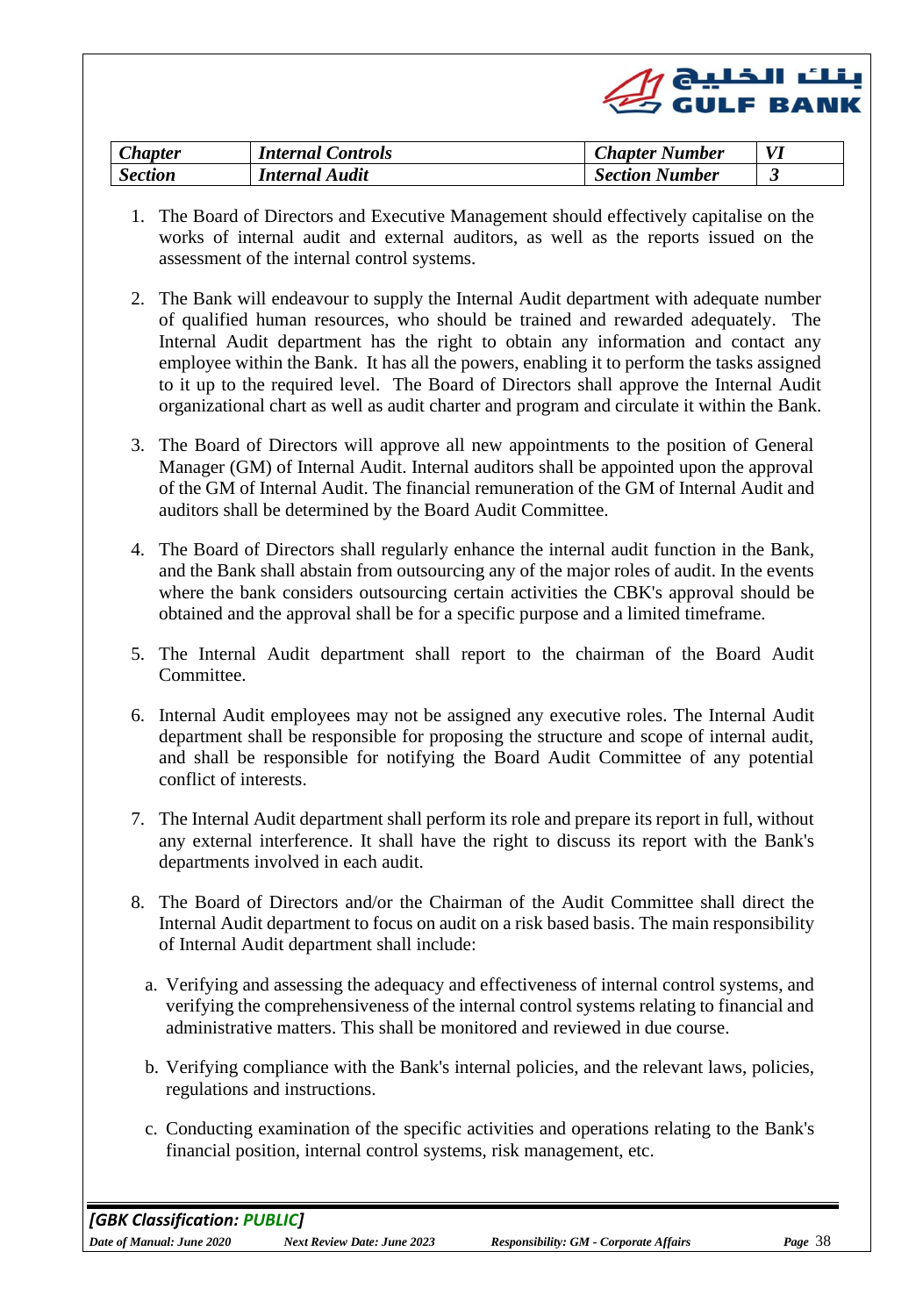

<span id="page-38-0"></span>

| <b>Chapter</b> | <b>Internal Controls</b> | <b>Chapter Number</b> |  |
|----------------|--------------------------|-----------------------|--|
| <b>Section</b> | <b>External Audit</b>    | <b>Section Number</b> |  |

- 1. External auditors should provide the Board Audit Committee emanating from the Board of Directors, with a copy of the audit report.
- 2. Each independent external auditor of the Bank shall include in the annual report to CBK an assessment of the internal control systems which includes the extent of compliance by the Bank with the relevant CBK's instructions.
- 3. External auditors shall meet with the Board Audit Committee to discuss such reports and any other observations that may arise regarding the Bank's matters. Such meetings shall be attended by the Executive Management.
- 4. The Board Audit Committee shall meet with the external auditors without the attendance of the Executive Management, at least once a year.
- 5. The Board Audit Committee shall set up adequate standards to ensure that external auditing is carried out in the manner that achieves the dual audit principle, which rests on the independent work of each external auditor, and to achieve the purpose of appointing two external auditors. The Board Audit Committee shall provide the Board of Directors with reports that support such a purpose.
- 6. The Board of Directors shall set up suitable policies regarding rotation of external auditors, so as to prevent lax oversight, which may occur as a result of long years of continuous external auditors' work in covering the same areas of the audit. At present the Bank's practice is to ask the external auditors to change their engagement partner every four years. The Bank in this matter will adopt any instruction, rules or directives issued by the Central Bank.
- 7. When the Board assigns external auditors from other consultants (other than the Bank's external auditors) to review and assess the internal control systems in order to verify the adequacy and effectiveness of such systems, said parties should be directed towards focusing their review on the areas that contain risk, which may expose the Bank to high operating risk, and other areas where review may be important in light of CBK's reports, observations and directives.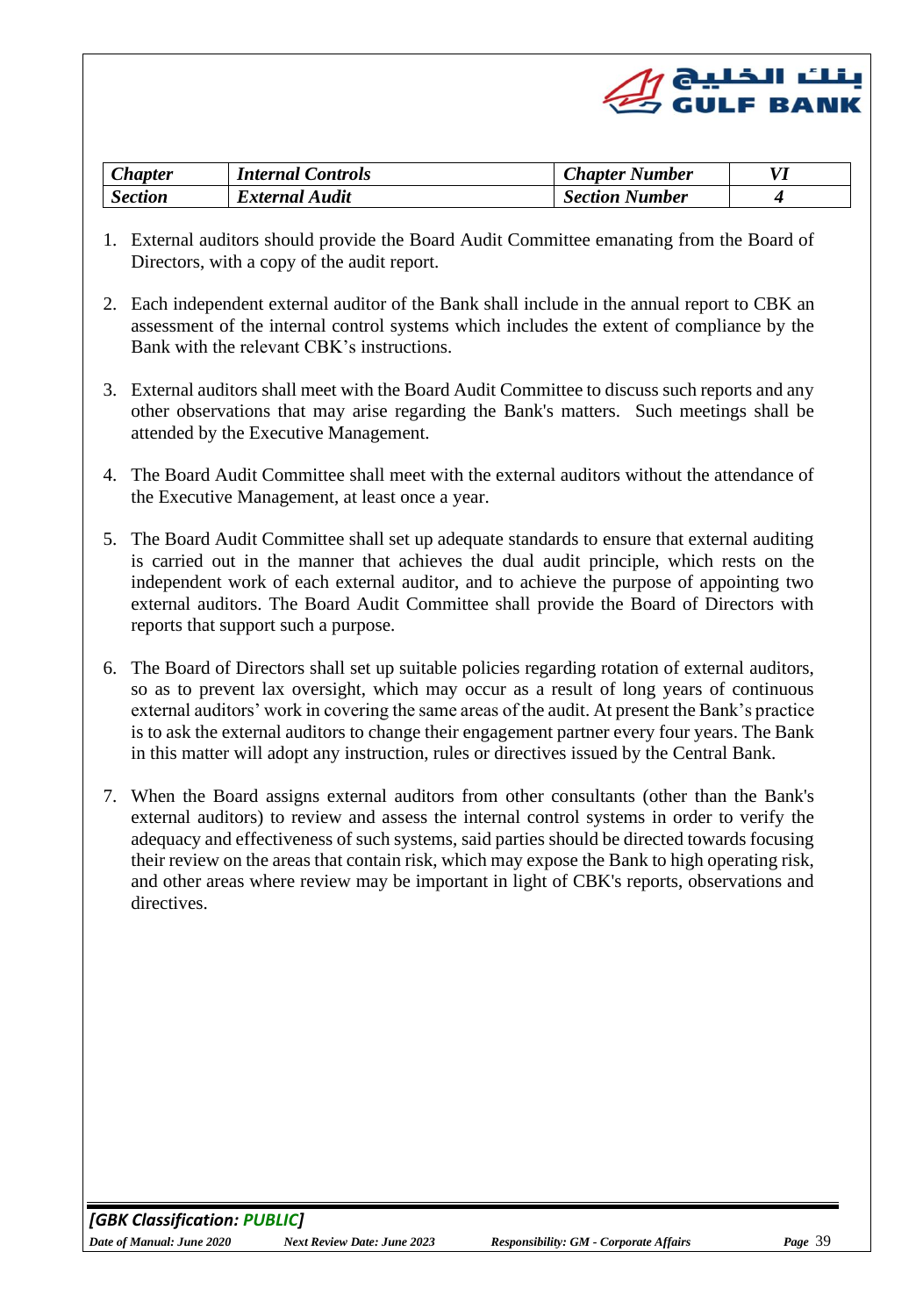

<span id="page-39-1"></span><span id="page-39-0"></span>

| <i>Chapter</i> | <b>Remuneration System and Policy</b> | <b>Chapter Number</b> |  |
|----------------|---------------------------------------|-----------------------|--|
| Section        | <b>Remuneration Policy</b>            | <b>Section Number</b> |  |

- 1. Remuneration Granting Governance The Board of Directors will supervise the remuneration systems and operations, and control and review remuneration systems to ensure they operate in the required manner. In this context:
	- a. The Board of Directors shall be responsible for the preparation and supervision of the financial Remuneration Granting policy. Accordingly, the Board may not assign the Executive Management with such responsibility.
	- b. The Bank has a Board Nomination and Remuneration Committee to ensure specific focus is given to the remuneration systems and policies. However, the Board of Directors is ultimately responsible for enhancing the formulation of effective governance and sound practices for granting financial remuneration.
	- c. The Board of Directors will review the recommendations of the Board Nomination and Remuneration Committee regarding the consequent modification or update of the Remuneration Granting policy, and will ensure that such modifications are applied only upon approval of the Board.
	- d. The Board of Directors will review the recommendations of the Board Nomination and Remuneration Committee with regard to the level of remuneration proposed to be granted to key personnel, and shall operate such recommendations only upon approval of the Board.
	- e. The Board of Directors will ensure that the Bank's Executive Management has put in place effective systems, precise procedures and supervision mechanism to ensure compliance with the application of such rules and standards.
- 2. The Bank has a clearly documented Remuneration Granting policy approved by the Board, which targets as a minimum the following:
	- a. To reflect the objectives of the Bank, taking into account the Bank's sound operations and financial position.
	- b. To cover all aspects and components of granting financial remuneration, within the framework of enhancing the effectiveness and management of the Bank's risks. Such policy will be prepared to attract and maintain employees of proven experience, knowledge, skills, and expertise necessary for a sound business activity.
	- c. Consider the possibility to reduce the total financial remuneration granted in the event of poor or negative financial performance, including the controls relating to setting a clawback system. The clawback system shall be set up in light of the broad concept of financial remuneration, as stated under the "Definitions Chapter" of the CBK Instructions.
	- d. The Board of Directors, via the Board Nomination and Remuneration Committee, will ensure that an independent annual review is made to the Remuneration Granting policy. The review is conducted by the Internal Audit department of the Bank, and/or by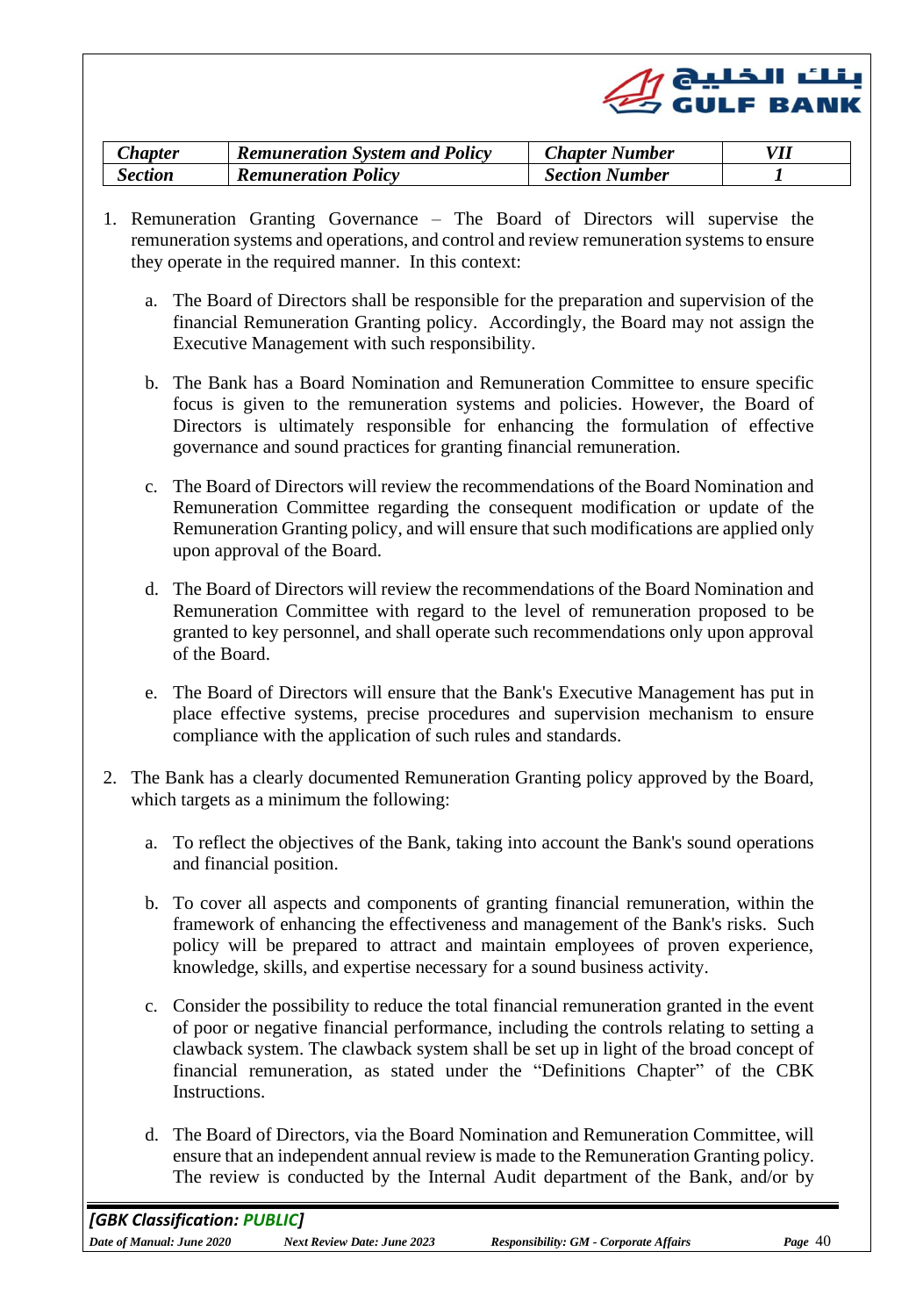

external consultants. Such reviews aim at evaluating the Bank's compliance with the financial remuneration granting practices.

- 3. The financial remuneration granting system includes adequate performance measurements which will include as a minimum the following:
	- a. A system for objectively measuring and appraising the performance of the employees at the various levels.
	- b. Written and clearly documented performance appraisal and measurement procedures and processes. Such procedures and processes should provide for avoiding the conflict of interest cases, and must be transparent and circulated to all concerned staff.
	- c. Top management members performance measurement based on the bank's long-term performance. Accordingly, the element of granting their remuneration should not be based only on the performance of the current year.
	- d. Upon appraising the performance and identifying the remuneration of employees in supervisory functions, such as risk management, internal audit department, and compliance, the Bank will ensure that such appraisal is made objectively and in light of the independence of such functions. Thus, such appraisal should not be made by persons related to the areas of business controlled by those working in such supervisory functions.
- 4. The Bank will link remuneration to the Bank's performance and risk time span. In this context the following will be applied:
	- a. The Remuneration Granting policy should be consistent with prudent provision.
	- b. The Bank will link the financial remuneration with the Bank's long term in addition to short term performance, and take into consideration the change in the components of granting financial remuneration in line with the long term risk (risk timeframe).
	- c. The Bank will review the financial Remuneration Granting policy to assess its consistency and effectiveness to constitute part of the work frame of the Bank's risk management.
- 5. The Bank will disclose, in its annual report, the main characteristics of its financial Remuneration Granting policy, as well as the formation and scope of the authority of the Board Nomination and Remuneration Committee. Such disclosure will cover information on the overall design of the Remuneration Granting policy, the relationship of Remuneration Granting with the actual performance, and the realisation of the objectives of financial Remuneration Granting policy.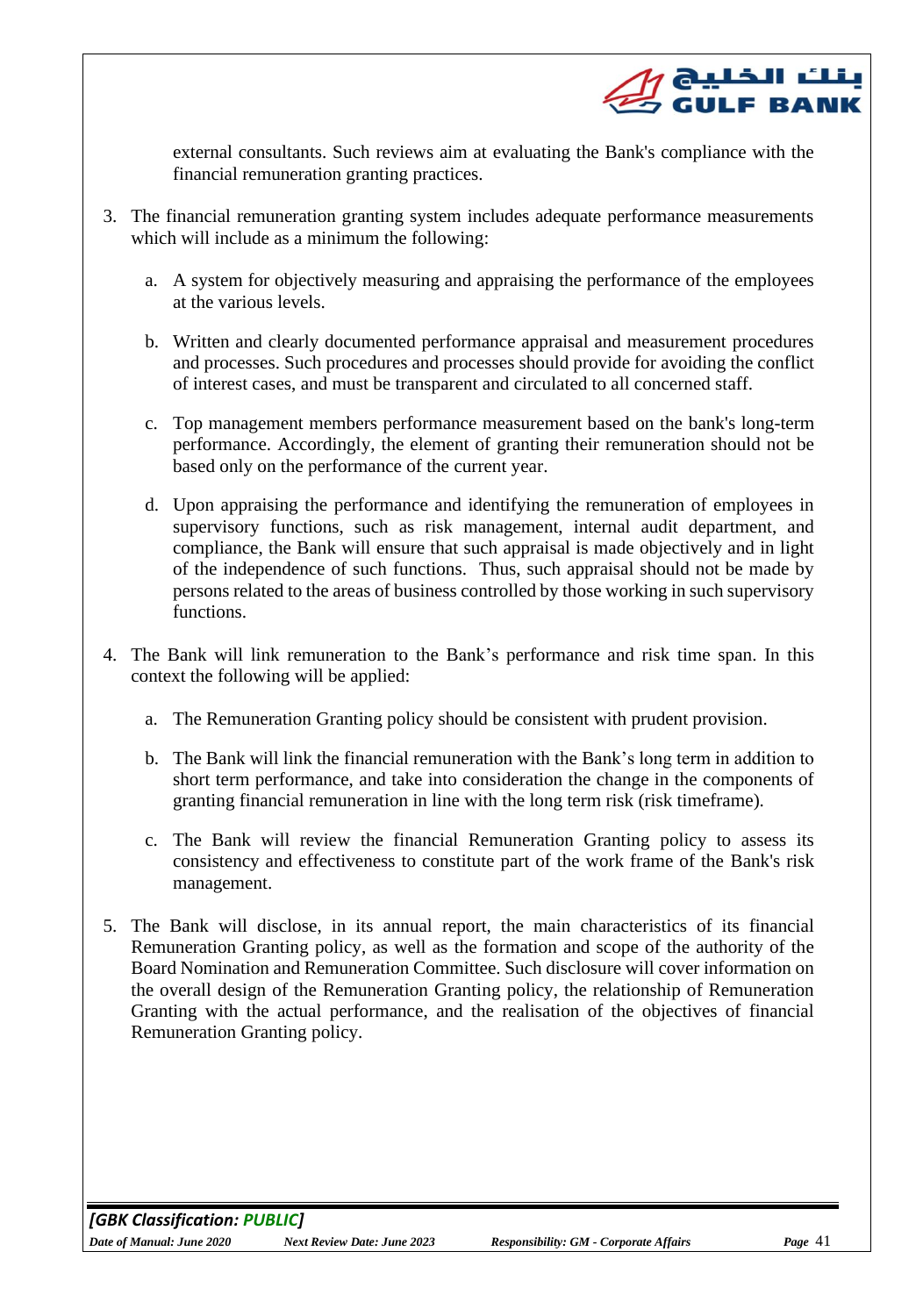

<span id="page-41-0"></span>

| :hanter | <i>Disclosure and Transparency</i> | <b>Number</b><br>Lhapter | VIII |
|---------|------------------------------------|--------------------------|------|
| Section | <i>reneral</i>                     | <b>Section Number</b>    |      |

- <span id="page-41-1"></span>1. The Bank's policy is to be transparent to its shareholders, depositors, stakeholders, and market participants and fully comply with the laws of the State of Kuwait, including the rules and regulations of the CBK.
- 2. The Bank should have in place a policy for disclosure and transparency called the Disclosure and Notification Manual, which should be approved by the Board of Directors. The policy and its amendments are set to serve the purposes of the Bank, stakeholders, and related parties, and to upgrade the level of application of the Banks' governance, within the framework of sound banking practices.
- 3. The Disclosure and Notification policy includes all the required information that should be disclosed in a timely manner and in the manner set out by law, regulations, resolutions, and CBK's instructions and regulations.
- 4. The Board of Directors shall set up the rules and procedures to be followed for compliance with the disclosure and transparency requirements contained in the various laws and regulations and will ensure a good application and compliance with such regulations.
- 5. The Bank's Disclosure and Notification policy will identify the mechanisms whereby the Bank classifies the disclosed information according to their nature (such as financial and non-financial information), or according to the disclosure frequency (whether monthly, quarterly or yearly), in addition to the timely disclosure of information related to material events.
- 6. The Bank's Disclosure and Notification policy covers the Bank's objectives and policies regarding professional ethics and the Bank's obligations towards society.
- 7. The Board of Directors is responsible for ensuring the availability of systems and procedures to comply with timely disclosure, be it periodically or instantly, to avoid the Bank's violation of the regulations as a result of delay or failure to disclose.
- 8. The Bank discloses in accordance with International Financial Reporting Standards (IFRS) and CBK regulations, including the contents of the regulations on capital adequacy ratio, as well as the applicable laws and regulations in this respect. In addition, the bank keeps abreast of the changes that occur in international practices regarding the issue of transparency and disclosures required by financial institutions. The Bank's Board of Directors is responsible for ensuring adherence to a full application of all amendments to IFRS. The Bank's Executive Management shall report to the Board of Directors such developments, in addition to recommending on the methods of enhancing the Bank's practices in the area of disclosure, consistent with the international best practices.
- 9. The bank's Board of Directors is responsible for ensuring correctness, accuracy, and integrity of the disclosed information, as well as ensuring compliance with the Bank's approved policy in this respect, and providing the mechanisms that enable sound application thereof.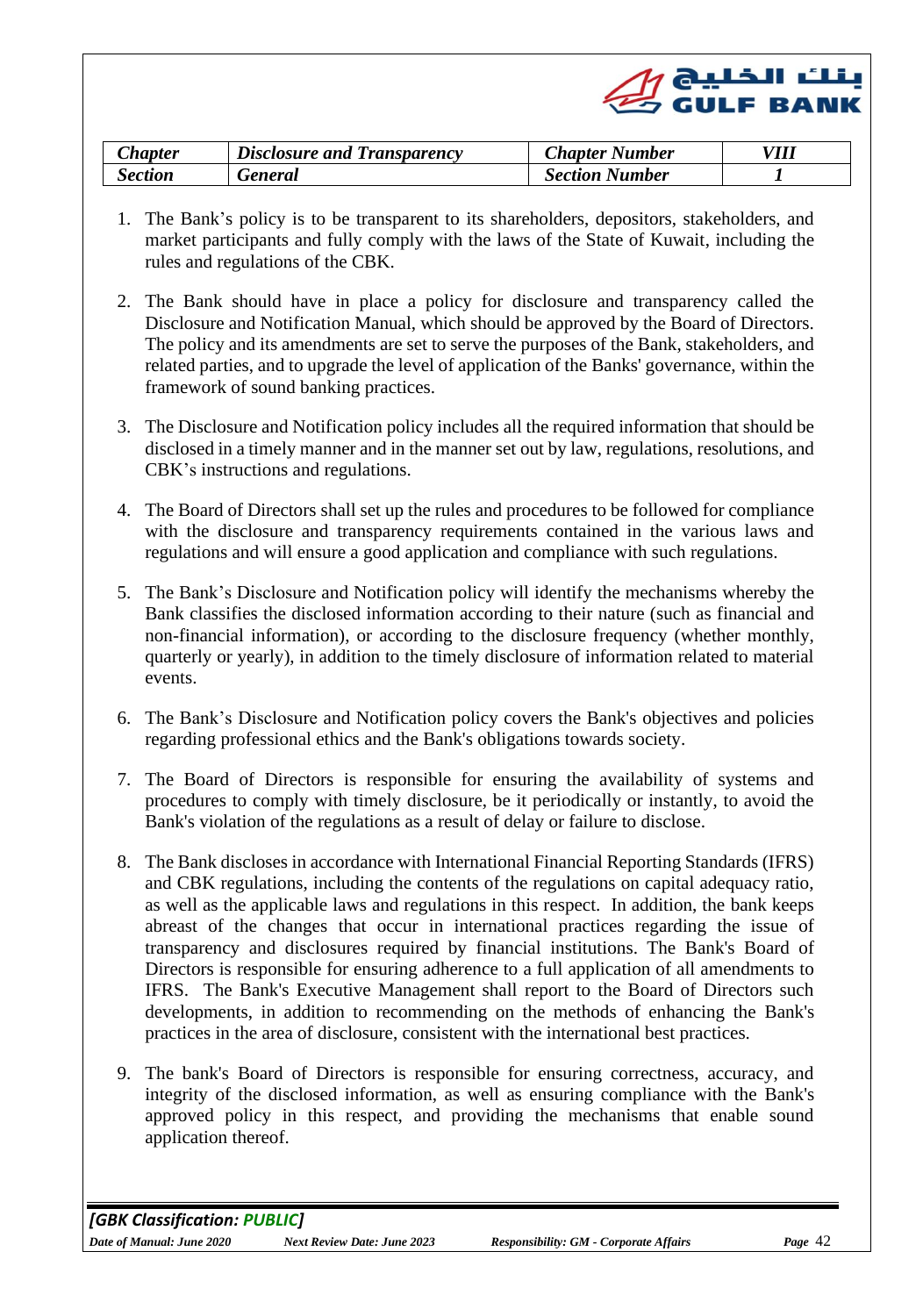- ت الخليج<br>العالمية **GULF BANK** 10. The Bank's policies should cover the principles and rules adopted by the Bank in dealing with customers, whether borrowers, depositors or customers of bank products and services at large, especially with regard to the terms of agreements, cost, and obligations related to
- 11. The Bank should endeavour to ensure that the disclosed information is of the highest quality and that appropriate due diligence is applied to the process.
- 12. The existence of a good disclosure and transparency policy is insufficient to prove the existence of good practices, as the sound and good application of the contents of the policy is a significant matter that should be monitored and its implementation should be ensured, including the monitoring and auditing of the practices of the respective activities. Furthermore, the development of appropriate human capital to enact and bear the burdens of such practice, as well as the identification of the functions and responsibilities, are fundamental matters and pillars for a good disclosure and transparency system to support a good implementation of the Banks' governance, hence promoting confidence in the Bank's practices.
- 13. The Bank shall, within its annual report, prepare the Governance Report on the extent of compliance by the Bank with the terms of the Corporate Governance Manual. It shall point out the manner in which the relevant laws and instructions have been issued, and mention the reasons for any non-compliance with any term in the specific cases faced by the Bank upon the implementation of certain terms hereof, practical difficulties, as per the principle of "Comply or Justify".
- 14. The Bank will not disclose any data or information that may affect their condition or financial position to certain categories (such as financial analysts, financial institutions etc.) prior to public disclosure.
- 15. Disclosures and information required by internal controls constitute a complementary part of those imposed by the laws and regulations applicable to Banks, in addition to other regulations issued by the CBK in this respect.

each.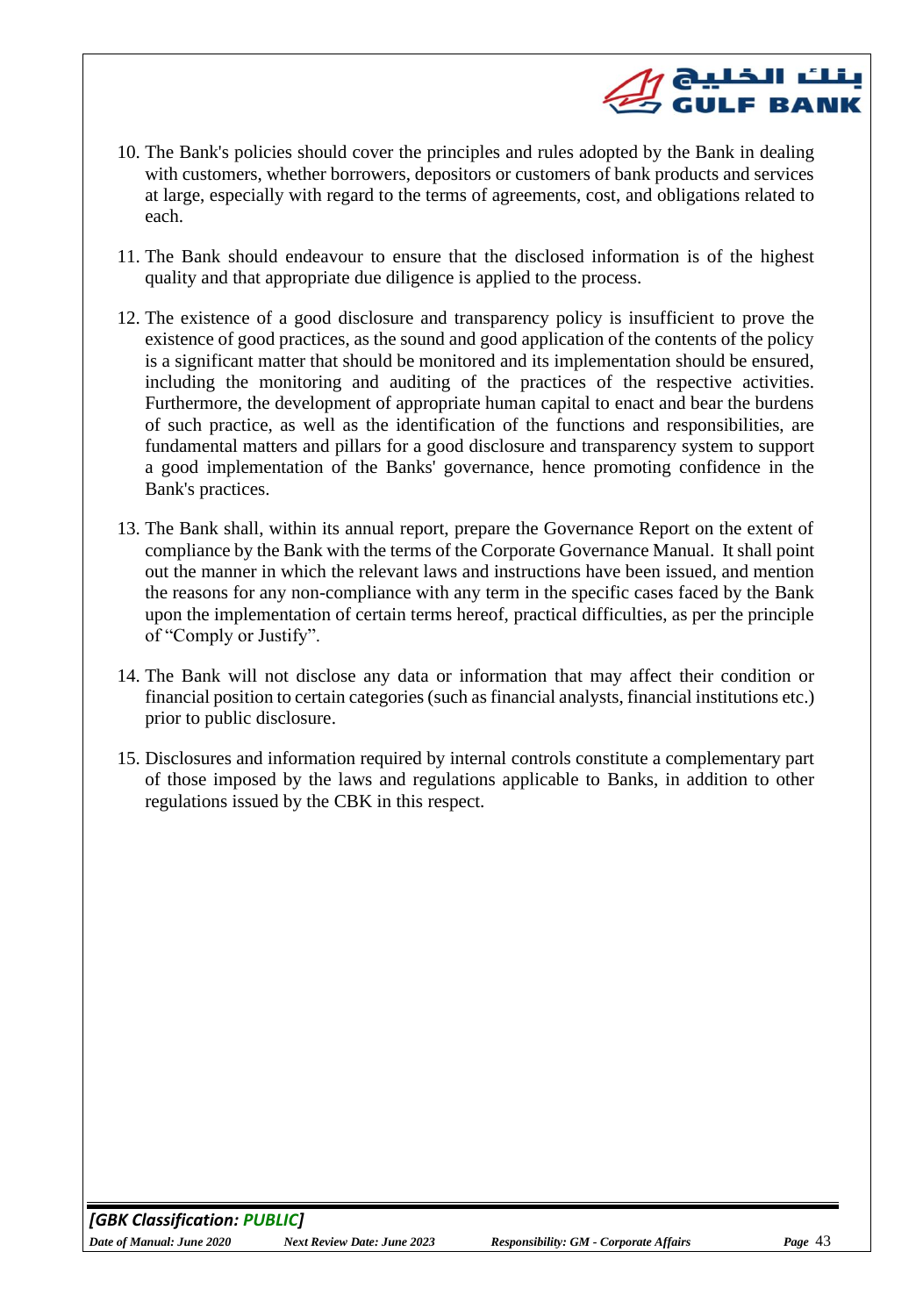

<span id="page-43-0"></span>

| <i>Lhapter</i> | $\Box$ Disclosure and Transparency | Chapter Number        | VIII |
|----------------|------------------------------------|-----------------------|------|
| section        | <i>Content</i>                     | <b>Section Number</b> |      |

- 1. The Bank will announce, at least in two daily newspapers, and at least annually, the following annual financial statements (as a minimum):
	- 1. Balance sheet.
	- 2. Income statement.
	- 3. Statement of cash flow.
	- 4. Statement of changes in shareholders' equity.
	- 5. Board of Directors' report on the operating results for the period for which the statements are prepared.
	- 6. Audit report by the Bank's auditors.
- 2. The Bank's annual report includes a disclosure statement by the Executive Management on the bank's performance and future plans (Management Discussion and Analysis – MD&A), allowing the investors to understand the results of current operations, projections, and financial position of the bank. The Bank should confirm that the notes to such disclosure are approved by the Board of Directors, are complete and are based on the Bank's published financial statements and the management's vision.
- 3. The Bank will ensure accurate, timely disclosure, by any of the appropriate means of disclosure, of all matters and core information relating to the bank, including the financial status, business results, any changes in the bank's equity or management, and any other issues as required by the rules and regulations issued in this respect, while instantly advising CBK on how to disclose and the means used for disclosure.
- 4. The Bank's annual report, as part of compliance with transparency and disclosure, should include:
	- a. Qualifications and experience of the Bank's CEO, deputies and assistants, as well as information on each member of the Board, in terms of qualifications and experience, membership in the Board committees, date of appointment to the Board, how far each member is committed to attend the Board meetings during the year, and membership on the board of other companies.
	- b. Summary of the roles and responsibilities of the Board committees, and any authority delegated by the Board to such committees.
	- c. Number of Board and Board committee meetings.
	- d. Board certificate of adequacy of the internal control systems.
	- e. Board committees, the regularity of their members in attending their meetings, any changes in their membership during the year, and main roles they performed during the year.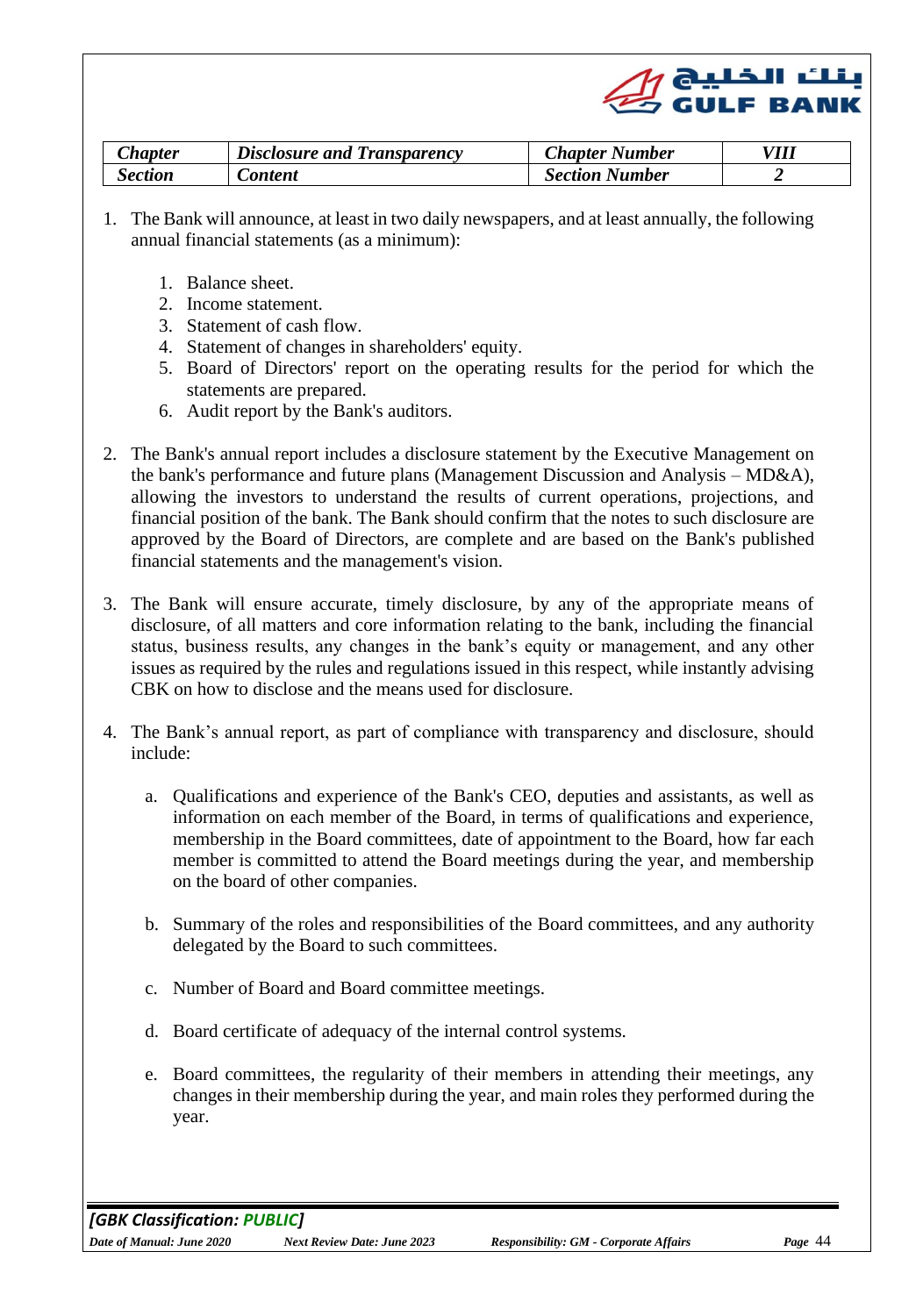

- f. The Bank will disclose, in its annual financial statements, the information on financial remuneration granted to employee categories, amounts and number of staff for each category, analysis of the fixed and variable elements, and methods of payment. Employee classification shall include the CEO, his deputies and assistants, key executive managers whose appointment is subject to the approval of the regulatory and supervisory bodies (senior management), financial and risk control staff, and material risk takers.
- g. Remuneration package paid to each of the following:
	- i. Board members' remuneration package (as a group).
	- ii. Five senior executives who received highest remuneration from the Bank, in addition to the CEO, CFO, GM of Internal Audit, and CRO, if not included (as a group).
- h. Disclosure of the nature and size of the Bank's turnover with related parties, who have influence or control over the Bank, including key management members of those parties.
- i. Disclosure of the framework through which the financial statements are prepared, their consistency with IFRS, laws, resolutions and regulations issued in this respect, especially CBK regulations.
- j. Disclosure of the systems and mechanisms applied in the Bank for the good management and control of the various risks, with regard to all the Bank's activities, banking and financial business.
- k. Summary of the Remuneration Granting policy.
- l. Major shareholders of the Bank (shareholder or related party owning or controlling over 5% of the bank's capital).
- m. The Bank's Governance Manual and compliance with its clauses.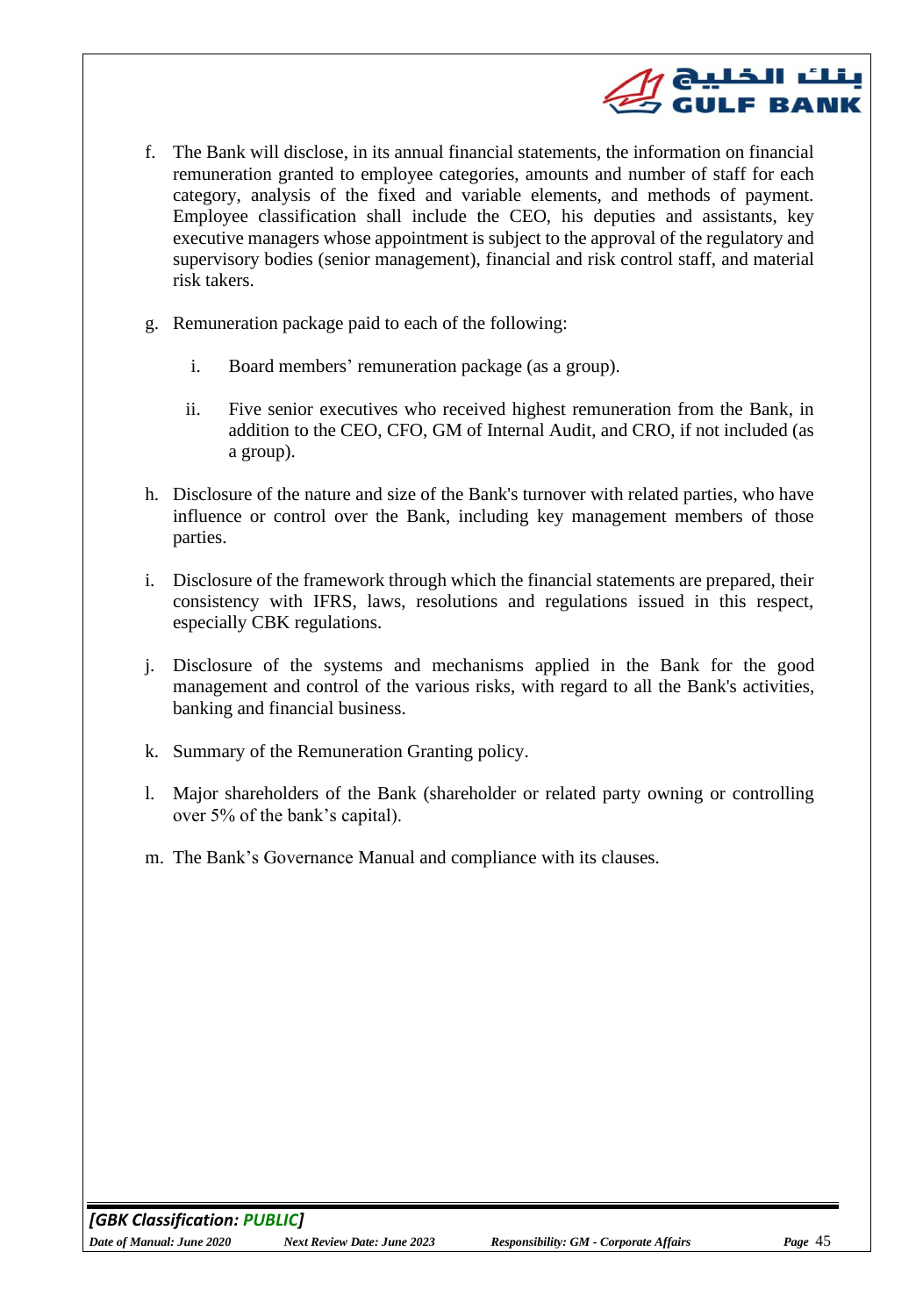

<span id="page-45-0"></span>

| <i>Chapter</i> | <b>Disclosure and Transparency</b> | <b>Chapter Number</b> |  |
|----------------|------------------------------------|-----------------------|--|
| <b>Section</b> | <b>Disclosure Process</b>          | <b>Section Number</b> |  |

- 1. The Bank will maintain a disclosure record for Board members, and Executive Management, including the information as required by the Disclosure policy and any relevant regulations, resolutions or laws. Such information should be updated instantly with the changes that may occur thereon, such as the remuneration package, salaries, financial benefits, conflict of interests, etc.
- 2. The Bank should have a section or unit responsible for disclosure, of which the roles and responsibilities shall be specified by the board.
- 3. The Bank's Finance department's responsibility for the disclosures is more towards the aggregation of data and reports pertaining to periodic financials. There are further responsibilities for disclosures which are mentioned in the Bank's Disclosure Policy.
- 4. The Bank will make available the information stated in the Bank's annual report, its quarterly reports, or the relevant important statements if any made by its Executive Management, on the Bank's website in an updated manner, and in both Arabic and English.
- 5. The Bank's Disclosure and Notification policy will specify:
	- a. The mechanisms of audit and control over the accuracy and soundness of the disclosed information prior to dissemination.
	- b. Mechanisms for addressing the internal information, to ensure non-exploitation of such information before dissemination to the public.
	- c. Mechanisms for preparation of reports on compliance with such policy, the area assigned to prepare such report, and the procedures to be followed in the event of noncompliance with the contents of such reports.
- 6. The Board of Directors of the Bank will conduct periodic reviews to reconsider and evaluate the Disclosure and Notification policy in light of the surrounding developments and changes.
- 7. The Bank will measure and assess the risks associated with disclosures based on its activities which may arise from several factors and variables including risk of inaccurate or incorrect disclosure or unlawful disclosure.
- 8. The Bank, when facing emerging key events which are not known and may tangibly affect the Bank's activity or financial position and thus affecting the trading of its shares, should disclose such events instantly through proper channels, and the CBK should be notified of such events upon their occurrence.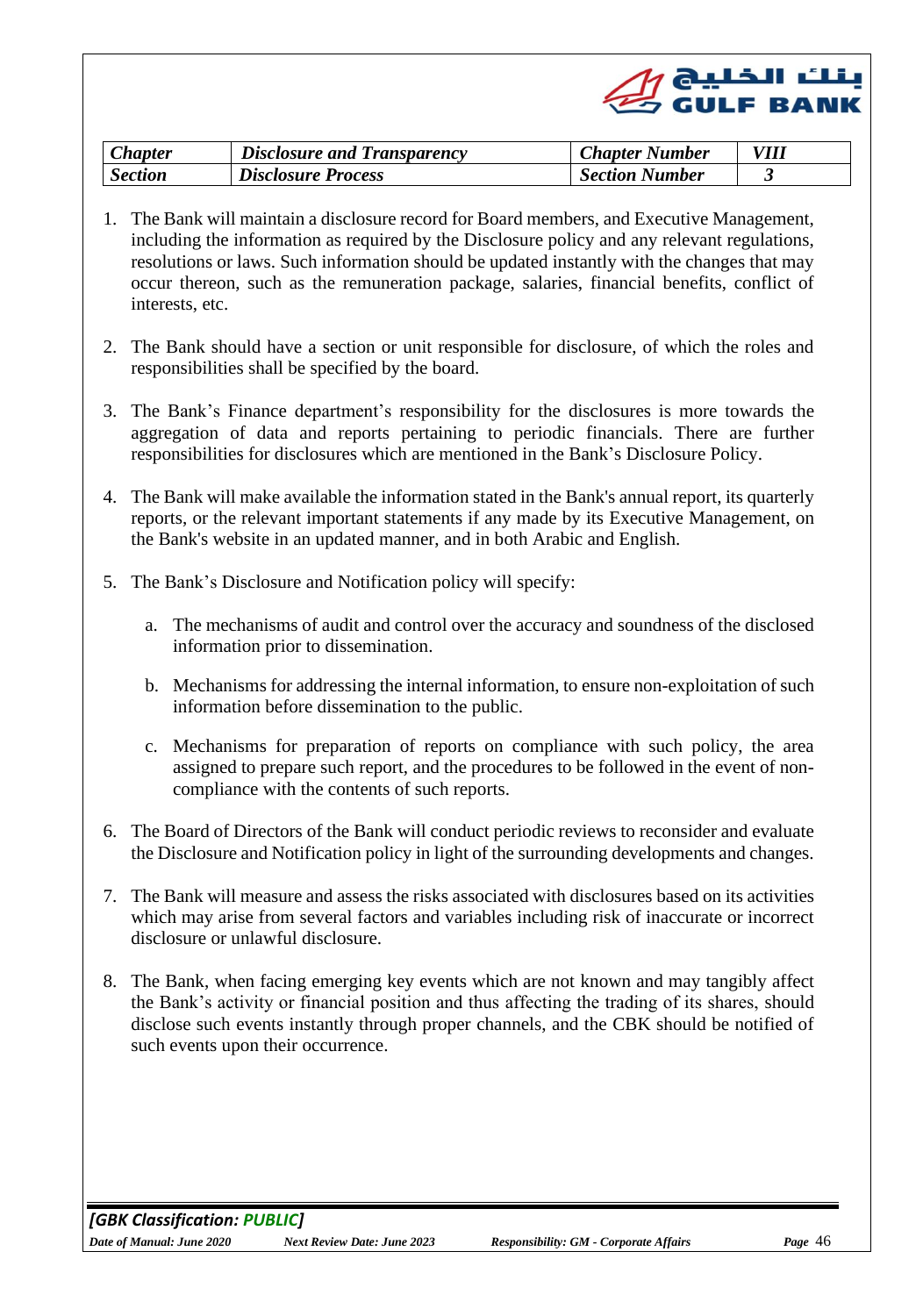

<span id="page-46-0"></span>

| <i>Chapter</i> | <b>Banks with Complex Corporate</b><br><b>Structures</b> | <b>Chapter</b><br><b>Number</b> | VX |
|----------------|----------------------------------------------------------|---------------------------------|----|
| <b>Section</b> | <b>General</b>                                           | <b>Section Number</b>           |    |

<span id="page-46-1"></span>*Currently Gulf Bank Does not have any subsidiaries.*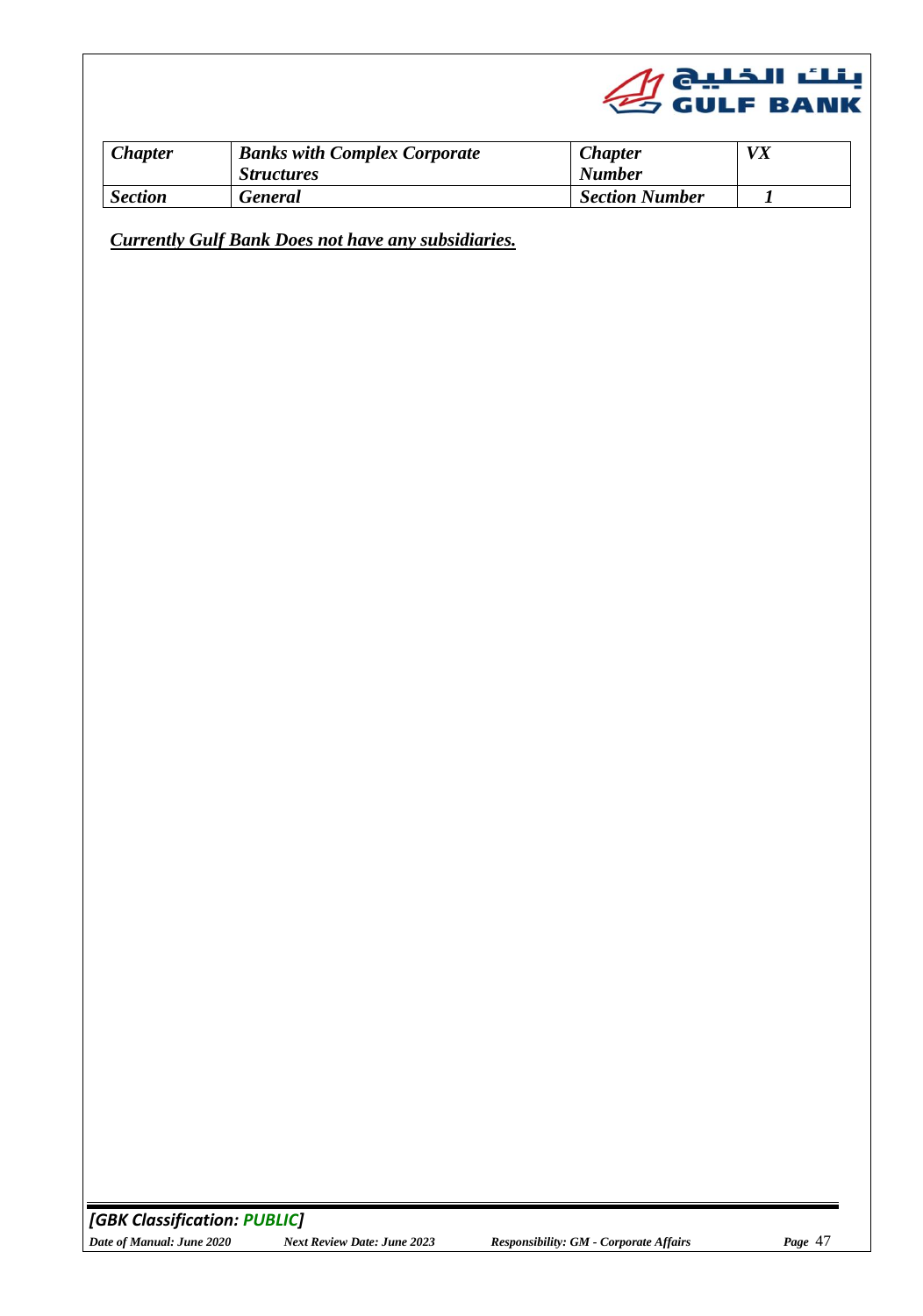

<span id="page-47-0"></span>

| $\mathcal{L}$ hapter | <b>Protection of Shareholders Rights</b> | <b>Chapter Number</b> |  |
|----------------------|------------------------------------------|-----------------------|--|
| <b>Section</b>       | <b>Principals</b>                        | <b>Section Number</b> |  |

<span id="page-47-1"></span>The bank's working systems, policies and practices will be in conformity with the provisions of laws, regulations and instructions issued by the regulatory bodies, including controls and procedures regarding the protection and equitable treatment of shareholders rights, with a particular focus on:

- 1. Protect basic shareholders' rights in relation to securing methods of ownership registration and transfer of shares, participating and voting at general shareholders meetings, sharing in the profits and obtaining regular information about the Bank.
- 2. Ensure the shareholders are sufficiently informed of or participate in making decisions concerning amendments to the Bank's memorandum and articles of association, including the amendments to capital through additional share issues, or the launch of shares under a staff share option scheme, share re-purchase, as well as the decisions related to extraordinary transactions influencing the future of the Bank or the course of its business, such as merger or sale of a significant portion of its assets or divestiture of subsidiaries.
- 3. Encourage effective shareholders' participation and familiarise them with voting rules at general shareholder's meetings and the meeting agenda, well before the meeting. The venue and date of the meeting should be publicly announced in accordance with the relevant laws, rules and regulations.
- 4. Stress the importance of disclosure of capital structures or any arrangements that would enable certain shareholders to obtain a degree of control.
- 5. All shareholders should be equitably treated, including small investors and foreign investors. All shareholders should have the right to question the acts of the Board of Directors and to rectify any prejudice to their rights.
- 6. The Bank will make available the information to the adequate shareholders on a timely basis, allowing them to practice their rights in an adequate manner. Such information should be comprehensive and accurate, without discrimination between shareholders with regard to making such information available.
- 7. Shareholders will have access to the minutes of the general assembly meetings.
- 8. The Bank prepares a statement of the penalties (financial and non-financial) that are imposed thereon during the financial year, in accordance with the provisions of Article 85 of Law No. 32 of 1968 concerning Currency, the Central Bank of Kuwait, and the Organisation of the Banking Business, and its amendments. This statement shall be read by the Chairman of the Board during the annual general shareholder's meeting, as set out in CBK's instructions in this respect.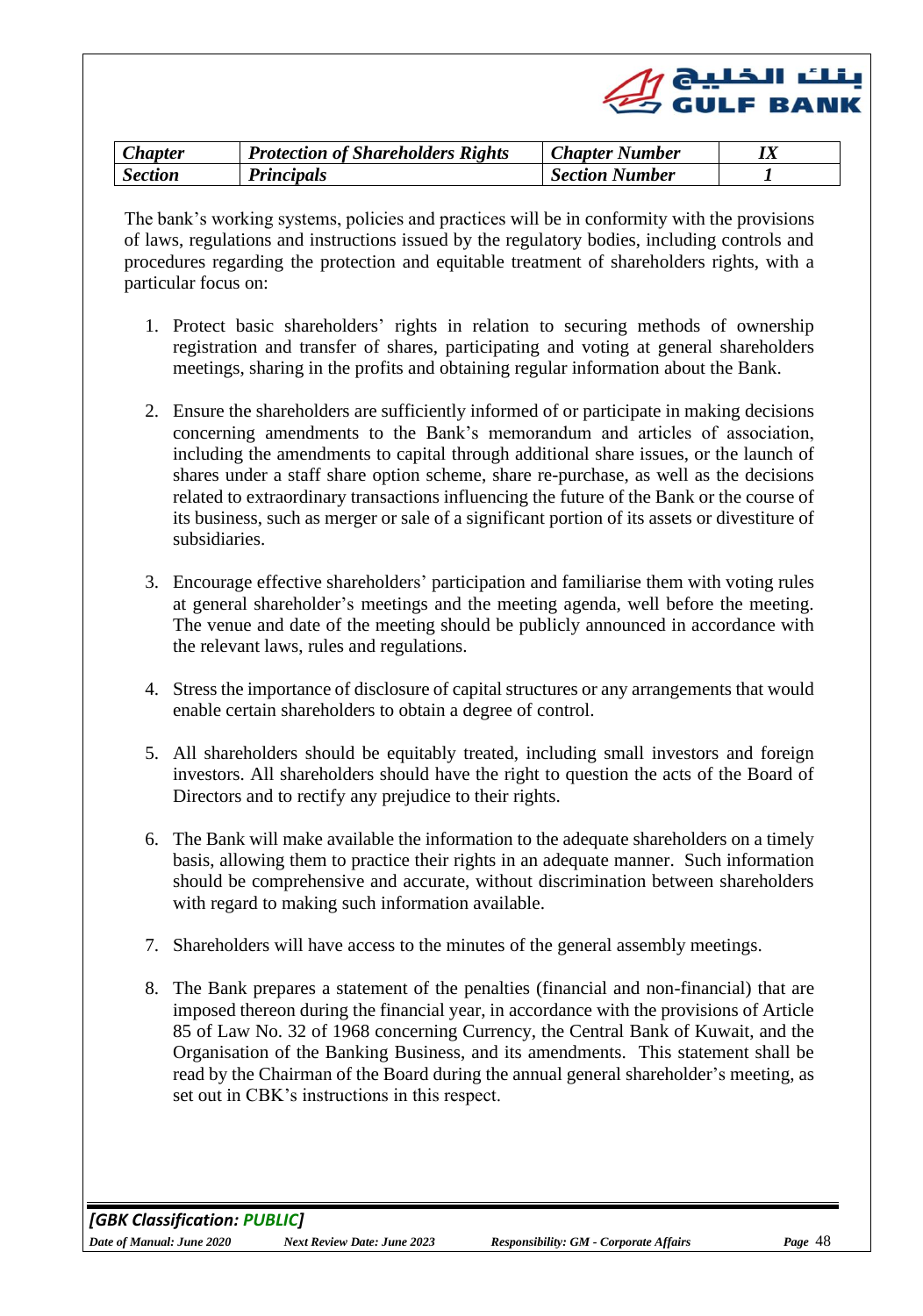

<span id="page-48-1"></span><span id="page-48-0"></span>

| <b>Chapter</b> | Protection of Stakeholders Rights | <b>Chapter Number</b> | lа |
|----------------|-----------------------------------|-----------------------|----|
| <b>Section</b> | <b>Principals</b>                 | <b>Section Number</b> |    |

- 1. The Bank's working systems, policies and practices emphasize the respect of stakeholders' rights, as set forth in the laws, regulations and instructions issued in this respect, and stress the stakeholders' rights to rectify any prejudice to their rights in accordance with the provisions of the relevant laws and regulations.
- 2. The Bank includes the following in its definition of stakeholders:
	- a. The customers of the Bank
	- b. The shareholders of the Bank
	- c. The regulatory authorities
	- d. Suppliers & service providers
	- e. Board of Directors
	- f. The employees of the Bank
- 3. The Bank considers that stakeholders' rights represent one of the significant aspects of new governance. The Bank's eventual success is the result of joint work of several parties: depositors, borrowers, employees, investors, etc., who have transactional relations with the Bank.
- 4. The customers of the Bank will be dealt with in a fair and transparent manner. The Bank's products and services shall be priced on a risk/reward basis and balanced with the shareholder's return. The Bank will also provide its customers with a dedicated complaint unit to ensure there is always a well-staffed unit to resolve issues pointed out by the customers.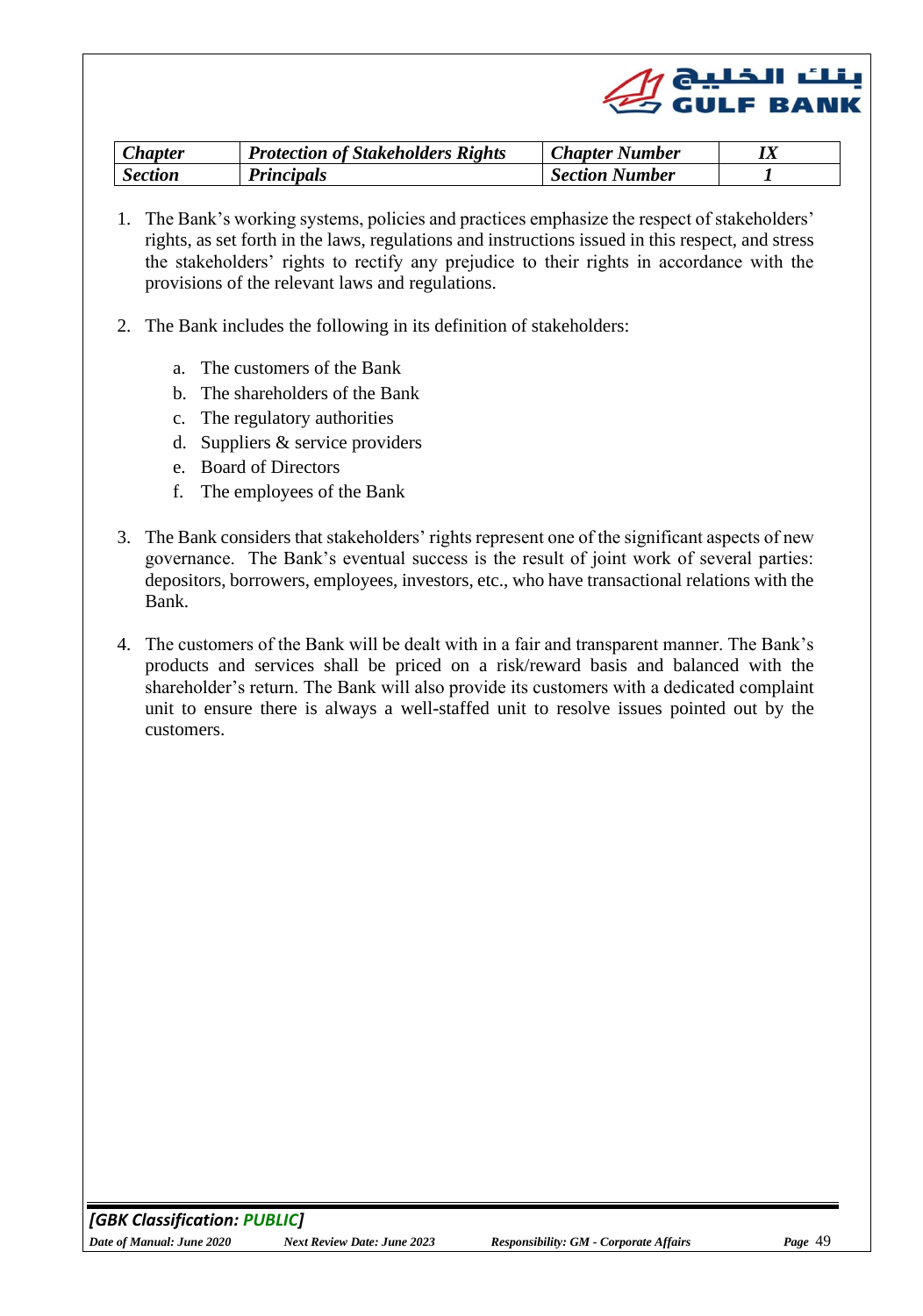

# **Appendix**

## **Board Affairs Role & Responsibilities**

## **Introduction:**

As part of enhancing the Board of Directors supervisory role and effective oversight on the Executive Management, proper channels of communication and information circulation between the Board of Directors, Board Committees, and Executive Management are set in place. While Board Committees meet to follow-up, monitor, and guide key areas of Gulf Bank, the Board Secretary/ Committee Secretary becomes the link between the Board Committee and Executive Management. Hence, the Secretary – as part of his roles and responsibilities - aims to facilitate the flow of information from Executive Management to the Board Committee, who in turn will communicate to the Board of Directors, facilitate induction and assist with professional development as required. The Board Secretary is also responsible of advising the board through the Chairman on all governance matters.

# **Purpose:**

This document highlights the main responsibilities and procedures adopted by the Board Secretary/ Board Committee Secretary to ensure the proper flow of information between the Board of Directors, Board Committees, and Executive Management (as appropriate) and to ensure that all meetings of the shareholders, Board of Directors and various committees are being run in accordance with the law and their various charters and that the meetings are efficient and smooth effective.

The over-arching responsibility of the Board Secretary is to provide all the stakeholders with confidence and comfort that the Bank is run openly and honestly in full compliance with all prevailing laws and regulations.

These procedures are made in line with the latest Corporate Governance circular issued by the CBK on September 10<sup>th</sup>, 2019.

# **Roles and Responsibilities: The Board Secretary shall:**

- 1. Report functionally and directly to Chairman of the Board of Directors, and administratively to the CEO.
- 2. Support the Chairman and assist the Board of Directors and Board Committees to excrete their function effectively by providing basic advice pertaining to the laws and regulations governing commercial banking business and the Bank's procedures, as well as reporting any significant changes to the Board.
- 3. Take record of the Board of Directors discussions, suggestions, and results of voting conducted in the Board meetings.
- 4. Work with the Chairman, CEO and Executive Management to ensure the presentation of timely and high-quality supporting information to the Board of Directors and to Board Committees.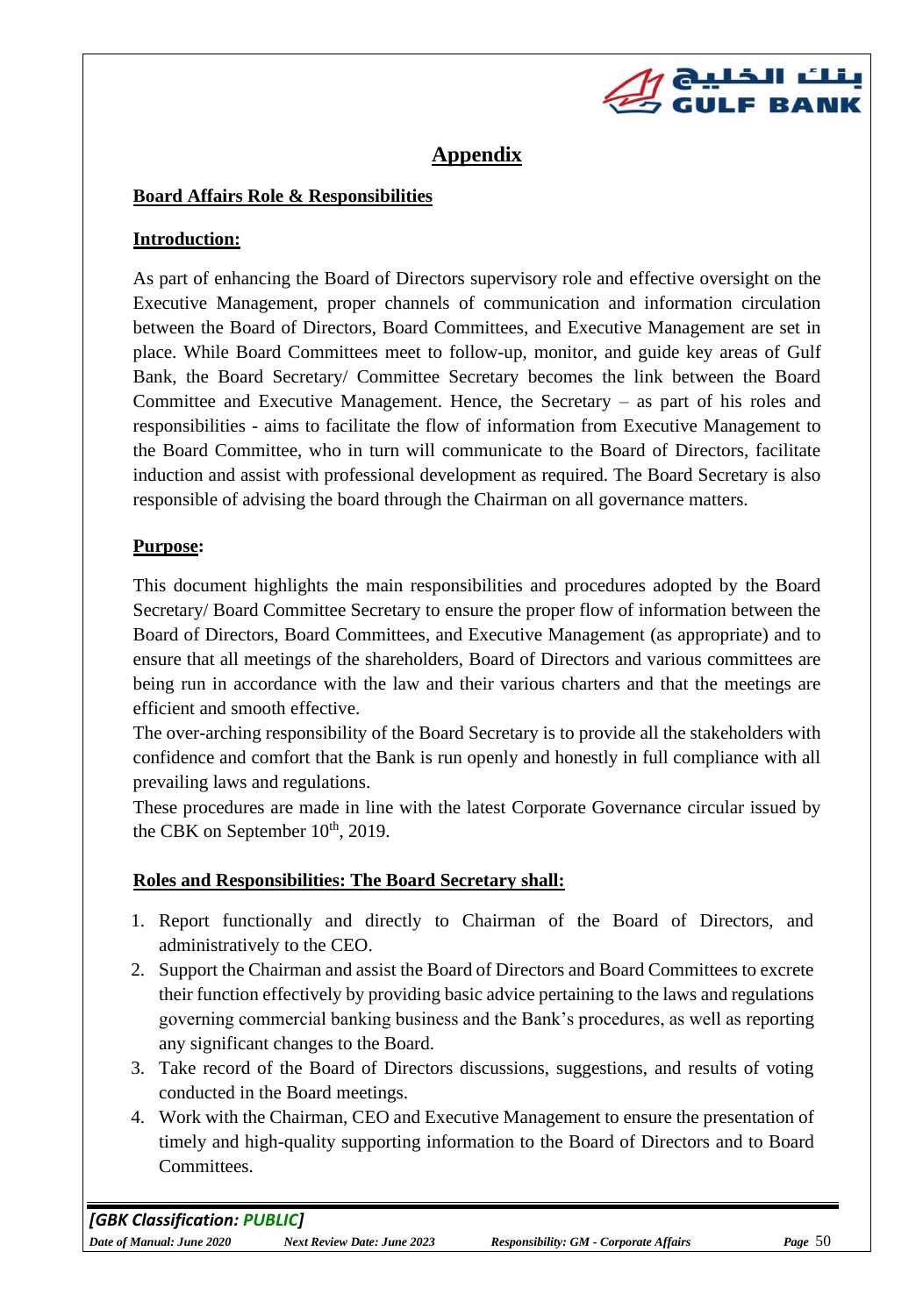

- 5. Carry out the duties of secretary of Audit Committee, Risk Committee and Nomination & Remuneration Committee. Accordingly, taking the responsibility of planning such committees meetings, agendas and taking their meetings minutes.
- 6. Ensure that the Board of Directors operates in accordance with the approved Governance Framework.
- 7. Ensure that decisions of the Board of Directors are implemented.
- 8. Be responsible for arranging the Annual General Meeting (AGM) and any Extraordinary General Meetings (EGM) that will convene and ensure that an audited Annual Report agreed by the Board of Directors is presented to the shareholders at the AGM and that it conforms to all legal requirements.
- 9. Ensure good information flows between the Board of Directors and its Committees, and between Executive Management and the Board of Directors.
- 10. Provide periodic reports to the Board of Directors and Chairman as per the requirements of the law and bank's bylaws.
- 11. Arrange a performance assessment of the Board of Directors and report the performance assessment results to the Board (in coordination with Board Nomination and Remuneration Committee & HR)
- 12. Assist the Chairman in managing and implementing the Whistleblowing Policy.
- 13. Be responsible for maintaining the records pertaining to all shares authorised and issued by the Bank, the shareholders and their holdings and all related transfers and queries that may arise.

#### **Appointment and Discharge of the Board Secretary:**

Any decision related to the appointment or discharge of the Board Secretary shall be made by the Board of Directors.

#### **Board / Committee Meeting:**

- 1. The Board Secretary/ Board Committee Secretary arranges and communicates the agenda of Board of Directors/ Board Committees' meetings to each member, at least 5 days in advance.
- 2. The Board Secretary/ Board Committee Secretary sends out meeting invitations to all Board and Board Committees' Members.
- 3. The Board Secretary/ Board Committee Secretary registers the attendance of the Board Members in all Board and Board Committees' meetings.
- 4. The Board Secretary/ Board Committee Secretary drafts, circulates and maintains minutes of Board and Board Committee meetings.
- 5. The Board Secretary/ Board Committee Secretary writes down all the Board and Board Committees' discussions and suggestions, and the results of voting taking place during the meeting.
- 6. The Board Secretary ensures accurate minutes of meetings are taken and approved/ ratified by the Board and maintained in the bank's records.
- 7. The Board Secretary includes each meeting minutes in the following Board meeting agenda, and archives it in the bank's records.

*[GBK Classification: PUBLIC]*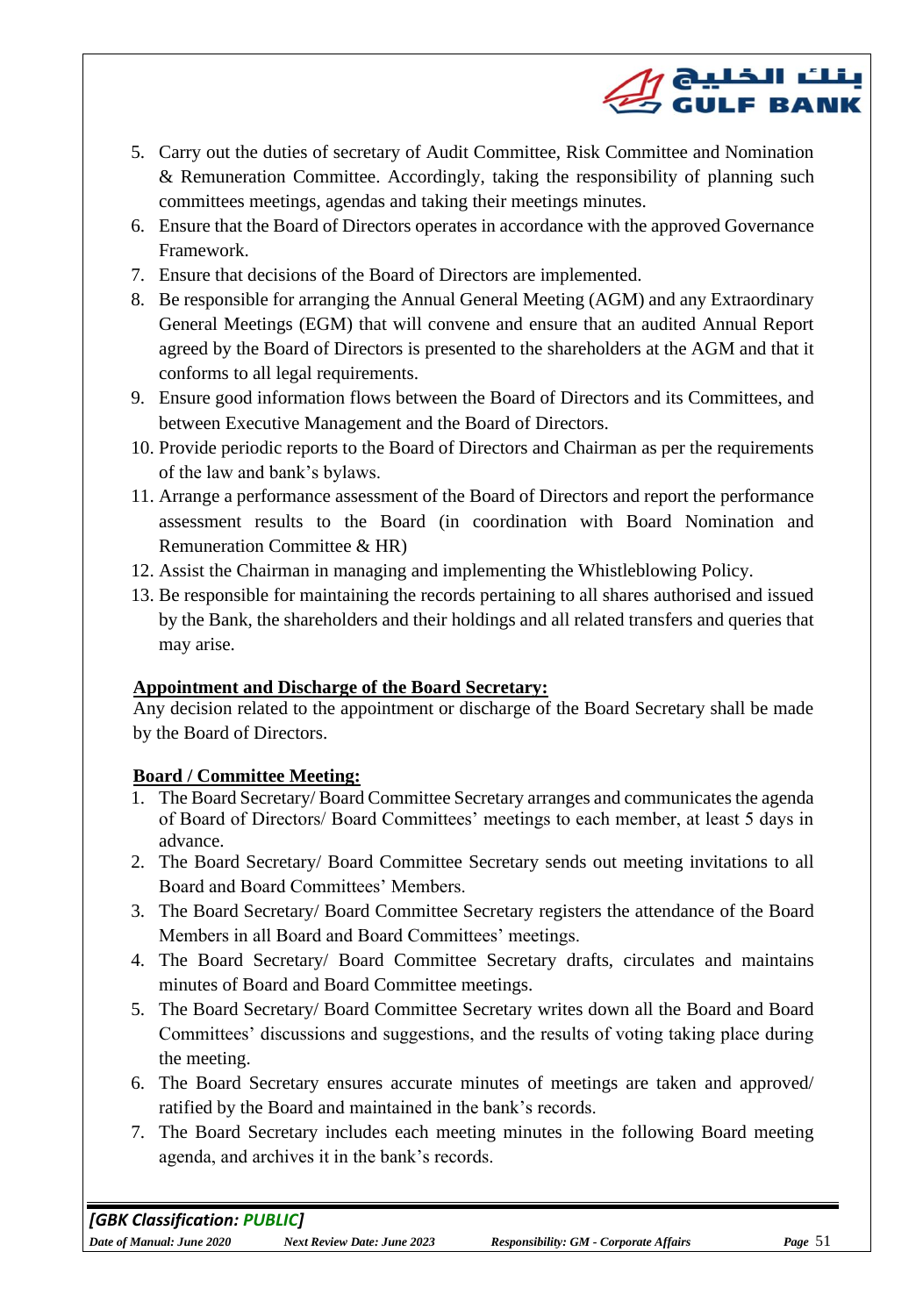

#### **Board of Directors Approval/ Review/ Ratification:**

The Board Secretary is the point of contact between the Executive Management and the Board of Directors. Any approval/ review/ ratification by the Board of Directors goes through the Secretary and follows the below steps:

- The Board Secretary requests all the General Managers/ Executive Management to provide him with any documents/ plans/ suggestions/ reports that they wish to get approved/ reviewed/ ratified by the Board of Directors.
- The Board Secretary informs the concerned party when the meeting is due.
- Any document that requires a Board's review shall be submitted to the Board Secretary to be added to the Meeting Agenda (no later than 5 days).
- The Board Secretary obtains any documents from any department (such as: HR, Risk, Finance, and Audit), that the department wishes to communicate to Board of Directors. It is up to the Board Secretary and related Board Committee to submit what they see fit as per the Board of Directors request.

In the case where the Board of Directors Secretary is not also at the same the Board Committee Secretary, the Board of Directors Secretary supervises the other Board Committees Secretaries and ensures the following: (all matters involving the Board of Directors and Board Committees are maintained with the Board of Directors Secretary – Board Affairs).

- The Board Committee meeting is in time as per the law.
- The meeting Agenda is circulated to respective members.
- The meeting takes place and the meeting minutes are taken and circulated accordingly.
- A copy of the meeting minutes is given to him.

#### **Scheduling the Board of Directors Meetings:**

- Prepare the meeting agenda by first contacting/ emailing all GMs and Executive Management asking if they have any item they would like to submit to the Board of Directors.
- Receive from GMs and Executive Management all relevant items documents within two weeks.
- Add items received to the meeting agenda and include the previous meetings minutes as an item to be ratified.
- Confirm the agenda items with Chairman and identify a time for the meeting to take place.
- Communicate proposed time for the meeting to all board members.
- Schedule the time/date of the meeting and confirm board members attendance.
- Communicate all documents and the agenda to the Chairman and all Board Members at least 5 days before the meeting takes place.